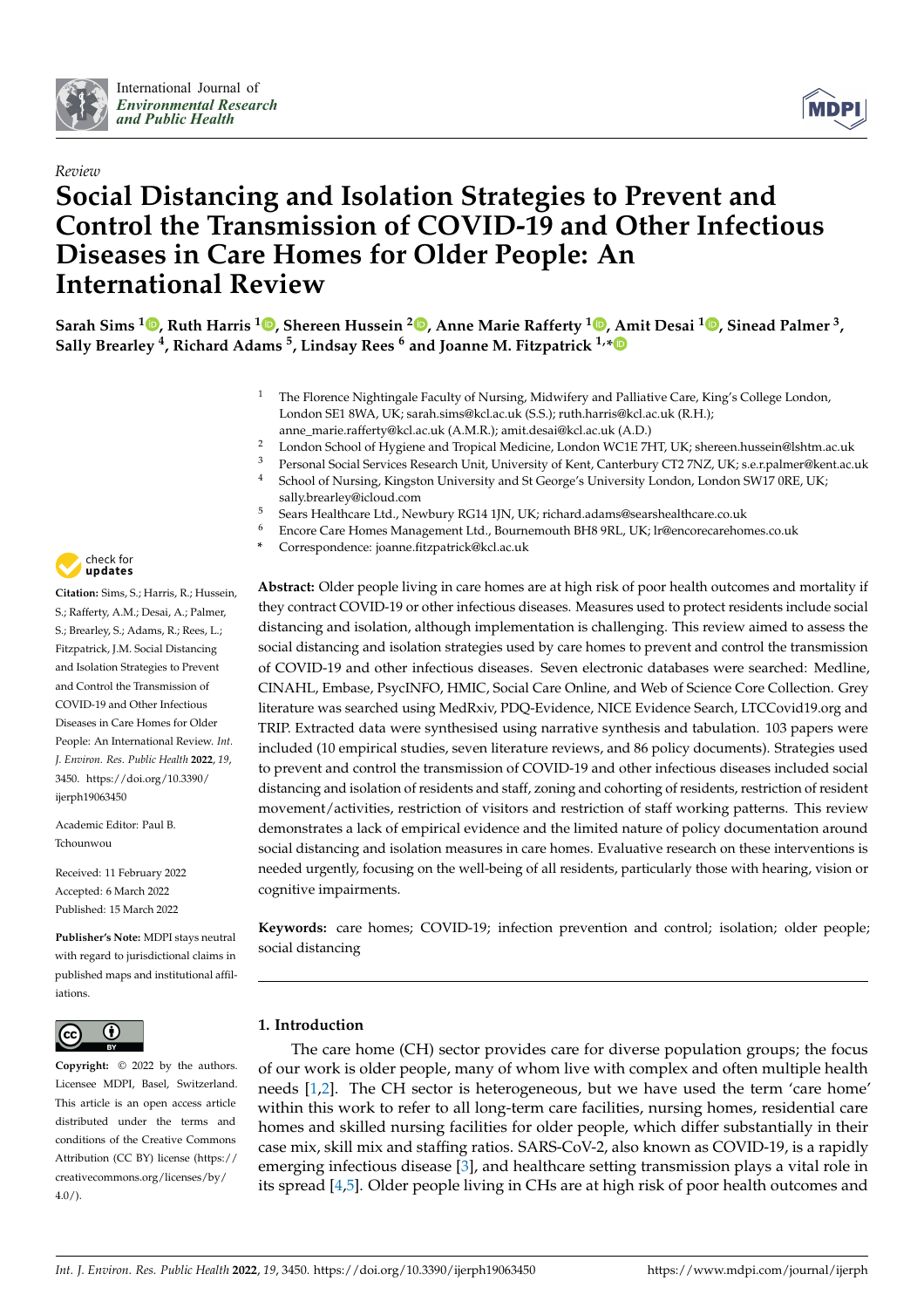mortality if they contract COVID-19 [6]. Therefore, CHs have implemented measures such as social distancing and isolation to protect them from the disease. The CH sector has stated that implementing social distancing and isolation when caring for residents is a significant challenge [7]. The evidence base to support the delivery of social distancing and isolation in CHs is lacking [6]. This rapid review aims to identify social distancing and isolation measures previously and currently used by CHs to prevent and control the transmission of COVID-19. Social distancing and isolation measures used to prevent and control the spread of other infectious diseases in CHs are also included so that there is an opportunity to learn from the evidence in these areas (PROSPERO registration: CRD42021226734). Our review has been undertaken as part of a National Institute for Health Research, Health and Social Care Delivery Research (NIHR HS&DR Project no: 132541) funded study that aims to explore and understand the real-life experiences of social distancing and isolation measures in CHs for older people from the perspective of multiple stakeholders [8].

## **2. Materials and Methods**

## *2.1. Review Design and Conceptual Basis*

We conducted a review of published literature on social distancing and isolation as measures to prevent and control the transmission of COVID-19 and other infectious and contagious diseases in CHs for older people. A rapid review methodology was selected due to the time-critical nature of the ongoing pandemic, and we followed the Cochrane rapid review guidance [9].

## *2.2. Review Questions, Boundaries and Scope*

This review aimed to identify and assess the social distancing and isolation strategies previously and currently used by CHs to prevent and control the transmission of COVID-19 and other infectious diseases. Specific questions were:

- 1. What mechanisms and measures have been used to implement social distancing and isolation for residents and staff?
- 2. How are they implemented? What are the challenges and facilitators to implementation?
- 3. What is the impact of the implemented measures and mechanisms?
	- a. What are the psychosocial and physical consequences for older people?
	- b. What are the consequences for family members, staff, and organisations?
	- c. What is the evidence of measures and mechanisms that work for different CHs and resident needs?
	- d. What recommendations have been made after the implementation of these measures?

#### *2.3. Literature Searching and Analysis*

The search strategy was developed in consultation with Information Services Specialists at (name of institution blinded for review):

"nursing home\* OR care home\* OR long-term care\* OR long term care\* OR aged care facilit\* OR aged-care facilit\* OR residential care home\* AND infect\* control\* OR infect\* prevent\* OR cohort\* OR zon\* OR quarantin\* OR social distanc\* OR prevent\* OR isolat\* AND acute respiratory infection\* OR clostridium difficile\* OR diarrhoea OR vomit\* OR methicillinresistant staphylococcus aureus\* or SARS\* OR MERS-CoV\* OR flu\* OR SARS-CoV19 OR SARS-CoV-2 OR COV\* OR Corona\*

This search strategy was run on 13 January 2021 in seven electronic databases: (Medline, CINAHL, Embase, PsycINFO, HMIC, Social Care Online, and Web of Science Core Collection) and a total of 4753 papers were identified. Grey literature relating to policy and organisational-based material was also searched between 20–24 January 2021 (MedRxiv, PDQ-Evidence, NICE Evidence Search, LTCCovid19.org and TRIP) and 13,488 articles were identified. After removing the 1465 duplicates from these 18,241 documents, 16,776 articles remained, and the titles and abstracts were screened independently by two reviewers using the inclusion and exclusion criteria. These were: the literature needed to address COVID-19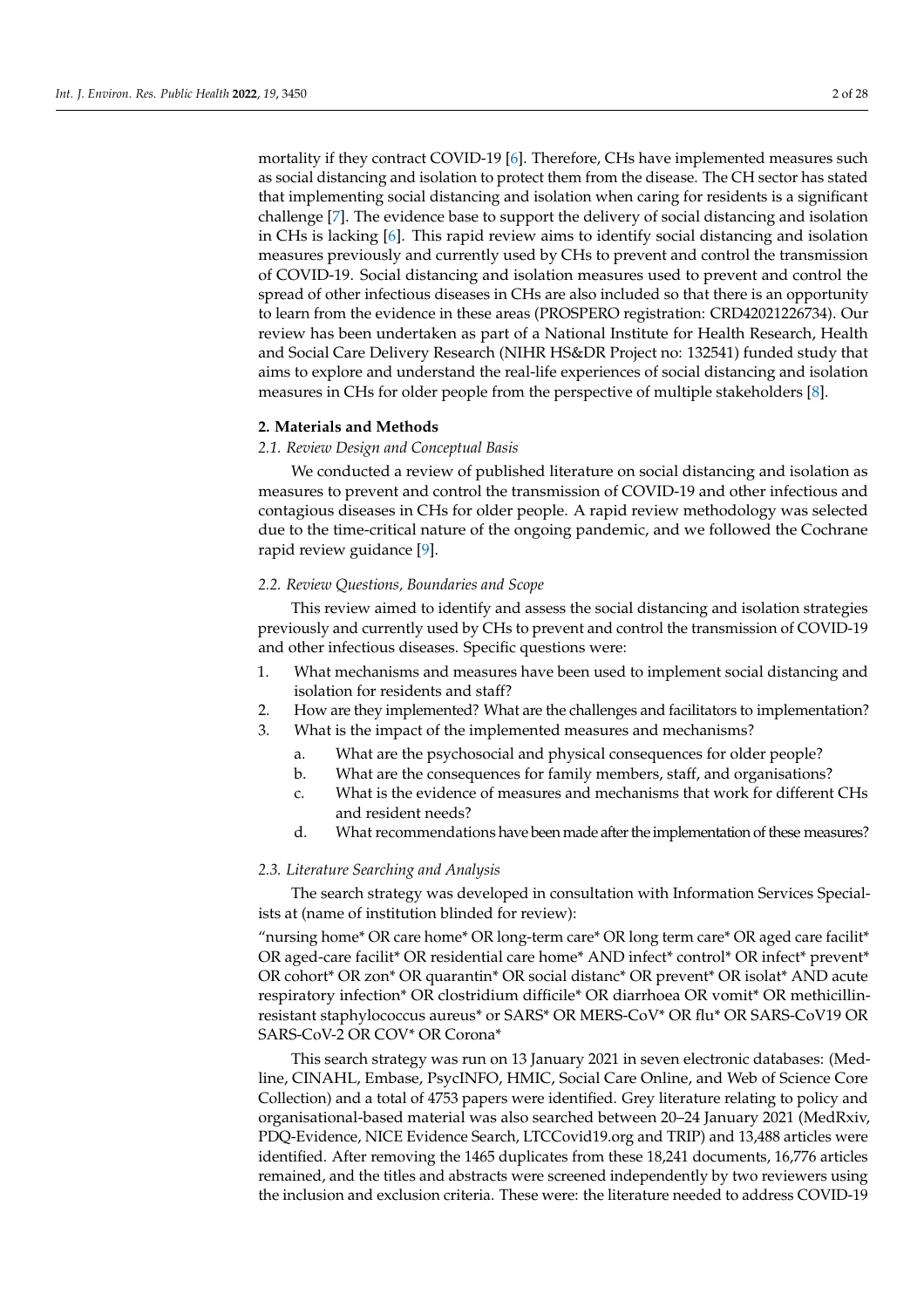or other infectious and contagious diseases in older people (aged 65 years and over) living in CHs, nursing homes, long-term facilities, or residential CHs. No limits were placed on the geographical location, but only English-language articles were included because of the resources available. 145 abstracts were identified as potentially relevant, and these papers were independently reviewed in full by four reviewers using the inclusion and exclusion criteria to make a recommendation: 'Include'; 'Exclude'; 'Unsure—need to conduct full text screening' (each paper was reviewed by two reviewers and any conflict in the assessments were resolved in collaboration with a third reviewer). 94 records were included in the review. Targeted searching of the reference lists of these 94 papers highlighted a further 10 papers, which were again reviewed independently by two reviewers, and nine were included in the review. Thus, a total of 103 papers were included in the review [6,7,10–110] (see Table 1 for a description of each paper), and 52 papers were excluded [111–162].

**Table 1.** Overview of the 103 papers included in the rapid review.

| Author                                | Title                                                                                                                                                                              | Year  | Scope                                                                                                                                                                          |
|---------------------------------------|------------------------------------------------------------------------------------------------------------------------------------------------------------------------------------|-------|--------------------------------------------------------------------------------------------------------------------------------------------------------------------------------|
| Akkan and Canbazer [10]               | The Long-Term Care response to<br>COVID-19 in Turkey                                                                                                                               | 2020  | Policy paper highlighting Turkey's<br>response to the COVID-19 pandemic.                                                                                                       |
| Anderson et al. [11]                  | Nursing home design and COVID-19:<br>Balancing infection control, quality of<br>life, and resilience                                                                               | 2020  | Special article to discuss the need for<br>care homes to examine architectural<br>design models.                                                                               |
| Arling and Arling [12]                | COVID-19 and long-term care in the US<br>State of Minnesota                                                                                                                        | 2020  | Policy paper highlighting US State of<br>Minnesota's response to the<br>COVID-19 pandemic.                                                                                     |
| Arlotti et al. [13]                   | MC COVID-19 Governmental response<br>to the COVID-19 pandemic in<br>long-term care residences for older<br>people: preparedness, responses and<br>challenges for the future. Italy | 2021  | Policy paper highlighting Italy's<br>response to the COVID-19 pandemic.                                                                                                        |
| Ayalon [15]                           | Long-term care settings in the times of<br>COVID-19: Challenges and<br>future directions                                                                                           | 2020  | Commentary on the challenges<br>experienced in care homes during<br>COVID-19.                                                                                                  |
| <b>Australian Government</b> [14]     | CASE STUDY: Dorothy<br>Henderson Lodge                                                                                                                                             | 2020a | Case study example of a care home's<br>battle against COVID-19.                                                                                                                |
| Baron-Garcia et al. [16]              | Measures adopted against COVID-19 in<br>Long-Term Care services in Catalonia                                                                                                       | 2020  | Policy paper highlighting Catalonia's<br>response to the COVID-19 pandemic.                                                                                                    |
| Belmin et al. [17]                    | Coronavirus Disease 2019 outcomes in<br>French nursing homes that<br>implemented staff confinement<br>with residents                                                               | 2020  | Retrospective cohort study conducted<br>to investigate COVID-19-related<br>outcomes in French nursing homes that<br>implemented voluntary staff<br>confinement with residents. |
| Bergman et al. [18]                   | Recommendations for welcoming back<br>nursing home visitors during the<br>COVID-19 pandemic: Results of a<br>Delphi panel                                                          | 2020  | Delphi study to generate consensus<br>guidance statements focusing on<br>essential family caregivers and visitors.                                                             |
| Blain et al. [19]                     | August 2020 Interim EuGMS guidance<br>to prepare European Long-Term Care<br>Facilities for COVID-19                                                                                | 2020  | To guide long term care facilities in<br>preventing the entrance and spread of<br>SARS-CoV-2.                                                                                  |
| <b>British Geriatrics Society</b> [6] | Managing the COVID-19 pandemic in<br>care homes for older people                                                                                                                   | 2020  | Guidance developed to help care home<br>staff and NHS staff who work with<br>them to support residents through<br>the pandemic.                                                |
| Browne et al. [20]                    | Policy response to COVID-19 in<br>Long-Term Care Facilities in Chile                                                                                                               | 2020  | Policy paper highlighting Chile's<br>response to the COVID-19 pandemic.                                                                                                        |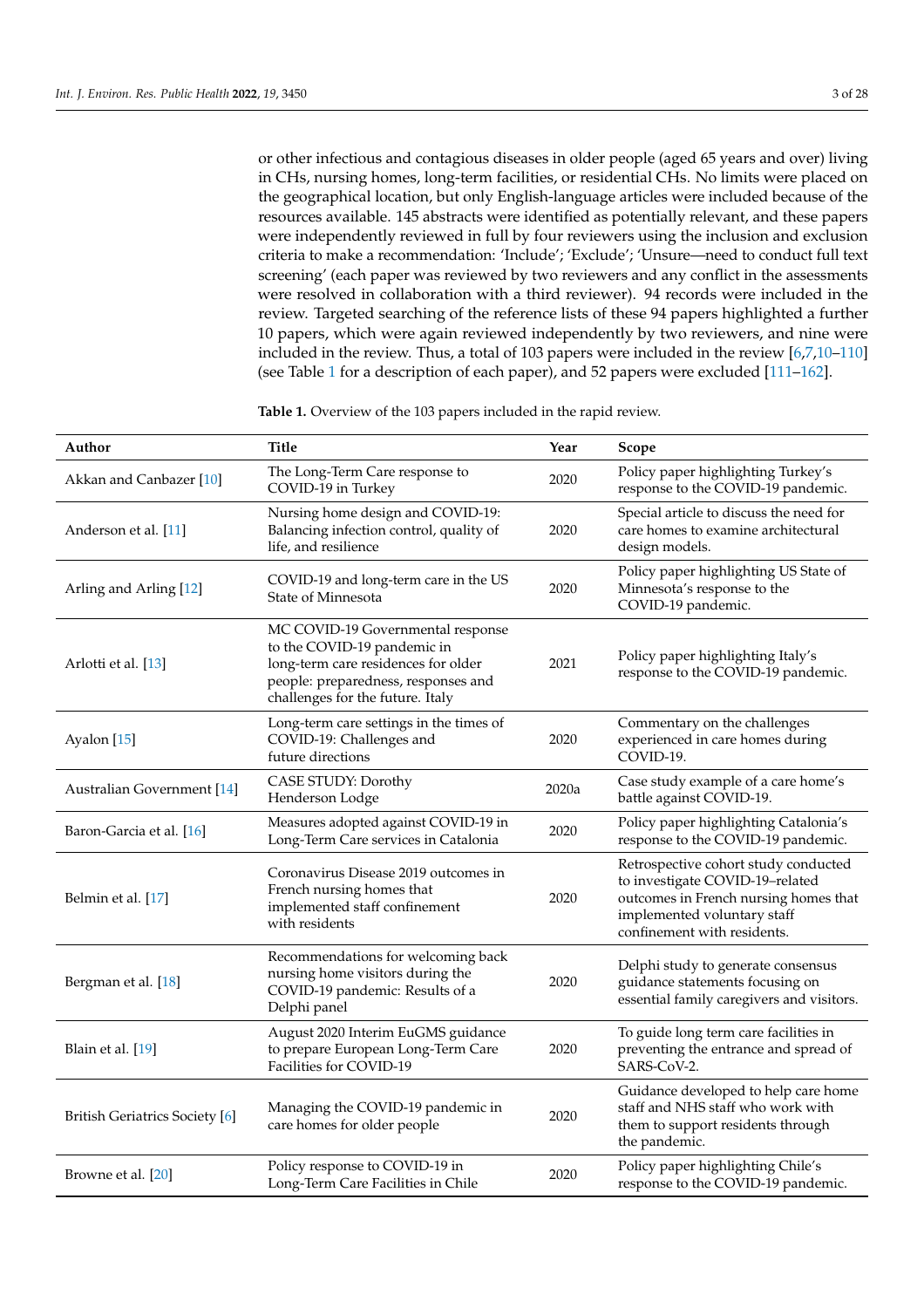| Author                                                    | Title                                                                                                                                                                                           | Year  | Scope                                                                                                                                                                                                                       |
|-----------------------------------------------------------|-------------------------------------------------------------------------------------------------------------------------------------------------------------------------------------------------|-------|-----------------------------------------------------------------------------------------------------------------------------------------------------------------------------------------------------------------------------|
| Bruquetas-Callejo and Böcker<br>Radboud [21]              | MC COVID-19 Governmental response<br>to the COVID-19 pandemic in<br>Long-Term Care residences for older<br>people: preparedness, responses and<br>challenges for the future.<br>The Netherlands | 2021  | Policy paper highlighting The<br>Netherland's response to the<br>COVID-19 pandemic.                                                                                                                                         |
| Burdsall et al. [22]                                      | A unit guide to infection prevention for<br>long-term care staff                                                                                                                                | 2017  | Guidance for long-term care staff on<br>how to prevent healthcare<br>associated infections.                                                                                                                                 |
| Buynder et al. [23]                                       | Guidelines for the prevention, control<br>and public health management of<br>influenza outbreaks in residential care<br>facilities in Australia                                                 | 2017  | Guidance for residential care facilities<br>on the management of influenza.                                                                                                                                                 |
| Campeon et al. [24]                                       | MC COVID-19 Governmental response<br>to the COVID-19 pandemic in<br>long-term care residences for older<br>people: preparedness, responses and<br>challenges for the future: France             | 2021  | Policy paper highlighting France's<br>response to the COVID-19 pandemic.                                                                                                                                                    |
| Capucha et al. [25]                                       | MC COVID-19 Governmental response<br>to the COVID-19 pandemic in<br>Long-Term Care residences for older<br>people: preparedness, responses and<br>challenges for the future: Portugal           | 2021  | Policy paper highlighting Portugal's<br>response to the COVID-19 pandemic.                                                                                                                                                  |
| Care Provider Alliance [26]                               | COVID-19: Visitors' protocol. CPA<br>Briefing for care providers                                                                                                                                | 2020a | Visitors protocol to provide practical<br>help to care homes around visiting.                                                                                                                                               |
| Care Provider Alliance [27]                               | Staff movement: a risk management<br>framework Briefing for adult care<br>home providers                                                                                                        | 2020b | Staff briefing to provide a risk<br>management approach that care homes<br>can use to manage restrictions on<br>staff movements.                                                                                            |
| Centres for Medicare and<br>Medicaid [29]                 | COVID-19 long-term care<br>facility guidance                                                                                                                                                    | 2020  | Guidance document to provide<br>recommendations for immediate action<br>to reduce the spread of COVID-19.                                                                                                                   |
| <b>Centres for Disease Control</b><br>and Prevention [28] | Coronavirus Disease 2019 (COVID-19)<br>Preparedness Checklist for nursing<br>homes and other long-term care<br>settings                                                                         | 2019  | Guidance document to provide a<br>checklist to be used as one tool in<br>developing a comprehensive<br>COVID-19 response plan.                                                                                              |
| Charlesworth and Low [30]                                 | The Long-Term Care COVID-19<br>situation in Australia                                                                                                                                           | 2020  | Policy paper highlighting Australia's<br>response to the COVID-19 pandemic.                                                                                                                                                 |
| Chen et al. [31]                                          | Long-term care, residential facilities,<br>and COVID-19: An overview of federal<br>and state policy responses                                                                                   | 2020  | Special article to provide an overview<br>of federal regulatory changes and<br>state-level executive orders in relation<br>to COVID-19.                                                                                     |
| Chuang et al. [32]                                        | Infection control intervention<br>methicillinlin resistant Staphylococcus<br>aureus transmission in residential care<br>homes for the elderly                                                   | 2015  | Two-arm cluster randomised controlled<br>trial to evaluate the effectiveness of an<br>infection control bundle in controlling<br>methicillin-resistant Staphylococcus<br>aureus (MRSA) transmission in<br>residential care. |
| Comas-Herrera et al. [33]                                 | International examples of measures to<br>prevent and manage COVID-19<br>outbreaks in residential care and<br>nursing home settings                                                              | 2020a | Policy paper to provide examples of<br>policy and practice measures that have<br>been adopted internationally to prevent<br>COVID-19 infections in care homes and<br>to mitigate their impact.                              |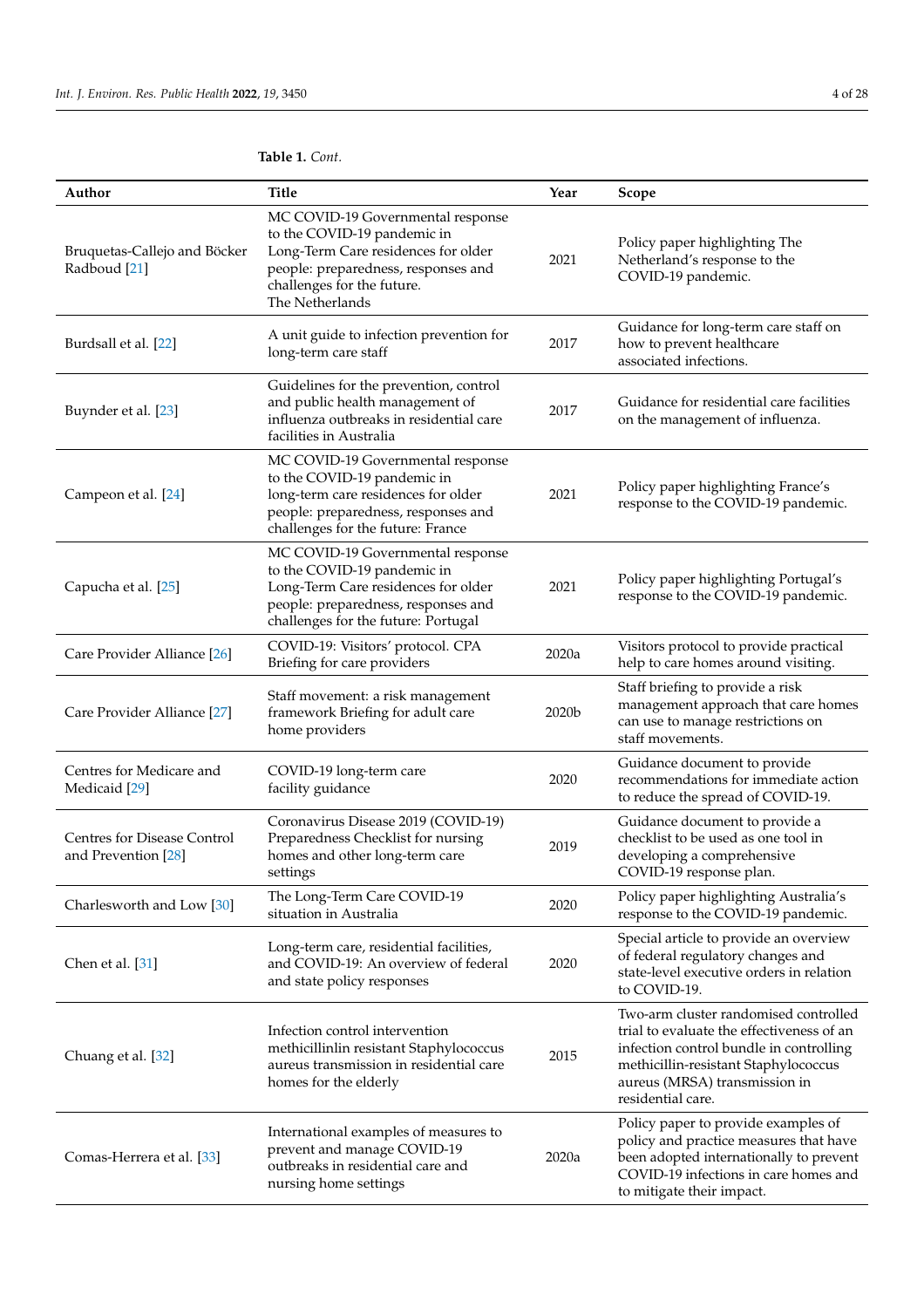| Author                                                | <b>Title</b>                                                                                                                                                                         | Year  | Scope                                                                                                                                                                                      |
|-------------------------------------------------------|--------------------------------------------------------------------------------------------------------------------------------------------------------------------------------------|-------|--------------------------------------------------------------------------------------------------------------------------------------------------------------------------------------------|
| Comas-Herrera et al. [34]                             | The COVID-19 long-term care situation<br>in England                                                                                                                                  | 2020b | Policy paper highlighting England's<br>response to the COVID-19 pandemic.                                                                                                                  |
| Comas-Herrera et al. [35]                             | Rapid review of the evidence on<br>impacts of visiting policies in care<br>homes during the COVID-19 pandemic<br>(Pre-print, not yet reviewed)                                       | 2020c | Rapid review on visiting policies in care<br>homes during the COVID-19 pandemic.                                                                                                           |
| Communicable Diseases<br>Network Australia [36]       | Coronavirus Disease 2019 (COVID-19)<br>outbreaks in residential care facilities                                                                                                      | 2020  | Guidelines for the control of COVID-19<br>outbreaks in residential care.                                                                                                                   |
| Da Mata and Oliveira [37]                             | COVID-19 and long-term care in Brazil:<br>Impact, measures and lessons learned                                                                                                       | 2020  | Policy paper highlighting Brazil's<br>response to the COVID-19 pandemic.                                                                                                                   |
| Department of Health<br>Northern Ireland [40]         | COVID-19: Guidance for nursing and<br>residential care homes in<br>Northern Ireland                                                                                                  | 2020  | Guidance document for nursing and<br>residential care homes.                                                                                                                               |
| Department of Health and<br>Social Care [38]          | Adult Social Care-our COVID-19<br>Winter Plan 2020/21                                                                                                                                | 2020  | Guidance document to provide the key<br>elements of national support available<br>for the social care sector for winter<br>2020/21.                                                        |
| Department of Health and<br>Social Care [39]          | Overview of adult social care guidance<br>on coronavirus (COVID-19)                                                                                                                  | 2021  | Information for adult social care<br>providers on COVID-19 guidance<br>and support.                                                                                                        |
| Directors of Adult Social<br>Services <sup>[41]</sup> | Advice note: Cohorting, zoning and<br>isolation practice-Commissioning for<br>resilient care home provision                                                                          | 2020a | Advice note developed to support local<br>decision making in relation to<br>cohorting, zoning and isolation.                                                                               |
| Directors of Adult Social<br>Services [42]            | Care homes infection control: Top<br>tips guide                                                                                                                                      | 2020b | Guidance document to highlight some<br>of the ways in which residential and<br>nursing homes have responded to the<br>COVID-19 pandemic.                                                   |
| Dumyati et al. [43]                                   | Challenges and strategies for<br>prevention of multidrug-resistant<br>organism transmission in nursing<br>homes                                                                      | 2017  | Discussion of the challenges and<br>potential solutions to support<br>implementing effective infection<br>prevention and control practices in<br>nursing homes.                            |
| Ehrlich et al. [44]                                   | The need for actions to protect our<br>geriatrics and maintain proper care at<br>U.S. long-term care facilities                                                                      | 2020  | Discussion paper on maintaining care<br>in US long-term care facilities.                                                                                                                   |
| European Centre for Disease<br>Prevention [45]        | Infection prevention and control and<br>preparedness for COVID-19 in<br>healthcare settings                                                                                          | 2020  | Guidance document for healthcare<br>facilities and providers in the EU and<br>UK on preparedness and infection<br>prevention and control (IPC) measures<br>for the management of COVID-19. |
| Fewster et al. [46]                                   | Care homes strategy for infection<br>prevention and control of COVID-19<br>based on clear delineation of risk zones                                                                  | 2020  | Guidance document to provide a care<br>homes strategy for infection prevention<br>and control of COVID-19.                                                                                 |
| Forma et al. [47]                                     | COVID-19 and clients of long-term care<br>in Finland—impact and measures to<br>control the virus                                                                                     | 2020  | Policy paper highlighting Finland's<br>response to the COVID-19 pandemic.                                                                                                                  |
| Glendinning [48]                                      | MC COVID-19 Governmental response<br>to the COVID-19 pandemic in<br>long-term care residences for older<br>people: preparedness, responses and<br>challenges for the future. England | 2021  | Policy paper highlighting England's<br>response to the COVID-19 pandemic.                                                                                                                  |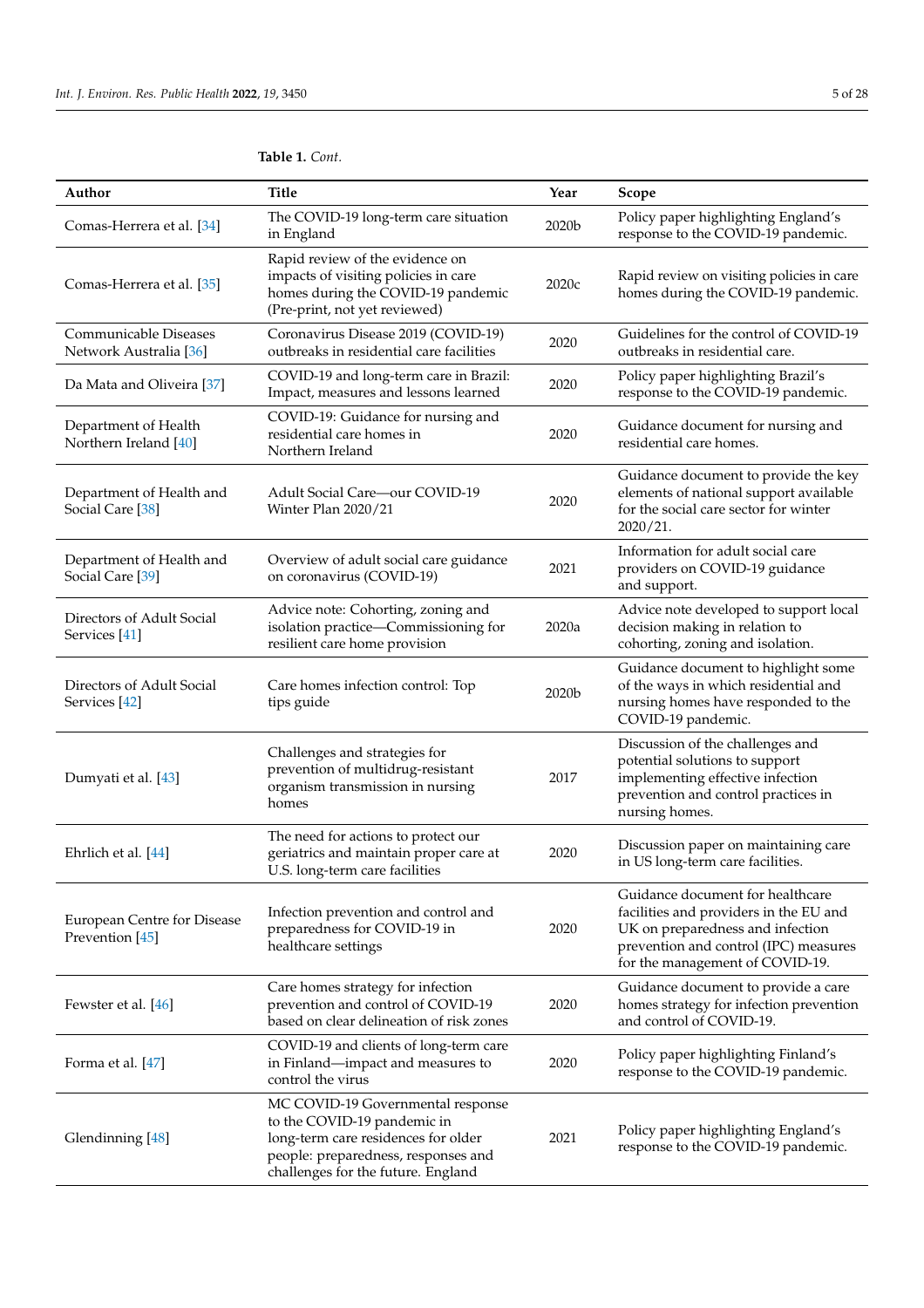| Author                                            | <b>Title</b>                                                                                                                                                                 | Year  | <b>Scope</b>                                                                                                                                                                                                        |
|---------------------------------------------------|------------------------------------------------------------------------------------------------------------------------------------------------------------------------------|-------|---------------------------------------------------------------------------------------------------------------------------------------------------------------------------------------------------------------------|
| Gordon et al. [7]                                 | Commentary: COVID in care<br>homes-challenges and dilemmas in<br>healthcare delivery                                                                                         | 2020  | To provide a commentary on challenges<br>and dilemmas identified in the<br>response to COVID-19 for care homes<br>and their residents.                                                                              |
| Gould [49]                                        | MRSA: implications for hospitals and<br>nursing homes                                                                                                                        | 2011a | Discussion paper to update healthcare<br>professionals' understanding of the<br>implications of methicillin-resistant<br>Staphylococcus aureus(MRSA) for<br>patients in hospital and residents in<br>nursing homes. |
| Gould [50]                                        | The challenges of caring for patients<br>with influenza                                                                                                                      | 2011b | Discussion paper to provide an<br>overview of the nature of influenza and<br>the challenges that it poses to older<br>people and those who care for them.                                                           |
| Government of Canada <sup>[51]</sup>              | Infection prevention and control for<br>COVID-19: Interim guidance for<br>long-term care homes                                                                               | 2021  | Guidance on infection prevention and<br>control for COVID-19.                                                                                                                                                       |
| Graham and Wong [52]                              | Responding to COVID-19 in residential<br>care: The Singapore experience                                                                                                      | 2020  | Policy paper highlighting Singapore's<br>response to the COVID-19 pandemic.                                                                                                                                         |
| Griffin <sup>[53]</sup>                           | COVID-19: Experts urge strategies to<br>prevent further outbreaks in care homes                                                                                              | 2020  | News article (BMJ).                                                                                                                                                                                                 |
| Haenen et al. [54]                                | Surveillance of infections in long-term<br>care facilities (LTCFs): The impact of<br>participation during multiple years on<br>health care-associated<br>infection incidence | 2019  | Analysis of trends in data gathered by a<br>national sentinel surveillance network.                                                                                                                                 |
| Harold Van<br>Houtven et al. [55]                 | Impact of the COVID-19 outbreak on<br>long-term care in the United States                                                                                                    | 2020  | Policy paper highlighting the US's<br>response to the COVID-19 pandemic.                                                                                                                                            |
| Hasmuk et al. [56]                                | The long-term care COVID-19 situation<br>in Malaysia                                                                                                                         | 2020  | Policy paper highlighting Malaysia's<br>response to the COVID-19 pandemic.                                                                                                                                          |
| <b>Health Protection</b><br>Scotland [57]         | COVID-19: Information and guidance<br>for care home settings (adults and<br>older people)                                                                                    | 2020  | Guidance for all services registered<br>with the Care Inspectorate as care<br>homes, except those for children and<br>young people.                                                                                 |
| Health Information and<br>Quality Authority [110] | Rapid review of public health guidance<br>for residential care facilities in the<br>context of COVID-19                                                                      | 2021  | A rapid review of public health<br>guidance for residential care facilities in<br>the context of COVID-19.                                                                                                          |
| Heudorf et al. [58]                               | COVID-19 in long-term care facilities in<br>Frankfurt am Main, Germany:<br>Incidence, case reports, and<br>lessons learned                                                   | 2020  | To discuss the experiences with<br>COVID-19 in nursing homes<br>in Frankfurt.                                                                                                                                       |
| Higginson <sup>[59]</sup>                         | Minimising infection spread of<br>influenza in the care setting                                                                                                              | 2018  | Discussion paper to outline<br>transmission risks and infection<br>prevention of influenza.                                                                                                                         |
| Hsu et al. [61]                                   | Understanding the impact of<br>COVID-19 on residents of Canada's<br>long-term care homes-ongoing<br>challenges and policy responses                                          | 2020  | Policy paper highlighting Canada's<br>response to the COVID-19 pandemic.                                                                                                                                            |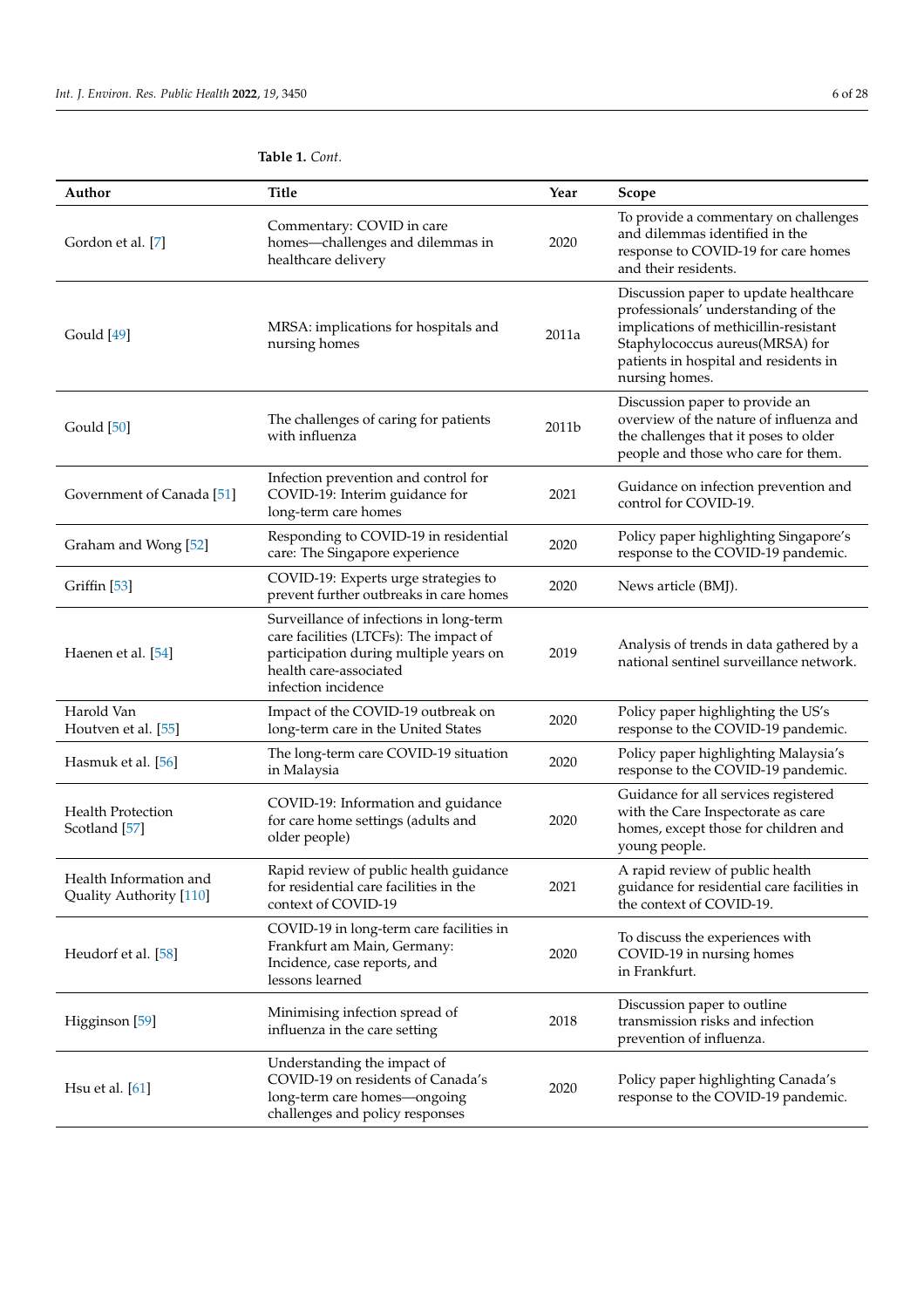| Author                                        | Title                                                                                                                                                                                 | Year | Scope                                                                                                                        |
|-----------------------------------------------|---------------------------------------------------------------------------------------------------------------------------------------------------------------------------------------|------|------------------------------------------------------------------------------------------------------------------------------|
| Hurley and Burke [60]                         | MC COVID-19 Governmental response<br>to the COVID-19 pandemic in<br>long-term care residences for older<br>people: Preparedness, responses, and<br>challenges for the future. Ireland | 2021 | Policy paper highlighting Ireland's<br>response to the COVID-19 pandemic.                                                    |
| Jacobs et al. [62]                            | The Impact of COVID-19 on long-term<br>care facilities in South Africa with a<br>specific focus on dementia care                                                                      | 2020 | Policy paper highlighting South<br>Africa's response to the COVID-19<br>pandemic, with a specific focus on<br>dementia care. |
| Johansson and Schön [63]                      | MC COVID-19 Governmental response<br>to the COVID-19 pandemic in<br>long-term care residences for older<br>people: preparedness, responses and<br>challenges for the future. Sweden   | 2021 | Policy paper highlighting Sweden's<br>response to the COVID-19 pandemic.                                                     |
| Jump and Donskey [64]                         | Clostridium difficile in the long-term<br>care facility: Prevention<br>and management                                                                                                 | 2015 | To discuss epidemiology and<br>management of C. difficile infection<br>among residents of long-term<br>care facilities.      |
| Kim [65]                                      | The impact of COVID-19 on long-term<br>care in South Korea and measures to<br>address it                                                                                              | 2020 | Policy paper highlighting South<br>Korea's response to the<br>COVID-19 pandemic.                                             |
| Koshkouei et al. [66]                         | How can pandemic spreads be<br>contained in care homes?                                                                                                                               | 2020 | Rapid review evaluating available<br>measures to minimise the risk of<br>infection spread within care<br>home settings.      |
| Kruse et al. [67]                             | The impact of COVID-19 on long-term<br>care in the Netherlands: the<br>second wave.                                                                                                   | 2020 | Policy paper highlighting the<br>Netherland's response to the<br>COVID-19 pandemic.                                          |
| Lorenz-Dant [68]                              | Germany and the COVID-19 long-term<br>care situation                                                                                                                                  | 2020 | Policy paper highlighting Germany's<br>response to the COVID-19 pandemic.                                                    |
| Low et al. $[69]$                             | Safe visiting at care homes during<br>COVID-19: A review of international<br>guidelines and emerging practices<br>during the COVID-19 pandemic                                        | 2021 | Policy paper exploring guidelines for<br>safe visiting at care homes during the<br>COVID-19 pandemic.                        |
| Lückenbach et al. [70]                        | MC COVID-19 Governmental response<br>to the COVID-19 pandemic in<br>long-term care residences for older<br>people: preparedness, responses and<br>challenges for the future. Germany  | 2021 | Policy paper highlighting Germany's<br>response to the COVID-19 pandemic.                                                    |
| Manitoba Health [71]                          | Routine practices and additional<br>precautions: Preventing the<br>transmission of infection in health care                                                                           | 2019 | Guidance document on preventing the<br>transmission of infection in health care                                              |
| Ma'u et al. [72]                              | COVID-19 and long-term care in<br>Aotearoa New Zealand                                                                                                                                | 2020 | Policy paper highlighting New<br>Zealand's response to the<br>COVID-19 pandemic.                                             |
| McGilton et al. [73]                          | Uncovering the devaluation of nursing<br>home staff during COVID-19: Are we<br>fuelling the next health care crisis?                                                                  | 2020 | Editorial.                                                                                                                   |
| Ministry of Health and Long<br>Term Care [74] | Control of respiratory infection<br>outbreaks in long-term care<br>homes, 2018                                                                                                        | 2018 | Guidance document on controlling<br>respiratory infection outbreaks in<br>care homes.                                        |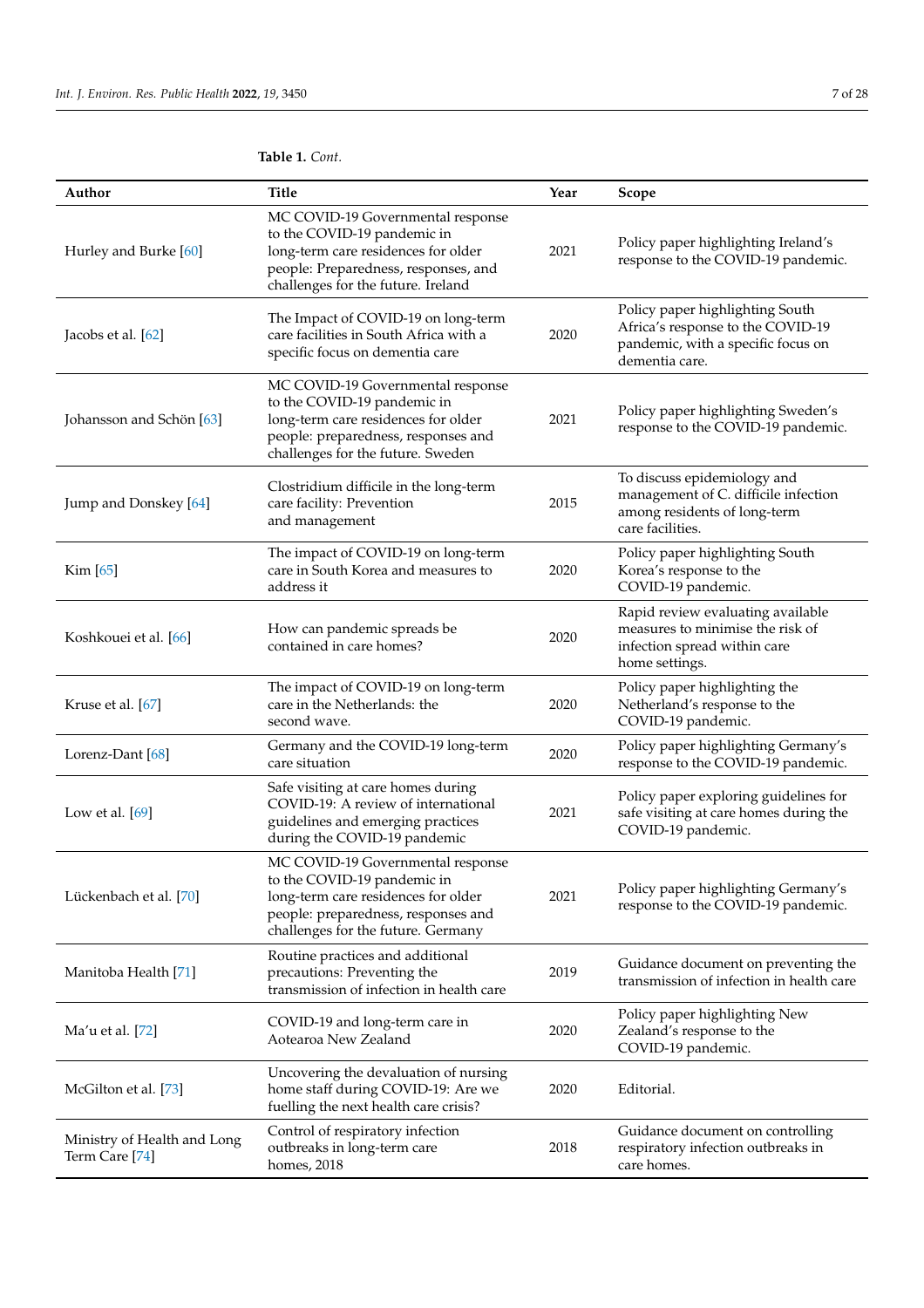| Author                                                      | <b>Title</b>                                                                                                                                                     | Year  | Scope                                                                                                                                                                                                                     |
|-------------------------------------------------------------|------------------------------------------------------------------------------------------------------------------------------------------------------------------|-------|---------------------------------------------------------------------------------------------------------------------------------------------------------------------------------------------------------------------------|
| Minnesota Dept of Health [75]                               | COVID-19 Toolkit: Information for<br>long-term care facilities                                                                                                   | 2020  | Toolkit for long-term care facilities.                                                                                                                                                                                    |
| Montoya et al. [76]                                         | Infections in nursing homes:<br>Epidemiology and<br>prevention programs                                                                                          | 2016  | Discussion paper.                                                                                                                                                                                                         |
| National Collaborating Centre<br>for Methods and Tools [77] | Rapid Review: What risk factors are<br>associated with COVID-19 outbreaks<br>and mortality in long-term care<br>facilities and what strategies<br>mitigate risk? | 2020  | Rapid review on risk factors for<br>COVID-19 outbreaks.                                                                                                                                                                   |
| Nazarko [78]                                                | How to control the risk of<br><b>MRSA</b> infection                                                                                                              | 2006  | To discuss the effects of MRSA and the<br>ways in which care home workers can<br>prevent its spread.                                                                                                                      |
| NHS Shetland [79]                                           | Procedure for the prevention control<br>and management of Clostridium<br>Difficile infection in care settings<br>in Shetland                                     | 2017  | Guidance document for healthcare<br>settings in Shetland.                                                                                                                                                                 |
| Public Health Agency<br>Canada <sup>[80]</sup>              | Guidance: Infection prevention and<br>control measures for healthcare<br>workers in acute care and long-term<br>care settings seasonal influenza                 | 2010  | Guidance document on infection<br>prevention and control measures for<br>seasonal influenza.                                                                                                                              |
| Rajan and McKee [81]                                        | Learning from the impacts of<br>COVID-19 on care homes: A<br>pilot survey                                                                                        | 2020  | Pilot study to establish the impacts of<br>COVID-19 on care homes.                                                                                                                                                        |
| Rios et al. [82]                                            | Guidelines for preventing respiratory<br>illness in older adults aged 60 years<br>and above living in long-term care                                             | 2020a | To identify infection protection and<br>control recommendations from<br>published clinical practice guidelines<br>(CPGs) for adults aged 60 years and<br>older in long-term care settings.                                |
| Rios et al. [83]                                            | Preventing the transmission of<br>COVID-19 and other coronaviruses in<br>older adults aged 60 years and above<br>living in long-term care: a rapid review        | 2020b | To examine the current guidelines for<br>infection prevention and control of<br>coronavirus disease-19 (COVID-19) or<br>other coronaviruses in adults 60 years<br>or older living in long-term care<br>facilities (LTCF). |
| Schmidt et al. [84]                                         | The impact of COVID-19 on users and<br>providers of long-term care services<br>in Austria                                                                        | 2020  | Policy paper highlighting Austria's<br>response to the COVID-19 pandemic.                                                                                                                                                 |
| Scopetti et al. [85]                                        | Expanding frontiers of risk<br>management: care safety in nursing<br>home during COVID-19 pandemic                                                               | 2021  | Discussion paper on care safety in<br>nursing homes during the<br>COVID-19 pandemic.                                                                                                                                      |
| Shallcross et al. [86]                                      | Risk factors associated with<br>SARS-CoV-2 infection and outbreaks in<br>Long Term Care Facilities in England: a<br>national survey                              | 2020  | Cross-sectional survey to identify risk<br>factors for SARS-CoV-2 infection and<br>outbreaks in long-term care facilities<br>(pre peer-review manuscript).                                                                |
| Shi et al. [87]                                             | Report from mainland China: Policies<br>to support long term care during the<br>COVID-19 outbreak                                                                | 2020  | Policy paper highlighting policies to<br>support long term care during the<br>COVID-19 pandemic.                                                                                                                          |
| Shrader et al. [88]                                         | Responding to a COVID-19 outbreak at<br>a long-term care facility                                                                                                | 2021  | Describes an outbreak of COVID-19 in<br>a long-term care facility (LTCF) in West<br>Virginia that was the epicentre of the<br>state's pandemic.                                                                           |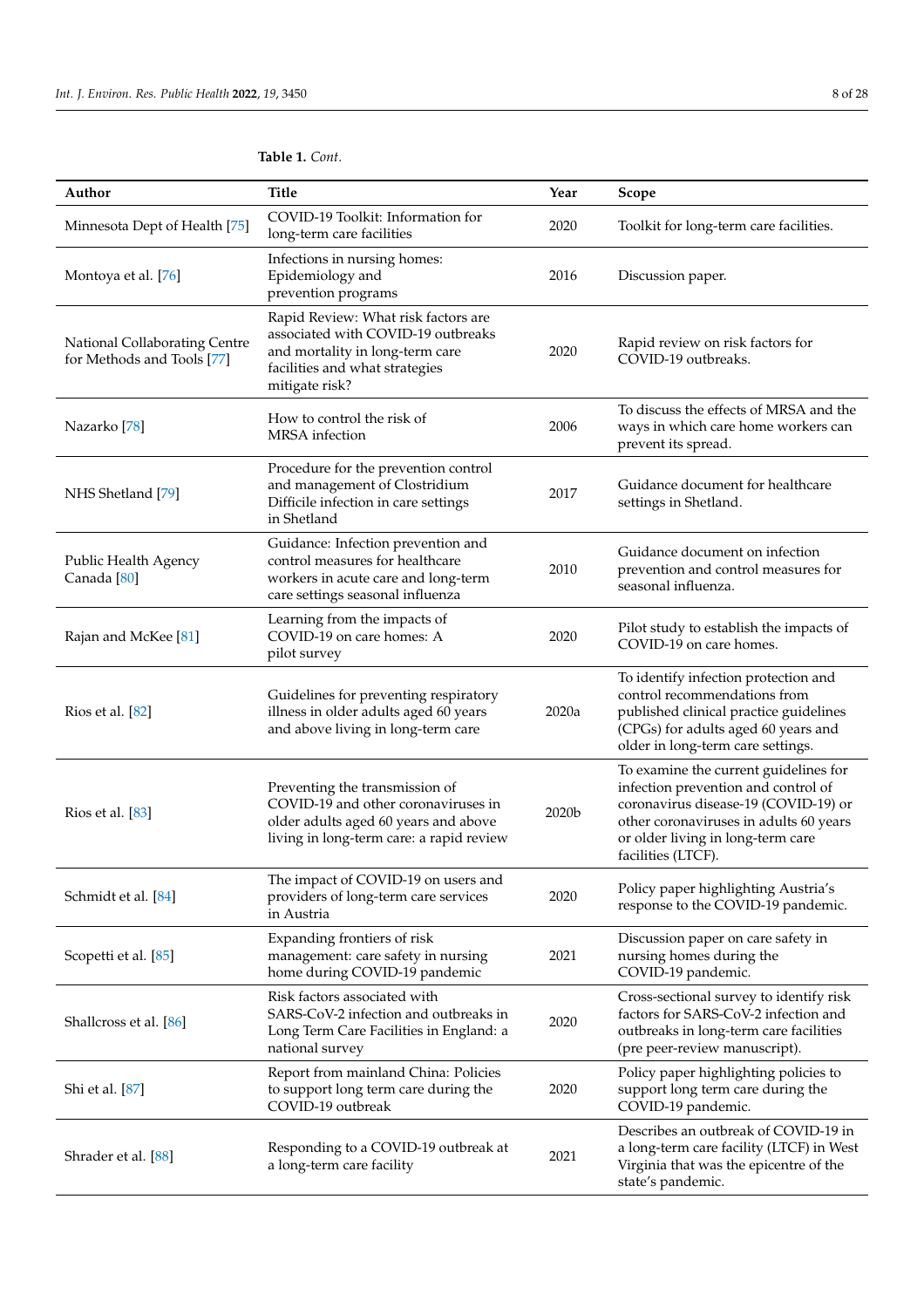| Author                            | <b>Title</b>                                                                                                                                                                                                        | Year  | Scope                                                                                                                                               |
|-----------------------------------|---------------------------------------------------------------------------------------------------------------------------------------------------------------------------------------------------------------------|-------|-----------------------------------------------------------------------------------------------------------------------------------------------------|
| Smith et al. [89]                 | SHEA/APIC guideline: Infection<br>prevention and control in the long-term<br>care facility                                                                                                                          | 2008  | Discussion of infection prevention and<br>control guidelines in long-term<br>care facilities.                                                       |
| Spilsbury et al. [90]             | Less COVID-19: Learning by<br>experience and supporting the care<br>home sector during the COVID-19<br>pandemic: Key lessons learnt, so far, by<br>frontline care home and NHS staff                                | 2020  | Interview study capturing the<br>experiences of frontline care home and<br>NHS staff caring for older people with<br>COVID-19.                      |
| Stall et al. [91]                 | Finding the right balance: An<br>evidence-informed guidance document<br>to support the re-opening of Canadian<br>nursing homes to family caregivers and<br>visitors during the Coronavirus disease<br>2019 pandemic | 2020  | Guidance document on re-opening of<br>Canadian nursing homes to family<br>caregivers and visitors during the<br>COVID-19 pandemic.                  |
| Stanwell-Smith [92]               | Advice for the influenza season:<br>Infection control in the care home                                                                                                                                              | 2008  | Discussion paper on the methods of<br>infection control for influenza and other<br>acute upper respiratory infections.                              |
| Suarez-Gonzalez et al. [93]       | The impact of COVID-19 in the<br>Long-term care system in<br>Asturias (Spain)                                                                                                                                       | 2020a | Policy paper highlighting Austria's<br>response to the COVID-19 pandemic.                                                                           |
| Suarez-Gonzalez [94]              | Detrimental effects of confinement and<br>isolation on the cognitive and<br>psychological health of people living<br>with dementia during COVID-19:<br>emerging evidence                                            | 2020b | To describe the effects of lockdown on<br>people with dementia.                                                                                     |
| Szebehely <sup>[95]</sup>         | The impact of COVID-19 on long-term<br>care in Sweden                                                                                                                                                               | 2020  | Policy paper highlighting Sweden's<br>response to the COVID-19 pandemic.                                                                            |
| Urbé [96]                         | MC COVID-19 Governmental response<br>to the COVID-19 pandemic in<br>long-term care residences for older<br>people: preparedness, responses, and<br>challenges for the future                                        | 2021  | Policy paper highlighting<br>Luxembourg's response to the<br>COVID-19 pandemic.                                                                     |
| Victoria State<br>Government [98] | Respiratory illness in residential and<br>aged care facilities: Guidelines<br>and information                                                                                                                       | 2018  | Guidance document on respiratory<br>illness in residential and aged<br>care facilities.                                                             |
| Verbeek et al. [97]               | Allowing visitors back in the nursing<br>home during the COVID-19 crisis: A<br>Dutch national study into first<br>experiences and impact on well-being                                                              | 2020  | Mixed-methods cross-sectional study<br>on visiting care homes during the<br>COVID-19 pandemic.                                                      |
| <b>Wang</b> [99]                  | Use the environment to prevent and<br>control COVID-19 in senior-living<br>facilities: An analysis of the guidelines<br>used in China                                                                               | 2020a | Content analysis of the guidelines on<br>COVID-19 control issued by the State<br>Council of China in February 2020 for<br>senior-living facilities. |
| Wang et al. [100]                 | Prevention and control of COVID-19 in<br>nursing homes, orphanages,<br>and prisons.                                                                                                                                 | 2020b | Discussion paper on prevention and<br>control strategies for COVID-19.                                                                              |
| Winfield and Wiley [101]          | Tackling infection in care homes                                                                                                                                                                                    | 2012  | Discussion paper describing a<br>three-dimensional strategy that<br>reduced MRSA colonisation.                                                      |
| Wong et al. [102]                 | The COVID-19 long-term care situation<br>in Hong Kong: Impact and measures                                                                                                                                          | 2020  | Policy paper highlighting Hong Kong's<br>response to the COVID-19 pandemic.                                                                         |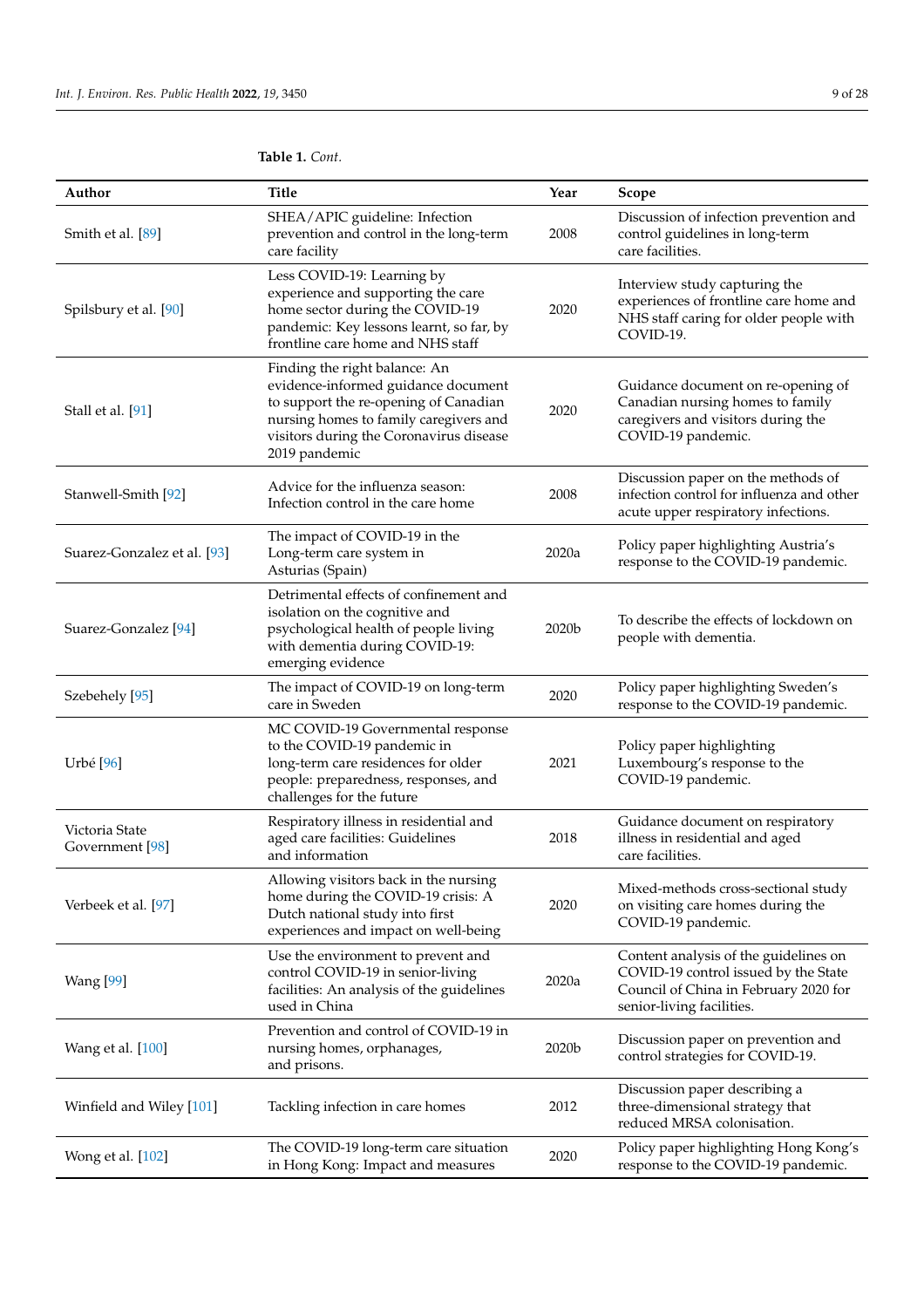| Author                             | <b>Title</b>                                                                                                                                                                | Year  | Scope                                                                                                                                                                                      |
|------------------------------------|-----------------------------------------------------------------------------------------------------------------------------------------------------------------------------|-------|--------------------------------------------------------------------------------------------------------------------------------------------------------------------------------------------|
| World Health<br>Organisation [103] | Preventing and managing COVID-19<br>across long-term care services                                                                                                          | 2020a | Policy paper providing objectives and<br>key action points to prevent and<br>manage COVID-19 across<br>long-term care.                                                                     |
| World Health<br>Organisation [104] | COVID-19 Infection prevention and<br>control. Communication toolkit for<br>long-term care facilities                                                                        | 2020b | Communication toolkit to protect<br>residents and staff from infection and<br>prevent potential spread of COVID-19<br>and other respiratory pathogens within<br>long-term care facilities. |
| World Health<br>Organisation [105] | COVID-19 Infection prevention and<br>control. Preparedness checklist for<br>long-term care facilities                                                                       | 2020c | Checklist to be used by facility<br>administrators, IPC focal points or staff,<br>and internal or external professionals.                                                                  |
| World Health<br>Organisation [106] | Guidance on COVID-19 for the care of<br>older people and people living in<br>long-term care facilities, other<br>non-acute care facilities and home care                    | 2020d | Guidance on COVID-19 for the care of<br>older people and people living in<br>long-term care facilities.                                                                                    |
| World Health<br>Organisation [107] | Infection prevention and control<br>guidance for long-term care facilities in<br>the context of COVID-19                                                                    | 2020e | Interim guidance document on<br>infection prevention and control of<br>COVID-19.                                                                                                           |
| Ylinen et al. [108]                | MC COVID-19 Governmental response<br>to the COVID-19 pandemic in<br>long-term care residences for older<br>people: Preparedness, responses and<br>challenges for the future | 2021  | Policy paper highlighting Finland's<br>response to the COVID-19 pandemic.                                                                                                                  |
| Zalakaín and Davey [109]           | The COVID-19 on users of long-term<br>care services in Spain                                                                                                                | 2020  | Policy paper highlighting Spain's<br>response to the COVID-19 pandemic.                                                                                                                    |

Data were extracted from the 103 included papers into a bespoke extraction form, using an Excel spreadsheet, which was reviewed and tested within the team. Data items included: author(s) and year of publication; study aim; study design; setting and participants; intervention(s) discussed, including a description of the measure(s) used (e.g., what it was; who it was for; how it was implemented, factors supporting or hindering its implementation); findings; and author recommendations. Findings from the 103 papers were synthesised using tables and a narrative summary. The narrative synthesis was organised around the review questions: interventions for the prevention and control of COVID-19 and their impact; challenges and facilitators for implementing COVID-19-related interventions in care homes; and interventions for the prevention and control of other (non-COVID-19 related) infectious diseases. Figure 1 highlights a flowchart of the review process.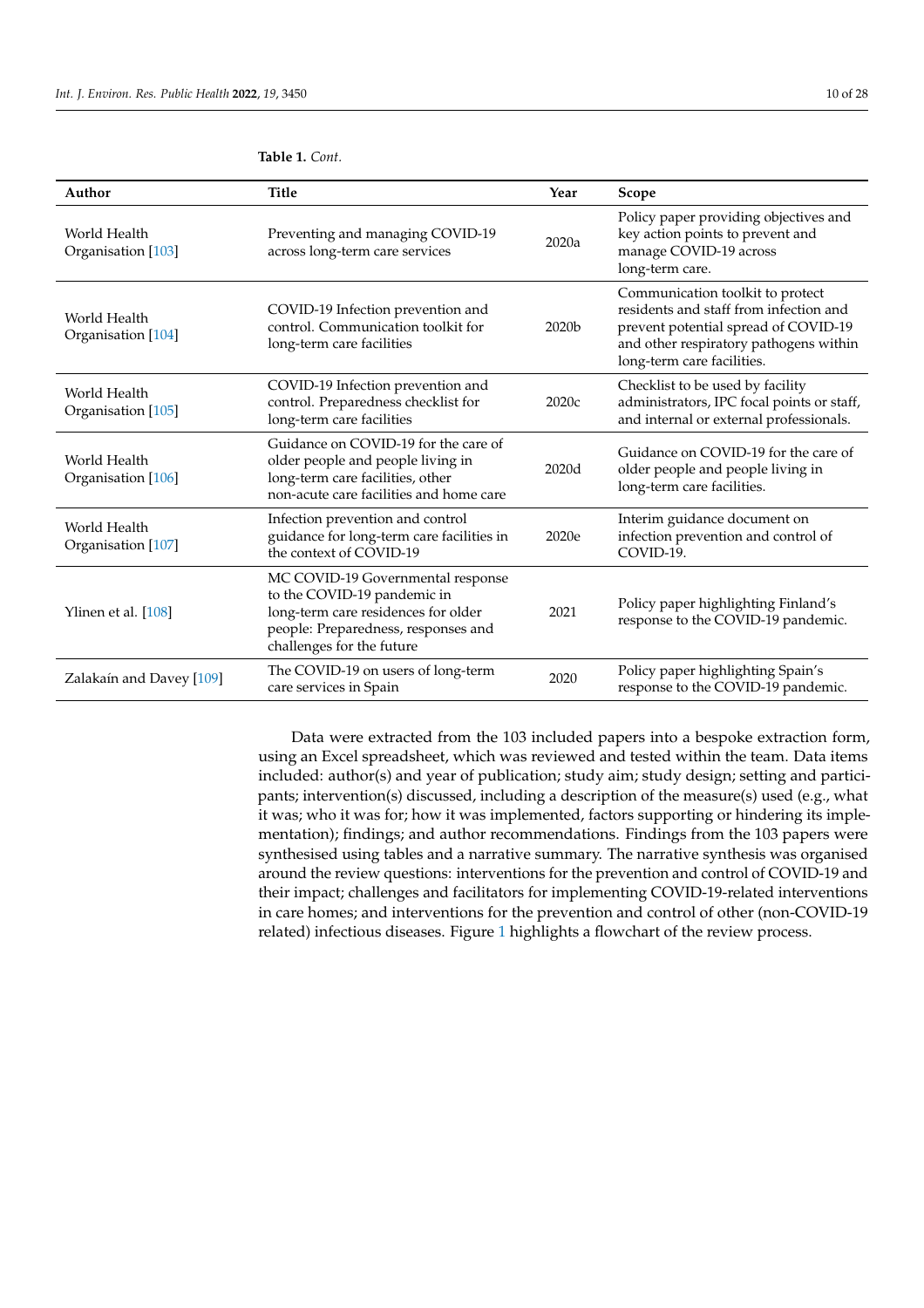

**Figure 1.** Flowchart of the review process [163]. **Figure 1.** Flowchart of the review process [163].

## **3. Findings**

**Table 1.** Overview of the 103 papers included in the rapid review. two explored other infectious diseases. Two empirical studies mentioned social distancing interventions [90,99], nine mentioned isolation interventions [17,32,54,58,81,86,90,97,99], eight mentioned restrictions [17,18,58,81,86,90,97,99] and two mentioned zoning or cohorteight mentioned restrictions [17,18,58,81,86,90,97,99] and two mentioned zoning or cohorting [90,99]. However, it should be noted that these interventions were generally mentioned as part of a wider discussion of COVID-19 strategies and were not the main focus of the studies. Three of these empirical studies were conducted in the UK, four were conducted in Europe, two in Asia and one in North America. The design of the 10 research studies was heterogenous. Seven different quality assessment tools were used by a single reviewer<br>to conduct a right of high assessment with writination of independents by a second reviewer not nettrogenous. Seven unferin quanty assessment to the Nettrogen of judgements by a safety reviewer: from the Critical Appraisal Skills Programme (CASP) checklists for RCTS, qualitative research and cohort studies [164]; the mixed methods appraisal tool (MMAT)  $\left[165\right]$ ; from the search and cohort studies [164]; the mixed methods appraisal tool (MMA1) [165]; from the Joanna Briggs Institute (JBI) checklists for analytical cross-sectional studies and prevalence studies [166]; and Jungers (2017) guidance for reporting on Delphi studies [167]. There was reviewer agreement that all 10 studies should be included in the review. The 103 papers consisted of 10 research studies, eight of which explored COVID-19 and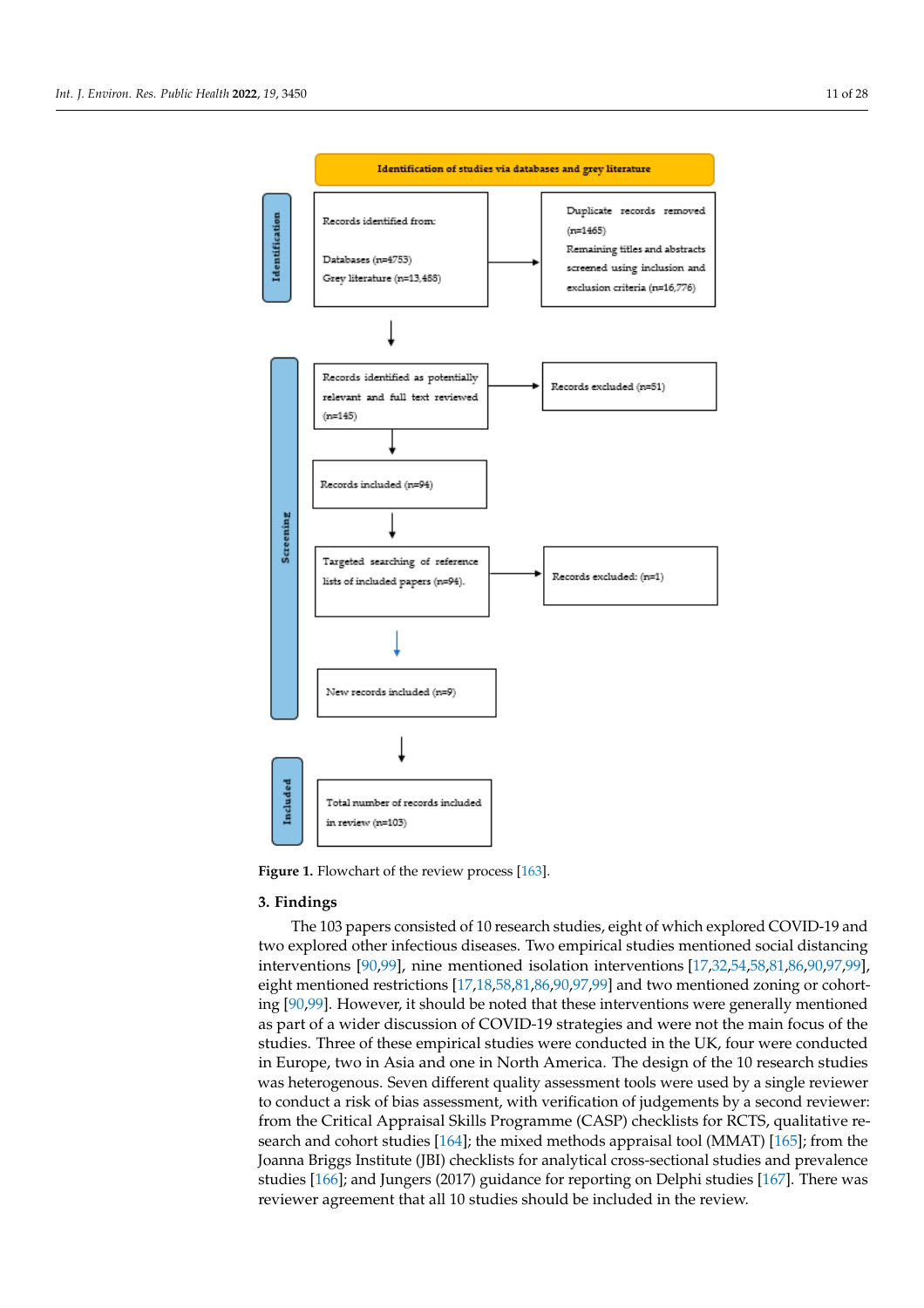Also included in this review were 86 policy documents/grey literature and seven literature/rapid reviews. Grey literature came from around the world and included policy documents highlighting different countries' responses to the pandemic, guidance/guidelines for CHs, briefing documents, discussions, and commentaries. The included literature/rapid reviews were of varying quality (some were pre-print and not peer-reviewed), with five related to COVID-19 and two related to other infectious diseases. All papers highlighted the various strategies used by CHs to prevent or control the transmission of COVID-19 and other infectious diseases amongst their residents and staff, including not only strategies of social distancing and isolation, but also restrictions, zoning and cohorting. However, once again, the focus of grey literature and reviews was generally on overall responses to the pandemic, with these specific interventions mentioned as one component of this. Other strategies, such as the use of personal protective equipment (PPE), testing, ventilation, and adequate hygiene procedures, were also highlighted but are outside the scope of this review.

#### *3.1. Interventions for the Prevention and Control of COVID-19*

The following interventions were discussed specifically in relation to the spread of COVID-19:

## 3.1.1. Social Distancing

The terms 'social distancing' and 'physical distancing' were used interchangeably within and across papers, but for purposes of consistency they are referred to as 'social distancing'. There was little discussion of social distancing interventions within CHs. The term was not defined in the literature or what it meant in practice, other than that, CHs must adhere to 'government guidance' or 'national rules' on distancing. Those who did describe their understanding of distancing stated this was maintaining a distance from other people of at least one to two metres in Europe or six feet in the US [19,24,46,57,75,104,107].

#### 3.1.2. Social Distancing for Residents

Social distancing generally referred to those residents who had not been exposed to COVID-19 being able to continue with some regular routines and group activities whilst maintaining a distance from others [24,34,37,40,47,51,57,62,68,75,82,83,90,99,104,107,110]. This included socially distanced mealtimes in the dining room [47,51,62,99,107]; separated chairs in common rooms [51]; one-way movement systems around the home [41]; and spacing indicators on the floors [51]. Some papers stated that social distancing measures enabled residents to maintain a "normal" life during the pandemic [24]. However, other homes decided not to enforce social distancing measures, knowing that their residents would not be able to adhere to them [62]. Very little was stated about the impact of social distancing measures on residents other than acknowledging that they may have severe implications for their mental health and wellbeing [107]. Residents with cognitive impairment or dementia were also reported to have greater difficulty understanding and abiding by social distancing measures [6,94].

## 3.1.3. Social Distancing for Staff

Some papers discussed the importance of social distancing among staff, for example, in staff rooms and other areas around the CH [16,46,51,73,75,107,110], including separating chairs in staff rooms [51], staggering breaks to limit the density of staff in specific areas [57], and restricting staff car sharing to/from work [57]. No reports of the impact of social distancing on staff were identified.

## 3.1.4. Isolation

The terms 'quarantine' and 'isolation' were used interchangeably within and across papers, but for consistency are referred to as 'isolation':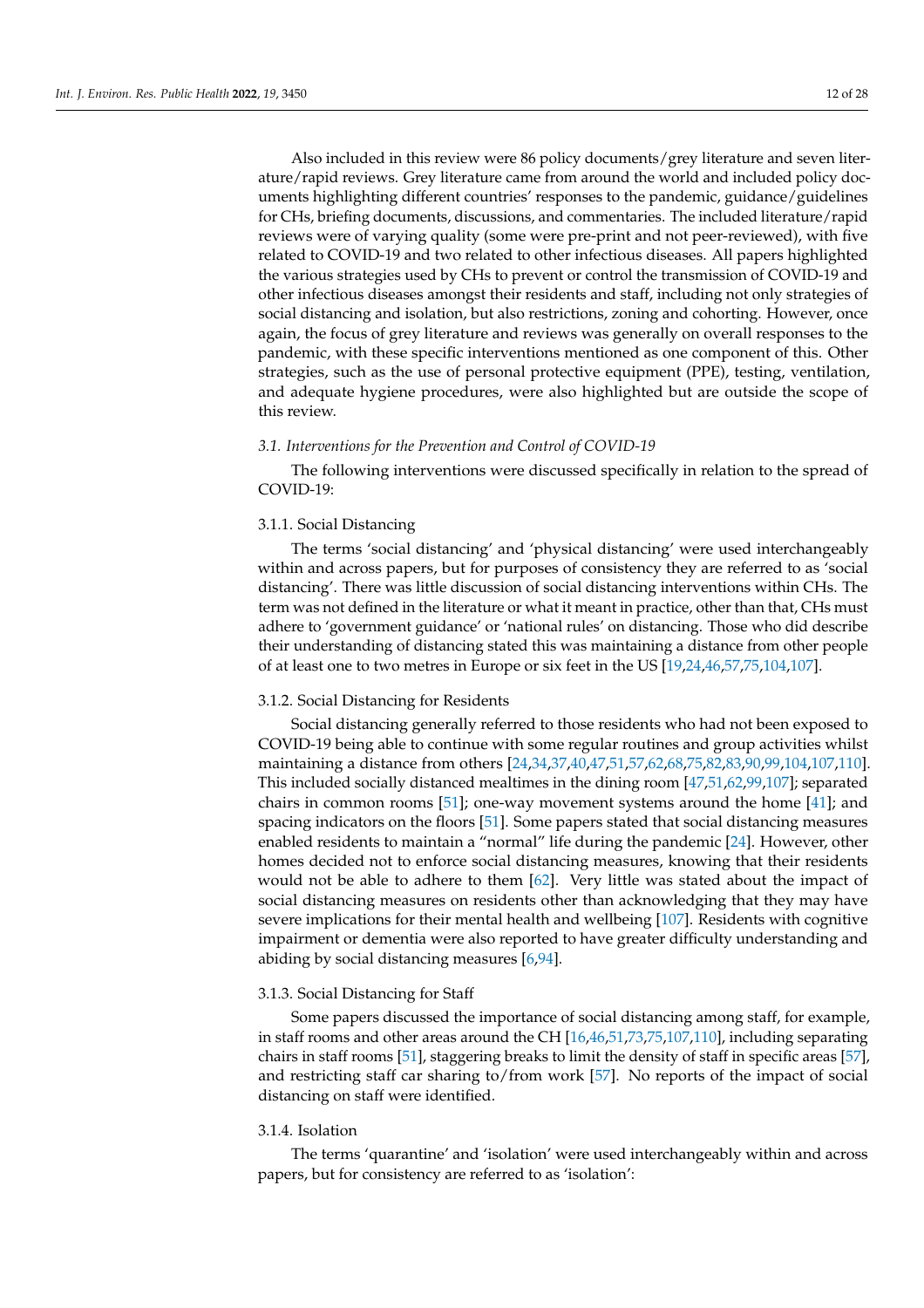## 3.1.5. Isolation of Residents

Some CHs cared for all residents as though they were COVID-19 positive, which meant isolating everyone within their private rooms regardless of their COVID-19 status [24,58,81,110]. However, others only asked residents to isolate if they had suspected COVID-19 symptoms, if they had come into contact with someone with COVID-19 or if there was an outbreak within the care home [12,14,16,28,30,33,36,37,39,40,45,47,51,52,57,58,62,63,67,72,75,85, 87,93,96,97,100,102–110]. Isolation was also implemented when new residents entered the CH [6,19,29,33,39,40,51,56,62,68,87,90,100,107,108,110] or when residents were discharged from hospital [6,10,20,29,33,34,38–40,51,56,57,62,68,72,75,87,102,107,109,110]. Globally, isolation was often required for 14 days [16,37,39,52,57,107,110], though some papers from Europe, South America and Asia highlighted requirements of 10 days [36,106,110]. Where possible, residents with COVID-19 were to be isolated in their own bedroom [12,14,16, 19,28,33,40,47,51,57,72,75,85,97,103–107,110] or transferred to a hospital, 'sanitary house', hotel or other community setting, where available/applicable [10,13,20,33,52,56,103,109]. If possible, isolation rooms should have an en-suite bathroom, but where this was not available, a dedicated bathroom/commode should be identified [40,51,57,75,85,104,105].

Two policy papers stated that where isolation was not undertaken effectively, the virus spread amongst CH staff and residents [13,47]. One (pre-peer review) empirical study [86] also reported higher odds of outbreaks in CHs with poor compliance with isolation procedures. However, there was evidence from empirical research, literature reviews and policy documents that the isolation of residents could have negative effects upon their physical and mental health [6,12,24,34,48,62,90,94,97,103,106]. This was particularly notable for those with dementia, cognitive problems, autism, and learning difficulties, who might not fully comprehend instructions [15,34,38,62,68,90,94,107]. For these individuals, agitation and behavioural disturbances were reported [15,48,107], and one commentary paper stated this may have required the increased use of restraint [15]. Isolation has also been associated in the grey literature with decreased movement and mobility [24,47,106,107]; increased postural disorders [24]; increased risk of falls [24]; and increased sarcopenia and deep vein thrombosis [19]. Isolated CH residents have been reported in empirical research and policy documents to have poorer fluid/food intake, leading to weight loss, malnutrition and difficulties maintaining hydration [24,26,48,81,88].

#### 3.1.6. Isolation of Staff

Isolation measures were implemented for CH staff, such as an isolation period for those returning from a hospital stay [87,99] or international travel [72,102]. Isolation was also required for those staff who had COVID-19 symptoms or who had contact with someone with COVID-19 [14,19,33,36–38,51,52,57,62,68,75,107,110]. Usually, the isolation period for staff was 14 days [16,33,52,56,68,75], but in some cases staff could return to work after ten [57] or seven days [16,68]. Grey literature stated that isolation guidelines for staff could adversely affect CHs by creating significant staff shortages [21,33,67], and there were reports of some homes experiencing dilemmas around this. For example, there were accounts in the US of staff who had come into contact with COVID-19 being asked to continue working if they did not display symptoms themselves [75] and in the Netherlands, some CH staff were asked to keep working while sick [21,67]. There were also examples from New Zealand of residents being transferred to hospitals due to insufficient staff available to care for them [72].

#### 3.1.7. 'Zoning' and 'Cohorting'

The terms 'zoning' and 'cohorting' are understood differently and were used interchangeably across papers, with some also discussing ways of separating residents without using any specific terms to describe these interventions [6,7,12,18,19,27–29,33,35,36,38,42,46, 51,52,60,63,65,68,72,75,77,81,83–85,88,90,96,106,107,109,110]. For this review, '*zoning*' refers to creating *physical separation areas* within a CH, for example, separating residents with and without COVID-19 onto separate floors or disparate wings. The term '*cohorting*' refers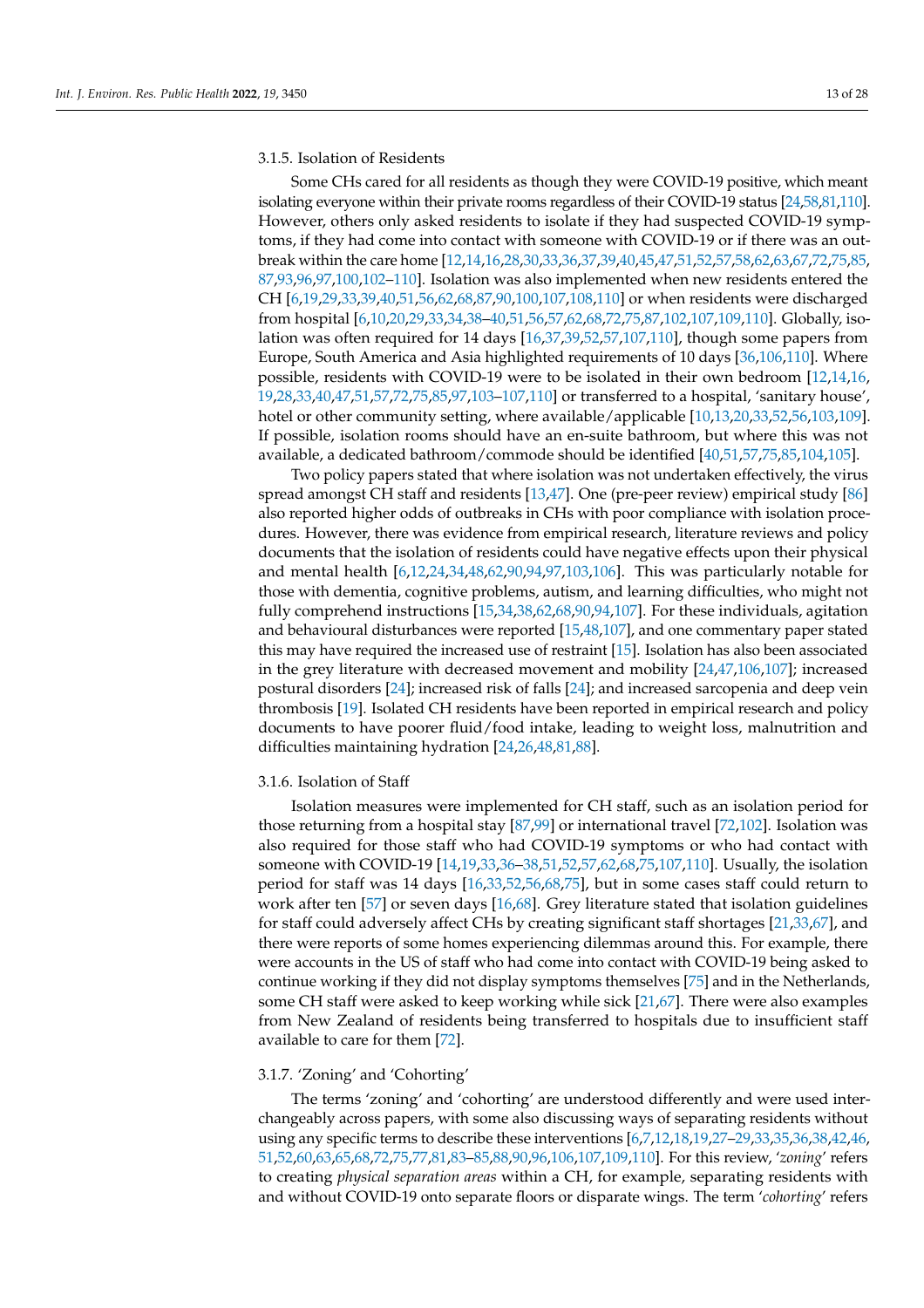to all other imposed means of grouping residents, including allocating specific groups of residents to particular areas within a floor.

Empirical research papers, literature reviews and policy papers referred to 'zoning' residents with a positive COVID-19 test result/suspected COVID-19 away from those without [6,12,19,27,29,33,35,36,42,46,52,68,81,84,88,90,109,110]. The intervention of zoning was reported to offer CHs a clear delineation of risk zones throughout the building and it was stated that staff, residents, and equipment should not move between the zones to reduce cross-contamination [12,19,29,33,41,46,52,110]. Separate staff entrances, exits and corridors for each zone were used, where possible [19,41,46,52,90,99], with staff communicating via telephone [41,52]. This intervention allowed CH zones to operate as self-sufficient care bubbles [52], enabling residents to have limited freedoms within their zone [6,27,42,81], encouraging socialisation and activity within the zones and helping decrease residents' feelings of isolation and loneliness [90]. Cohorting was sometimes suggested in the grey literature for settings where it was impossible to physically separate residents [19]. Examples of cohorting were organising residents into small groups/dedicated areas within a floor (rather than separate floors or wings) with the same staff continuously assigned to them [19,41,51,58,63,75,96,106,107,109]. The rationale for this was that, in case of infection within this small group, as few residents and staff as possible would require isolation [58].

There was some empirical research evidence that staff working solely within an allocated zone/cohort of residents helped prevent the spread of COVID-19 [86]. However, such interventions depend upon CHs having sufficient staff resources [90] and can result in financial costs [41]. Indeed, examples in the grey literature were provided where zoning and cohorting interventions required CHs to recruit new team members or to use 'surge staffing' (i.e., pre-identified temporary, casual labour) [36,41]. There was some evidence from empirical research and the grey literature that moving residents from their standard room to a new cohort/zone could create confusion, anxiety, or distress for residents [40,90]. Still, it was acknowledged that, for many, the benefits were likely to outweigh the negative consequences [90].

## 3.1.8. Restrictions

Although this review focussed upon social distancing and isolation interventions, other related interventions of 'restrictions' were also regularly discussed. For this review, the term 'restrictions' referred to any instances where an individual was *prevented* from doing something they would normally do (e.g., cancelling activities) or asked to *modify* how they would typically do something (e.g., asking residents to eat meals in their bedroom). We have separated this from 'social distancing' (which referred to instances where an individual could carry on activities of everyday life whilst remaining at a distance from other individuals) for the purpose of clarity, but these terms were used interchangeably within the literature.

## 3.1.9. Restrictions Placed upon Residents

Several restrictions were reported for CH residents, including staggering mealtimes or serving meals in residents' rooms rather than communal dining rooms [18,31,33,58,75,83,102,106]; preventing residents from leaving the home [10,12,97] and reducing/cancelling group activities [18,24,30,31,33,36,44,51,83,97,99,106,108]. There was no empirical evidence on whether implementing resident restrictions had any impact upon preventing the transmission of COVID-19 in CHs. Still, there was evidence from empirical research, literature reviews and policy documents that restrictions could impact residents' health and wellbeing, including physical, cognitive, psychological, and functional declines [15,18,26,30,34,36,48,51,58,62,63, 67,69,73,81,91,94,97,103,106,107]. There were reports of reduced fluid and food intake [81], and increased agitation, behavioural disturbances, anxiety, and psychotropic medication use [15,35,62,69,81,91,107].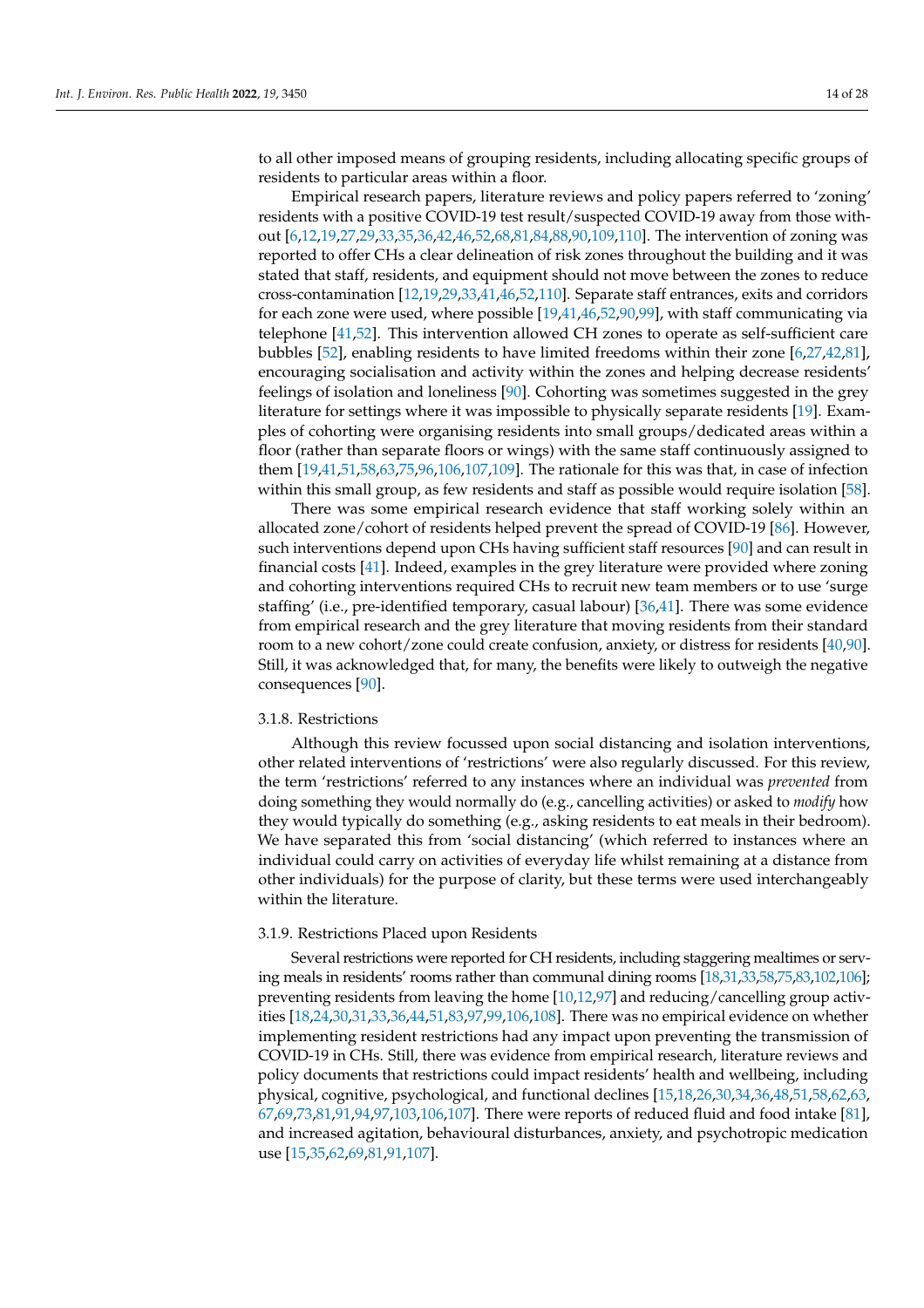#### 3.1.10. Restrictions Placed upon Staff

Several papers also talked about the restrictions placed upon staff members [17,86]. These restrictions involved changes to working patterns, such as shift length, rota patterns, and extended working hours [10,24,42,51,57,70]; limiting the number of settings staff could work within [33,40,42,52,61,83,110]; and asking staff to live within the CH for extended periods [17,40,53,77,109,110]. Policy papers stated that professional practices were redefined, with tasks modified and adapted to suit new working rhythms and procedures, such as sorting bedding, disinfecting premises and serving meals [24]. In the US, staff training and certification requirements were modified to reinforce the available workforce [31,55], whilst Australia, New Zealand and Malaysia increased the maximum weekly working hours allowed by international students and those with restricted work visas [33,56,72]. Slovenia restricted CH staff's right to leave their employment or strike [33]. There was some empirical evidence that staff confinement in CHs could be beneficial for transmission rates, though only one research study explored this [17], alongside anecdotal evidence in a news article [53]. There was, however, suggestion from literature reviews and policy documents that new ways of working and more significant staff absences increased workloads and led to stress, exhaustion and burnout [24,27,34,35,48,62,69,103].

#### 3.1.11. Restrictions Placed upon Visitors

In most countries, families and friends were prevented from entering CHs (particularly in the first wave of the pandemic), other than in end-of-life/special circumstances  $[6,10,12,$ 13,16–18,20,21,24,25,28–31,33–36,40,42,44,46,47,52,56,57,60,61,63,68,70,72,77,81,83–85,87,88, 90,91,93–97,99,100,102,103,107–109]. Several innovative interventions were adopted to provide alternative ways for families to maintain contact with residents during these periods of restriction. These included: window/car/garden visits [12,26,30,35,36,42,46,47,51,62, 63,69,70,81,90,91,94,96,108,110]; the installation of tents, glass pods or plexiglass containers/walls [46,63,94,97,108,110]; and the setting up of telephone/video calls [28,30,46,56, 63,70,75,88,90,96,99,102–109]. When family members *were* able to enter the CH (e.g., at a resident's end of life or when lockdowns were eased), varying restrictions remained in place, including limits on the number and/or duration of visits [24–26,33,38,60,61,68, 69,73,90,104,110]; ensuring visits were supervised [69]; and using designated visitor entrances/exits/reception rooms [16,26,45,46,51,90,99,110].

There was evidence from the empirical research, literature reviews and policy documents that visitor restrictions negatively impacted residents' health and wellbeing, with residents reported to be confused, distressed, and frustrated by not seeing their family [10,35,48,58,62,88,91,94,97,100,103,106,108]. In one research study, residents did not recognise their families after restrictions had eased [97]. These restrictions also negatively impacted the well-being of families, with reports of guilt, fear, worry and isolation [26,34,47,60,69,73,90,96,103,107]. Some residents died without having their family with them [58,60,63,91,96], which was distressing for families [34,60,90,96] and staff [60,90]. One policy paper stated that some CHs experienced financial difficulties when older people expressed reluctance to move into them due to fears they would be isolated from their families [21].

#### 3.1.12. Restrictions Placed upon Other Professionals and Services

In many instances, all but essential professionals/services were restricted from entering CHs during the COVID-19 pandemic. This included healthcare professionals (e.g., physicians, psychologists, physiotherapists etc.) and non-healthcare workers, (e.g., hairdressers, entertainers, and volunteers) [17,18,36,40,72,75,96,97,102,110]. Generally, healthcare services moved towards virtual or remote ways of working, including video calls/ consultations and virtual ward rounds/multidisciplinary team meetings [40,62,70,90,99,102]. There were some concerns in the grey literature that restricting professionals from entering CHs may have prevented residents from receiving necessary medical and social care [45,95,107]. Concerns have also been raised in the grey literature about the quality of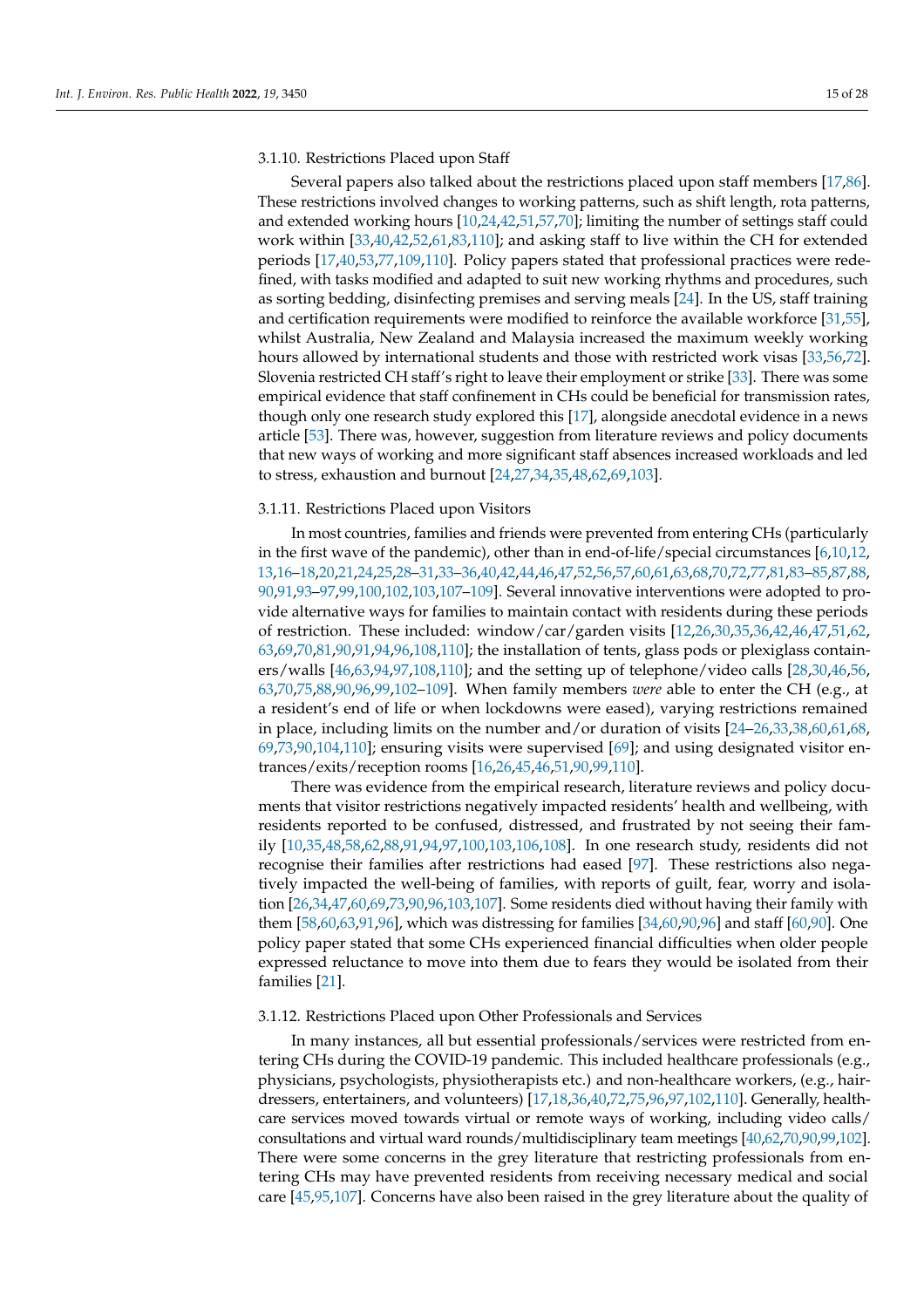care provided to residents during periods of restrictions, as external regulators did not enter CHs to undertake inspections for quality assessments or advisory visits [30,33,48,55,70,95]. Table 2 highlights the challenges and facilitators reported impacting the success of implementing COVID-19 interventions in CHs.

**Table 2.** Challenges and facilitators of implementing COVID-19 interventions in care homes.

| Challenges                                                                                                                                                                                                                                                                                                                                                                                             | <b>Facilitators</b>                                                                                                                                                                                                                                                                                                                                                                                                                                                                                                                                          |
|--------------------------------------------------------------------------------------------------------------------------------------------------------------------------------------------------------------------------------------------------------------------------------------------------------------------------------------------------------------------------------------------------------|--------------------------------------------------------------------------------------------------------------------------------------------------------------------------------------------------------------------------------------------------------------------------------------------------------------------------------------------------------------------------------------------------------------------------------------------------------------------------------------------------------------------------------------------------------------|
| Staffing and workload<br>The COVID-19 pandemic exacerbated pre-existing problems in<br>care homes, such as staff shortages/sickness; lack of resources,<br>training and equipment; and excessive workloads, and this<br>made the implementation of COVID-19 interventions more<br>difficult [7,24,44,47,55,60-62,67,68,70,72,73,90,95,103,109].                                                        | Sufficient staff support<br>Having sufficiently supported staff helped facilitate the<br>successful implementation of COVID-19 interventions. This<br>included ensuring staff were paid for any time spent in<br>isolation [34,48,81,107]; rewarding staff with annual pay<br>increases or bonuses, gifts, care packages or additional leave<br>days [34,52,61,81]; providing food and water stations to ensure<br>staff were adequately fed and hydrated or providing access to<br>wellbeing initiatives, counselling, and emotional<br>support [42,52,81]. |
| Lack of guidance/clarity from governments<br>Implementing COVID-19 interventions was made more difficult<br>by the lack of guidance and clarity from governments around<br>when and how interventions should be applied, with policy<br>measures often scarce, flawed or adopted<br>late [21,24,30,34,55,60,62,81,95,108].                                                                             | Good communication<br>Having good communication and the availability of<br>informational materials, such as brochures, posters and signage<br>on COVID-19 and the associated policies helped explain the<br>reasons behind COVID-19 interventions to residents and their<br>families and friends [14,28,36,40,75,104].                                                                                                                                                                                                                                       |
| Physical space and layout of care homes<br>The physical space and layout of some care homes made<br>implementing COVID-19 interventions more difficult. For<br>example, not all care homes had the space to provide single<br>rooms, to create separate 'zones' or to ensure sufficient walking<br>space around the home in line with social distancing<br>measures [11,38,42,56,60,62,81,90,103,109]. | Use of innovative technology<br>Innovative technology and software such as Zoom, Facetime or<br>Teams helped remotely support residents and their families<br>during periods of restriction and reduce the impact of social<br>isolation [33,42,44,60,90,99]. However, some problems were<br>highlighted around having insufficient equipment, broadband<br>or Wi-Fi within care homes $[30]$ ; as well as the requirement for<br>staff, families and residents to have training on how to use the<br>technology [107].                                      |

## *3.2. Interventions for the Prevention and Control of Other (Non-COVID-19 Related) Infectious Diseases*

Twenty papers discussed strategies used by CHs to prevent and control the transmission of infectious diseases and healthcare-associated infections (HAIs) other than COVID-19 [22,23,32,43,49,50,54,59,64,66,71,74,76,78–80,89,92,98,101]. These included influenza, urinary tract infections (UTIs), respiratory infections, pneumonia, methicillinresistant Staphylococcus aureus (MRSA), gastroenteritis, multidrug-resistant organisms (MDROs) and Clostridium difficile (C-diff). *Surveillance* was the strategy most commonly discussed as being used by CHs to *prevent* infectious diseases from entering the premises [54,74,76,80,89,92,98,101]. Surveillance involved the systematic collection, consolidation, and analysis of data related to infectious diseases, which aimed to ensure the early identification of symptoms [74]. Information on the implementation of social distancing and isolation measures, restrictions, zoning and cohorting for infectious diseases other than COVID-19 was more limited.

#### 3.2.1. Social Distancing

Only two papers from the grey literature discussed social distancing measures for non-COVID-19 related infectious diseases [80,98]: one stated there should be at least two metres between residents with and without signs and symptoms of influenza [80] whilst the other said that CHs should maintain a one-metre distance between all residents during outbreaks of respiratory infection [98].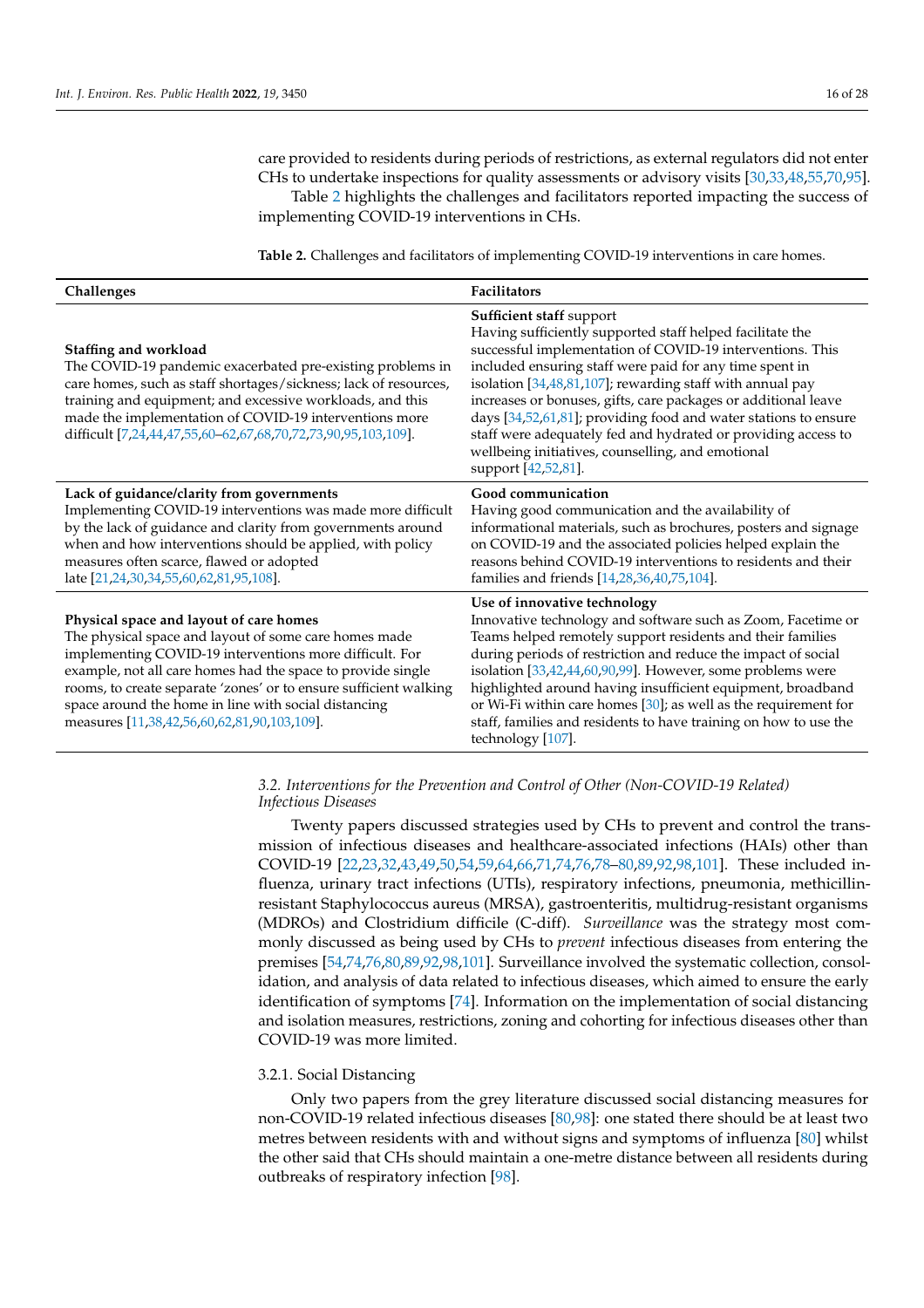## 3.2.2. Isolation

Several papers discussed how isolation had been used to control the spread of other infectious diseases within CHs, such as MRSA, influenza, and C-diff [22,23,32,43,49,50, 59,64,71,76,78–80,89,98]. This tended to involve isolating infectious residents within their bedrooms or cohorting them where this was not possible [22,23,49,50,64,71,74,76,78–80,89,98]. Some papers talked of the need to restrict admissions of new residents into the CH and/or prevent the readmission of those who had been in hospital during severe outbreaks [23,74]. Others highlighted a more flexible approach to isolation measures than there was for COVID-19. For example, one research study noted that known MRSA carriers were only asked to be separated from vulnerable residents with skin lesions or indwelling catheters, but were otherwise allowed to continue with usual social activities [32]. The importance of making decisions around isolation on a case-by-case basis was emphasised in the grey literature, as was the importance of not over-isolating residents [22,43,79,89]. There were also examples highlighted in the grey literature of staff being asked to isolate to control the spread of influenza by self-monitoring for symptoms of illness and staying away from work if feeling unwell [23]

## 3.2.3. Restrictions

Only one literature review mentioned the use of restrictions for preventing infectious diseases from entering CHs [66] and stated there was no evidence to support banning/restricting visits to CHs for this purpose. More papers explored how restrictions could control the spread of infectious disease when there was already an outbreak or suspected case within the CH. Some policy documents reported that restricting the movement of residents and visitors during an outbreak of infectious disease could be beneficial [23,50,71,74,80,89,92,98]. This included the restriction of group activities in addition to minimising the movement of visitors within the CH [23,74,80,89,98]. A Canadian toolkit reported that complete closure of CHs to visitors should not be permitted unless under the order of the Medical Officer of Health, due to the potential harm this could cause residents and families [74]. There was also less of a 'blanket approach' to restrictions reported in policy documents for other infectious diseases than for COVID-19. These included, for example, residents only being restricted from group activities when wound drainage or diarrhoea could not be contained [71] or activities only being restricted for residents in outbreak 'zone' areas [74]. Again, it was reported that clear signage and communication were important for residents and family members during any periods of restriction [98]. Some policy documents also discussed the restrictions that should be placed upon staff working patterns to control the spread of infectious diseases in CHs [23,74,89]. For example, during influenza outbreaks, a policy paper [23] reported that the movement of staff across CHs and healthcare facilities should be minimised. Similarly, where zoning/cohorting restrictions were in place, staff working within affected units should not also work within non-affected areas of the home [23,74,98]. Finally, it was suggested in the grey literature that only staff who had been vaccinated against influenza should care for those residents with suspected/confirmed influenza [23,74].

Similar challenges and facilitators impacting the success of implementing interventions for other infectious diseases in CHs were identified as for COVID-19 interventions, including the need for staff education and training around infection control measures [74,101], the design and layout of CH buildings [50,64] and good communication with residents and visitors [64].

## **4. Discussion and Conclusions**

This review demonstrates the overall lack of empirical evidence and the limited nature of documentation around social distancing and isolation measures in CHs. Most papers identified within this review were grey literature or policy documents, many of which were descriptive or opinion based. Furthermore, these interventions were generally mentioned as part of a wider discussion of COVID-19 strategies and were not the main focus of the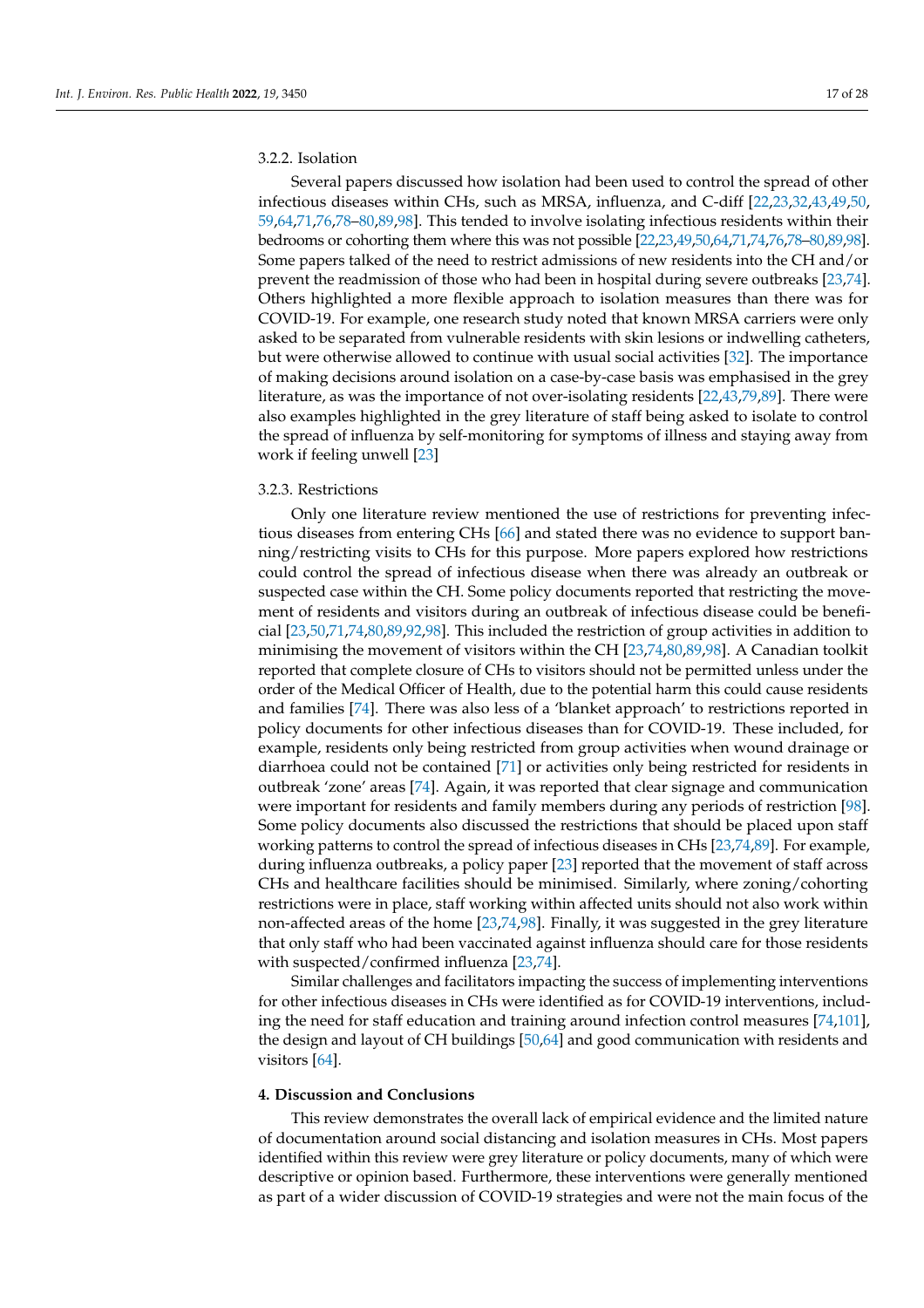papers. Even fewer papers discussed these measures for non-COVID-19 related infections, which meant learning from this evidence base was also limited.

This review identified limited exploration of social distancing interventions to prevent and control the spread of COVID-19 in CHs. Up to the date of this review, only 10 empirical studies met the inclusion criteria, and only two discussed the impact of social distancing in CHs. This review addresses this gap and contributes to a body of research evidence that is now developing apace. Of significance is the plethora of policy documents on the topic. The grey literature provided little evidence of the effects of social distancing on resident outcomes or COVID-19 infection rates and no discussion of the impact of social distancing on CH staff. More literature explored isolation interventions in CHs, including nine empirical studies, and a key finding was the considerable variation in available guidelines and the implementation of measures, nationally and internationally. This reflects the challenges for CHs of dealing with rapidly changing multiple sets of guidance [168,169], the CH sector being ill-prepared to cope with a pandemic [168,170] and the sector not being supported well at the outset, with reports of abandonment by governments [168,171–173]. These findings contribute to important lessons for decision makers about the need for comprehensible, concise, and meaningful guidance about social distancing and isolation and related measures that can be translated easily into operational policies for care homes. CHs need evidence-informed guidance that sets out what and how social distancing and isolation measures should be operationalised, whilst meeting residents' individual needs, including their fundamental rights to liberty and security, and with attention to education for residents, families, friends and staff [170]. Further, there is a need for large, evaluative, empirical studies about the impact of social distancing and isolation measures on the populations of older people living in CHs worldwide.

The most discussed intervention for preventing and controlling the transmission of COVID-19 and other infectious diseases in CHs was restrictions, which included restricted visiting from families or friends and external agencies, restricted group events and activities for residents, and restricted work arrangements for staff. There was limited empirical evidence on whether visitor restrictions prevented the transmission of COVID-19 and other infectious diseases in CHs. Thus, many authors have highlighted the importance of reintroducing visitors into CHs as soon as it is safe to do so [40,58,107], with calls for CHs to take a more flexible, risk-assessment-based approach to visits [38,67]. The urgency of this is accentuated by evidence emerging about the negative impacts of visiting restrictions on the physical, psychological, emotional and cognitive well-being of residents and their families and friends [174,175]. These findings resonate with other studies for nursing home residents [168], where restrictions resulted in several losses related to freedom, social contact, activities, communication and autonomy, and with residents describing feelings of depression, hopelessness, uselessness, and sadness. The implementation of any infection control and prevention measures must prioritise the well-being of all residents, with targeted consideration around how best to achieve this for residents living with particular care needs, such as hearing, vision or cognitive impairments.

Many CH residents live with dementia; in UK CHs, the prevalence of dementia is 69% and increasing [176]. Restrictions on the movement of residents living with dementia have been shown to have negative consequences for mental wellbeing, with an escalation of neuropsychiatric and behavioural disturbances [177]. A recent rapid systematic review of the effect of COVID-19 isolation measures on the cognitive and mental health of people living with dementia included only two studies that had been conducted in CHs [178]. Findings reported worsening of memory and mood, and reduced independence in activities of daily living. There was also an increase in mean depression and anxiety scores. Further research is required to understand more fully the experience of infection prevention and control measures, including social distancing and isolation for older people living with cognitive impairment, their families, friends and staff, to inform evidence-based practice that maximises quality of life and well-being.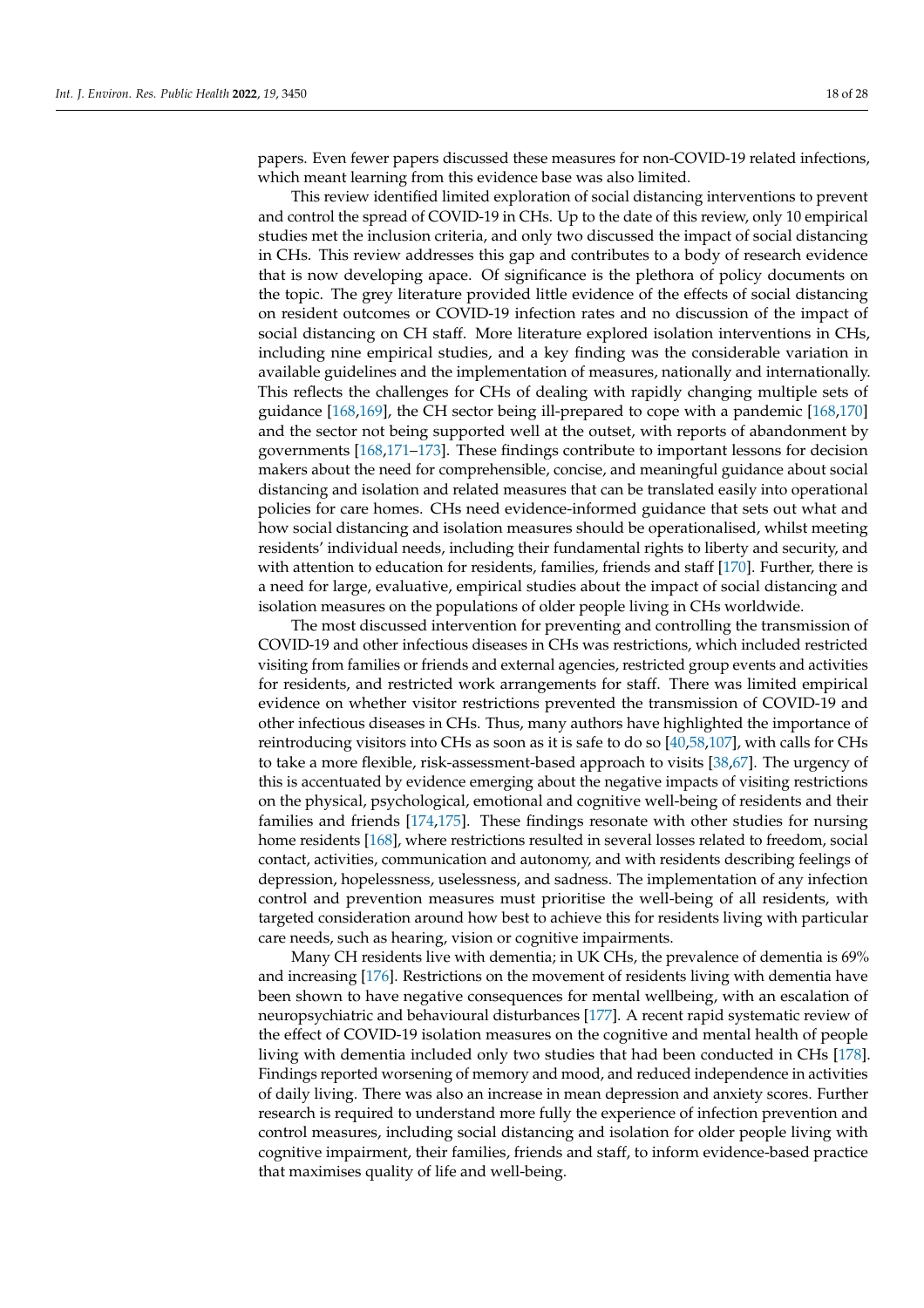Several factors were identified as supporting CHs in their implementation of interventions to control the transmission of COVID-19 and other infectious diseases, including access to innovative technology [60,90,99]; good communication with residents and families [40,64,75,104]; and ensuring CH staff were sufficiently trained and supported [42,52,61,74,101]. These findings concur with a recent review [179] to analyse the impact of COVID-19-related social distancing requirements on older adults living in long-term care facilities. Strategies proposed to mitigate the negative effects of social distancing were: the use of technology; maintaining virtual intergenerational connections; maintaining therapeutic and personalised care; and adhering to COVID-19 safety guidelines and preventive measures [179]. A coherent, agreed strategy is pivotal to support the implementation of these action points nationally and internationally. A lack of guidance and clarity from governments around when and how interventions should be applied was also identified as a potential barrier, with policy measures often scarce, flawed, or adopted late [81,95,108]. Again, nursing home staff in a recent study [168] shared that early in the pandemic, information and instructions about what to do and when were unclear, sometimes incoherent and ever-changing. CH staff have responded innovatively to the challenges of implementing social distancing and isolation measures in adverse circumstances, coping with additional workloads and resource constraints [172]. There is a need for key stakeholders, including researchers, funders, the CH sector, and governments to understand fully their experiences of actions that worked, did not work, or worked less well, and why, and to work collaboratively with CHs to ensure that their staff are supported and enabled to care well for residents and their families and friends for the duration of this pandemic and beyond.

A further barrier to social distancing and isolation interventions identified by this review was the design of CH buildings. Many CHs have insufficient space to provide single isolation rooms, create separate 'zones' or ensure sufficient walking space around the home in line with social distancing measures [90,103,109]. This is a significant issue that warrants careful discussion and planning. There have been calls for new minimum standards for the design of UK CHs so that they can respond effectively to any future outbreaks of infectious diseases whilst promoting quality of life and well-being for residents, their families, friends, and staff (https://www.buildingbetterhealthcare.com/news/article\_page/Call\_for\_new\_ minimum\_standards\_for\_UK\_care\_home\_design/167833) (Access on: 24 November 2021). 'Resilient building design' for CHs that addresses design for infection control as well as for improved quality of life has been recommended [11]. It is acknowledged that this is complex and multifaceted, and will evolve as new CH facilities are purposefully designed and built.

Notably, this review has contributed to clarifying terminology related to the concepts of social distancing and isolation as infection prevention and control measures within the context of COVID-19 and other infectious diseases. A key finding was inconsistency in the meaning and use of key terms such as 'social distancing,' 'isolation' and 'restrictions,' and such inconsistency across guidance, protocols and policies needs to be addressed.

### *4.1. Strengths and Limitations*

This is an important topic and our review makes an important contribution to understanding in the field. To our knowledge, this is the most extensive review of the evidence around social distancing and isolation measures to prevent and control the transmission of COVID-19 and other infectious diseases in CHs caring for older people. Cochrane rapid review methodology was used, contributing to the quality of conduct and reporting and the robustness of the results. Our systematic and comprehensive searches of several databases and the grey literature to answer the review questions culminated in the inclusion of 103 records. The 103 papers were from around the world. Only sources published in English were included, which is acknowledged as a potential source of publication bias. Other key strategies in the prevention and control of COVID-19 and other infectious diseases, such as the use of PPE, testing, ventilation and adequate hygiene procedures,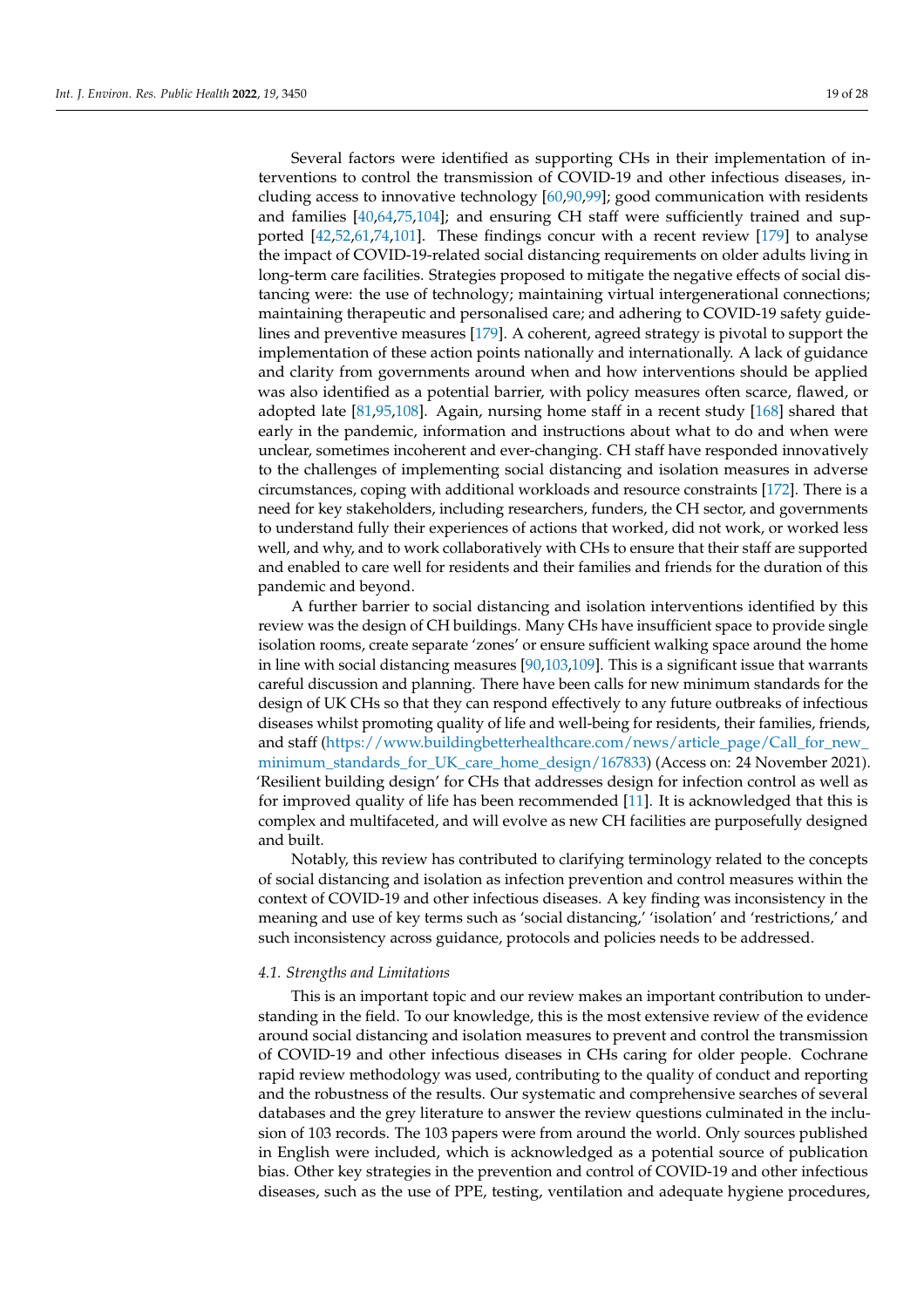were excluded as they were outside the scope of this review, and we acknowledge this is a limitation.

## *4.2. Conclusions*

The COVID-19 pandemic has had a devasting impact on the CH sector, and in many countries, CHs have been at the epicentre of deaths from the disease [18,81,86,99]. To help prevent and manage COVID-19, our review has advanced understanding of social distancing and isolation for older people living in CHs. The empirical phase of our study will contribute to understanding further the real-life experiences, challenges, facilitators and consequences of implementing social distancing and isolation within the CH setting, informing best practice guidance and resources.

**Author Contributions:** All authors have made substantial contributions to the following: conceptualisation (J.M.F., R.H., S.H., A.M.R., R.A., L.R., S.B.); funding acquisition (J.M.F., R.H., S.H., A.M.R., R.A., L.R., S.B.); methodology (J.M.F., R.H., S.H., A.M.R., S.S.), formal analysis (J.M.F., R.H., S.H., R.A., S.S.); validation (J.M.F., R.H., S.H., A.M.R., S.S., A.D., S.P., R.A., L.R., S.B.); writing: original draft (S.S., J.M.F.); writing: review and edit (J.M.F., R.H., S.H., A.M.R., S.S., A.D., S.P., R.A., L.R., S.B.). All authors have read and agreed to the published version of the manuscript.

**Funding:** This project was funded by the National Institute for Health Research Health Services and Delivery Research Programme (Project Number: 132541) COVID-19 Recovery and Learning Programme. The views and opinions expressed therein are those of the authors and do not necessarily reflect those of the National Institute for Health Research Health Services and Delivery Research Programme or the Department of Health and Social Care.

**Institutional Review Board Statement:** The study has been approved by Coventry and Warwick Research Ethics Committee (20/WM/0318).

**Acknowledgments:** We would like to thank all the members of the study stakeholder groups. We would also like to thank Ivanka Ezhova, Karen Poole and Sonya Di Giorgio for their contributions to literature searching.

**Conflicts of Interest:** The authors declare no conflict of interest.

## **References**

- 1. Age-UK. Briefing: Health and Care of Older People in England 2019. Available online: https://www.ageuk.org.uk/globalassets/ age-uk/documents/reports-and-publications/reports-andbriefings/health--wellbeing/age\_uk\_briefing\_state\_of\_health\_ and\_care\_of\_older\_people\_july2019.pdf (accessed on 24 November 2021).
- 2. Gordon, A.; Franklin, M.; Bradshaw, L.; Logan, P.; Elliott, R.; Gladman, J. Health status of UK care home residents: A cohort study. *Age Ageing* **2014**, *43*, 97–103. [CrossRef] [PubMed]
- 3. World-Health-Organisation. Rolling Updates on Coronavirus Diseases (COVID-19). Available online: https://www.who.int/ emergencies/diseases/novel-coronavirus-2019/events-as-they-happen (accessed on 24 November 2021).
- 4. Scotland, H.P. Rapid Review of the Literature: Assessing the Infection Prevention and Control Measures for the Prevention and Management of COVID-19 in Healthcare Settings. Available online: https://www.nipcm.hps.scot.nhs.uk/media/1789/2022-2-7 hps-rapid-review-ipc-for-covid-19-v23.pdf (accessed on 24 November 2021).
- 5. Ladhani, S.; Chow, J.; Janarthanan, R. Investigation of SARS-CoV-2 outbreaks in six care homes in London, April 2020. *EClinicalMedicine* **2020**, *26*, 100533. [CrossRef] [PubMed]
- 6. BritishGeriatricsSociety. Managing the COVID-19 Pandemic in Care Homes for Older People (Good Practice Guide Version 4). Available online: https://www.bgs.org.uk/resources/covid-19-managing-the-covid-19-pandemic-in-care-homes (accessed on 24 November 2021).
- 7. Gordon, A.; Goodman, C.; Achterberg, W.; Barker, R.; Burns, E.; Hanratty, B.; Martin, F.; Meyer, J.; O'Neill, D.; Schols, J.; et al. Commentary: COVID in care homes—challenges and dilemmas in healthcare delivery. *Age Ageing* **2020**, *49*, 701–705. [CrossRef] [PubMed]
- 8. Fitzpatrick, J.M.; Rafferty, A.M.; Hussein, S.; Ezhova, I.; Palmer, S.; Adams, R.; Rees, L.; Brearley, S.; Sims, S.; Harris, R. Protecting older people living in care homes from COVID-19: A protocol for a mixed-methods study to understand the challenges and solutions to implementing social distancing and isolation. *BMJ Open* **2021**, *11*, e050706. [CrossRef] [PubMed]
- 9. Garritty, C.; Gartlehner, G.; Nussbaumer-Streitc, B.; Kinge, V.J.; Hamela, C.; Kamelf, C.; Affengruberc, L.; Stevens, A. Cochrane Rapid Reviews Methods Group offers evidence-informed guidance to conduct rapid reviews. *J. Clin. Epidemiol.* **2021**, *130*, 13–20. [CrossRef]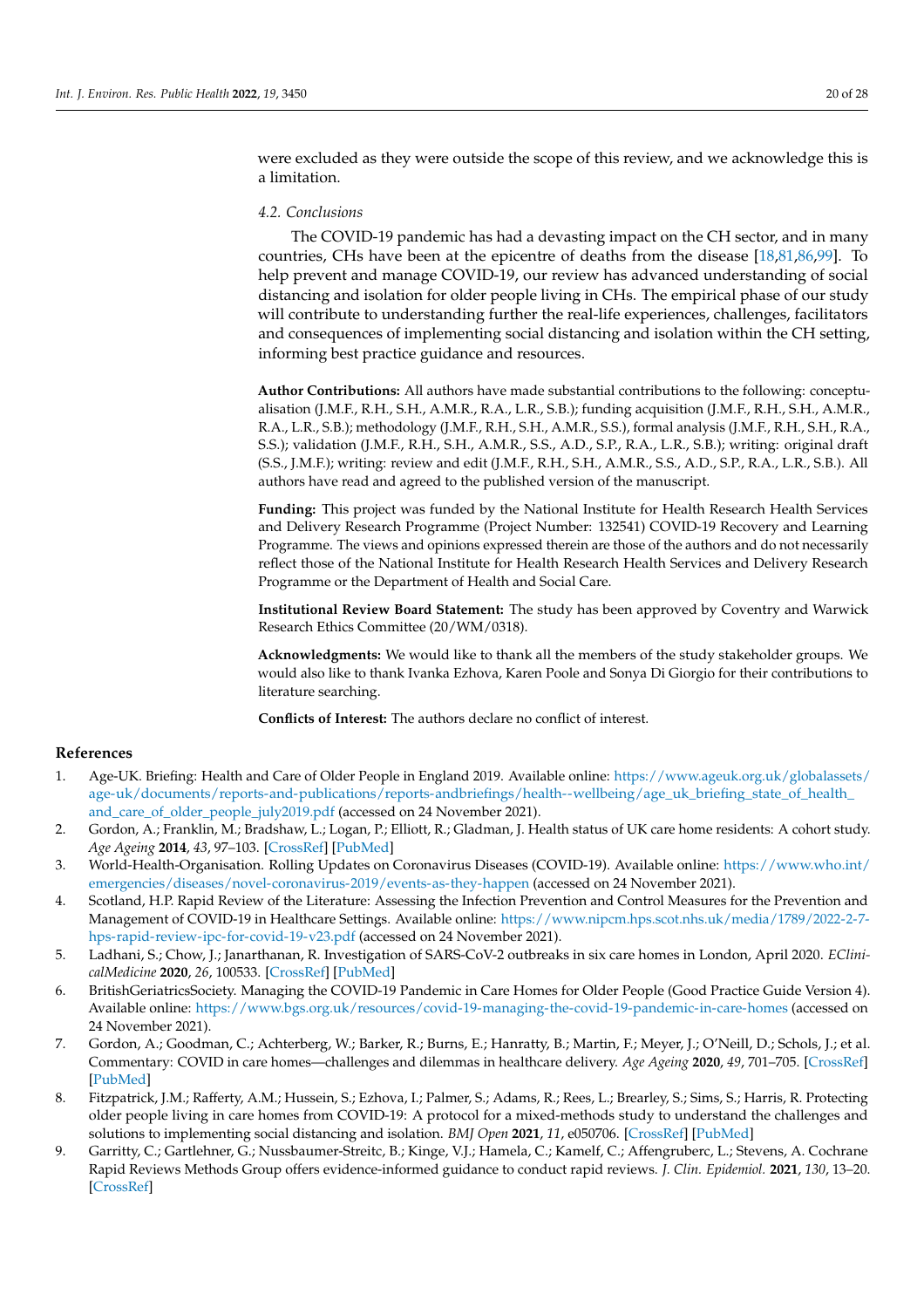- 10. Akkan, B.; Canbazer, C. The Long-Term Care Response to COVID-19 in Turkey. Available online: https://ltccovid.org/wpcontent/uploads/2020/06/The-COVID-19-Long-Term-Care-situation-in-Turkey.pdf (accessed on 24 November 2021).
- 11. Anderson, D.; Grey, T.; Kennelly, S.; O'Neill, D. Nursing Home Design and COVID-19: Balancing Infection Control, Quality of Life, and Resilience. *J. Am. Med. Dir. Assoc.* **2020**, *21*, 1519–1524. [CrossRef]
- 12. Arling, G.; Arling, P. COVID-19 and Long-Term Care in the US State of Minnesota. Available online: https://ltccovid.org/wpcontent/uploads/2021/09/JLTC\_MN.pdf (accessed on 24 November 2021).
- 13. Arlotti, M.; Cerea, S.; Ranci, C. MC COVID-19 Governmental Response to the COVID-19 Pandemic in Long-Term Care Residences for Older People: Preparedness, Responses and Challenges for the Future. Italy. Available online: https://digital.csic.es/ bitstream/10261/227272/3/210204\_CSIC\_covid\_ITALIA.pdf (accessed on 24 November 2021).
- 14. Australian\_Government\_Department\_Of\_Health. CASE STUDY: Dorothy Henderson Lodge. Available online: https: //www.health.gov.au/sites/default/files/documents/2020/07/coronavirus-covid-19-case-studies-of-successful-outbreakmanagement-in-aged-care-services-dorothy-henderson-lodge.pdf (accessed on 24 November 2021).
- 15. Ayalon, L.; Zisberg, A.; Cohn-Schwartz, E.; Cohen-Mansfield, J.; Perel-Levin, S.; Bar-Asher Siegal, E. Long-term care settings in the times of COVID-19: Challenges and future directions. *Int. Psychogeriatr.* **2020**, *32*, 1239–1243. [CrossRef]
- 16. Barón-Garcia, T.; Amblàs-Novellas, J.; Contel Segura, J.; Plaza, A.; Santaeugènia González, S.; Arechavala, T.; Vela, E.; Vila Rull, A.; Espelt, A. Measures Adopted against COVID-19 in Long-Term Care Services in Catalonia. Available online: https://ltccovid.org/ wp-content/uploads/2021/01/Measures-adopted-against-COVID-19-in-LTC-services-in-Catalonia-10-December.pdf (accessed on 24 November 2021).
- 17. Belmin, J.; Um-Din, N.; Donadio, C.; Magri, M.; Nghiem, Q.; Oquendo, B.; Pariel, S.; Lafuente-Lafuente, C. Coronavirus Disease 2019 Outcomes in French Nursing Homes That Implemented Staff Confinement with Residents. *JAMA Netw. Open* **2020**, *3*, e2017533-e. [CrossRef]
- 18. Bergman, C.; Stall, N.M.; Haimowitz, D.; Aronson, L.; Lynn, J.; Steinberg, K.; Wasserman, M. Recommendations for Welcoming Back Nursing Home Visitors During the COVID-19 Pandemic: Results of a Delphi Panel. *J. Am. Med. Dir. Assoc.* **2020**, *21*, 1759–1766. [CrossRef]
- 19. Blain, H.; Rolland, Y.; Schols, J.; Cherubini, A.; Miot, S.; O'Neill, D.; Martin, F.C.; Guérin, O.; Gavazzi, G.; Bousquet, J.; et al. August 2020 Interim EuGMS guidance to prepare European Long-Term Care Facilities for COVID-19. *Eur. Geriatr. Med.* **2020**, *11*, 899–913. [CrossRef]
- 20. Browne, J.; Fasce, G.; Pineda, I.; Villalobos, P. Policy Response to COVID-19 in Long-Term Care Facilities in Chile. Available online: https://ltccovid.org/wp-content/uploads/2020/07/The-COVID-19-Long-Term-Care-situation-in-Chile-24-July-2020 -3.pdf (accessed on 24 November 2021).
- 21. Bruquetas-Callejo, M.; Bocker Radboud, A. MC COVID-19 Governmental Response to the COVID-19 Pandemic in Long-Term Care Residences for Older People: Preparedness, Responses and Challenges for the Future. The Netherlands. Available online: https://digital.csic.es/bitstream/10261/227274/3/210222\_CSIC\_covid%20PAISES\_BAJOS.pdf (accessed on 24 November 2021).
- 22. Burdsall, D. A Unit Guide to Infection Prevention for Long-term Care Staff. Available online: https://wwwahrq.gov/hai/ quality/tools/cauti-ltc/modules/resources/guides/infection-prevent.html (accessed on 24 November 2021).
- 23. Buynder, P. Guidelines for the Prevention, Control and Public Health Management of Influenza Outbreaks in Residential Care Facilities in Australia. Available online: https://www1.health.gov.au/internet/main/publishing.nsf/Content/cdna-fluguidelines.htm (accessed on 24 November 2021).
- 24. Campeon, A.; Le Bihan, B.; Legros, M. MC COVID-19 Governmental Response to the COVID-19 Pandemic in Long-Term Care Residences for Older People: Preparedness, Responses and Challenges for the Future. France. Available online: https://aldrecentrum.se/enskilt-dokument/governmental-response-to-the-covid-19-pandemic-in-long-term-care-residencesfor-older-people-preparedness-responses-and-challenges-for-the-future/ (accessed on 24 November 2021).
- 25. Capucha, L.; Nunes, N.; Calado, A. MC COVID-19 Governmental Response to the COVID-19 Pandemic in Long-Term Care Residences for Older People: Preparedness, Responses and Challenges for the Future. Portugal. Available online: https: //digital.csic.es/bitstream/10261/227275/3/210204\_CSIC\_covid\_PORTUGAL.pdf (accessed on 24 November 2021).
- 26. Care Provider Alliance. COVID-19: Visitors' Protocol. CPA Briefing for Care Providers. Available online: https: //careprovideralliance.org.uk/assets/pdfs/CPA-Visitors-protocol-19-June-2020.pdf (accessed on 24 November 2021).
- 27. Care Provider Alliance. Staff Movement: A Risk Management Framework: Briefing for Adult Care Home Providers. Available online: https://careprovideralliance.org.uk/assets/pdfs/staff-movement-risk-management-framework-cpa.pdf (accessed on 24 November 2021).
- 28. Centres for Disease Control and Prevention. Coronavirus Disease 2019 (COVID-19). Preparedness Checklist for Nursing Homes and Other Long-Term Care Settings. Available online: https://www.cdc.gov/coronavirus/2019-ncov/downloads/novelcoronavirus-2019-Nursing-Homes-Preparedness-Checklist\_3\_13.pdf (accessed on 24 November 2021).
- 29. Centers for Medicare and Medicaidservices. COVID-19 Long-Term Care Facility Guidance April 2, 2020. Available online: https://www.cms.gov/files/document/4220-covid-19-long-term-care-facility-guidance.pdf (accessed on 24 November 2021).
- 30. Charlesworth, S.; Low, L. The Long-Term Care COVID-19 Situation in Australia. Available online: https://ltccovid.org/2020/10/ 13/updated-country-report-the-long-term-care-covid-19-situation-in-australia/ (accessed on 24 November 2021).
- 31. Chen, A.; Ryskina, K.; Jung, H. Long-Term Care, Residential Facilities, and COVID-19: An Overview of Federal and State Policy Responses. *J. Am. Med. Dir. Assoc.* **2020**, *21*, 1186–1190. [CrossRef] [PubMed]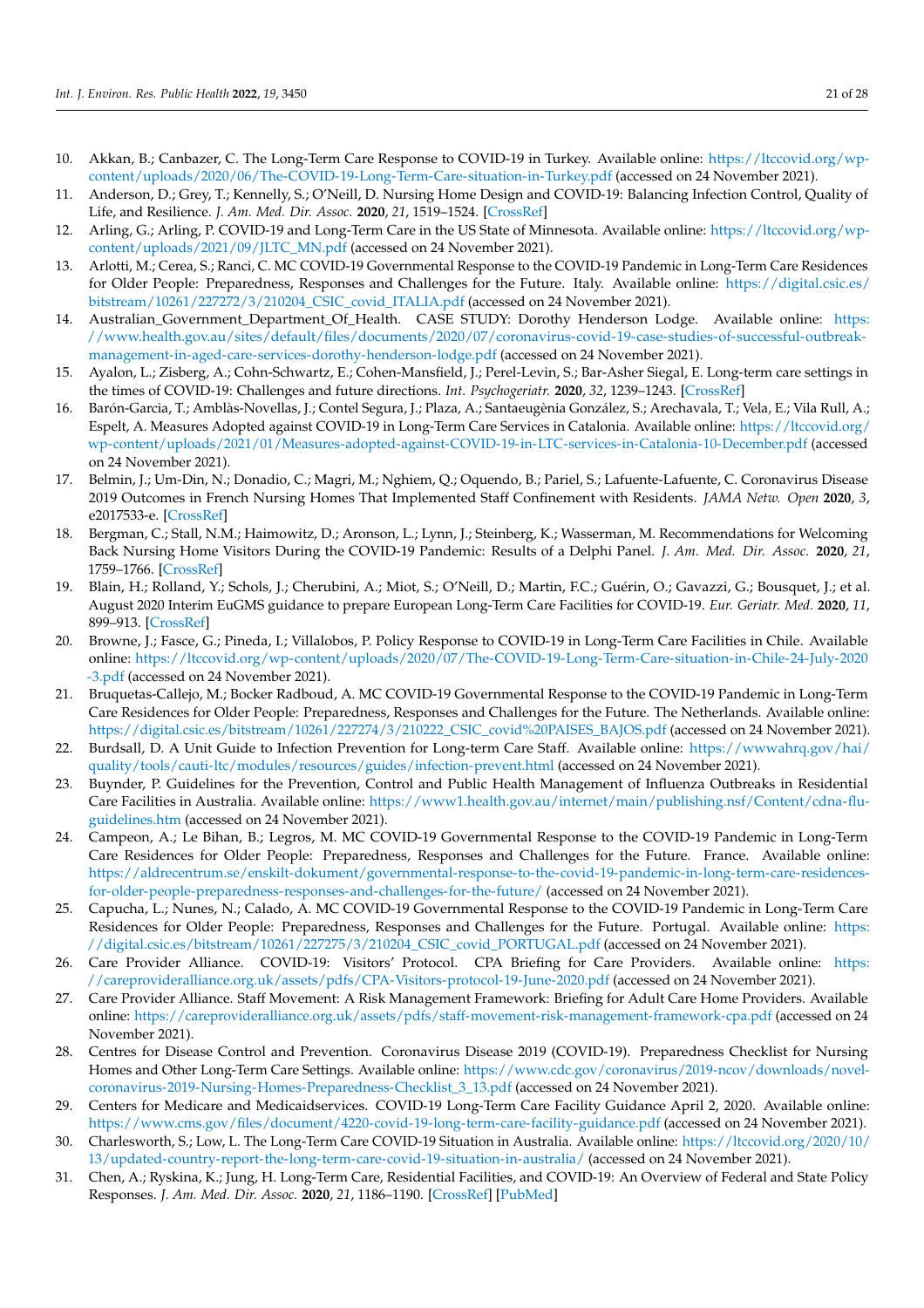- 32. Chuang, V.W.; Tsang, I.H.; Keung, J.P.; Leung, J.Y.; Yuk, J.M.; Wong, D.K.; Au, S.-S.; Tam, R.K.; Lam, W.W.; Kwan, M.C.; et al. Infection control intervention on meticillin resistant Staphylococcus aureus transmission in residential care homes for the elderly. *J. Infect. Prev.* **2015**, *16*, 58–66. [CrossRef] [PubMed]
- 33. Comas-Herrera, A.; Ashcroft, E.; Lorenz-Dant, K. International Examples of Measures to Prevent and Manage COVID-19 Outbreaks in Residential Care and Nursing Home Settings. Available online: https://ltccovid.org/2020/05/02/new-reportinternational-examples-of-measures-to-prevent-and-manage-covid-19-outbreaks-in-residential-care-and-nursing-homesettings/ (accessed on 24 November 2021).
- 34. Comas-Herrera, A.; Glanz, A.; Curry, N.; Deeny, S.; Hatton, C.; Hemmings, N.; Humphries, R.; Lorenz-Dant, K.; Oung, C.; Rajan, S.; et al. The COVID-19 Long-Term Care Situation in England. Available online: https://ltccovid.org/wp-content/uploads/2020 /11/COVID-19-Long-Term-Care-situation-in-England-19-November-3.pdf (accessed on 24 November 2021).
- 35. Comas-Herrera, A.; Salcher-Konrad, M.; Baumbusch, J.; Farina, N.; Goodman, C.; Lorenz-Dant, K.; Low, L.-F. Rapid Review of the Evidence on Impacts of Visiting Policies in Care Homes during the COVID-19 Pandemic. Available online: https://ltccovid.org/2020/11/01/pre-print-rapid-review-of-the-evidence-on-impacts-of-visiting-policies-in-care-homesduring-the-covid-19-pandemic/ (accessed on 24 November 2021).
- 36. Communicable Diseases Network Australia. Coronavirus Disease 2019 (COVID-19) Outbreaks in Residential Care Facilities CDNA National Guidelines for the Prevention, Control and Public Health Management of COVID-19 Outbreaks in Residential Care Facilities in Australia. Available online: https://www.health.gov.au/sites/default/files/documents/2022/02/cdnanational-guidelines-for-the-prevention-control-and-public-health-management-of-covid-19-outbreaks-in-residential-carefacilities-in-australia.pdf (accessed on 24 November 2021).
- 37. Da Mata, F.; Oliveira, D. COVID-19 and Long-Term Care in Brazil: Impact, Measures and Lessons Learned. Available online: https://ltccovid.org/wp-content/uploads/2020/05/COVID-19-Long-term-care-situation-in-Brazil-6-May-2020.pdf (accessed on 24 November 2021).
- 38. Department\_of\_Health. Adult Social Care—Our COVID-19 Winter Plan 2020/21. Available online: https://www.gov.uk/ government/publications/adult-social-care-coronavirus-covid-19-winter-plan-2020-to-2021/adult-social-care-our-covid-19 -winter-plan-2020-to-2021 (accessed on 24 November 2021).
- 39. Department of Healthand Social Care. Overview of Adult Social Care Guidance on Coronavirus (COVID-19). Available online: https://www.gov.uk/guidance/overview-of-adult-social-care-guidance-on-coronavirus-covid-19 (accessed on 24 November 2021).
- 40. Department of Health Northern Ireland. COVID-19: Guidance for Nursing and Residential Care Homes in Northern Ireland. Belfast, Northern Ireland. Available online: https://www.health-ni.gov.uk/sites/default/files/publications/health/dohguidance-for-nursing-residential-care-homes-ni.pdf (accessed on 24 November 2021).
- 41. Directors of Adult Social Services North West. Advice Note: Cohorting, Zoning and Isolation Practice—Commissioning for Resilient Care Home Provision September 2020. Available online: https://www.adass.org.uk/media/8163/task-force-zoningand-cohorting-150920.pdf (accessed on 24 November 2021).
- 42. Directors of Adult Social Services North West. Care Homes Infection Control: Top Tips Guide. Available online: https: //www.nwadass.org.uk/news/1417-care-home-infection-control-top-tips (accessed on 24 November 2021).
- 43. Dumyati, G.; Stone, N.D.; Nace, D.A.; Crnich, C.J.; Jump, R.L. Challenges and Strategies for Prevention of Multidrug-Resistant Organism Transmission in Nursing Homes. *Curr. Infect. Dis. Rep.* **2017**, *19*, 18. [CrossRef]
- 44. Ehrlich, H.; McKenney, M.; Elkbuli, A. The Need for Actions to Protect Our Geriatrics and Maintain Proper Care at U.S. Long-Term Care Facilities. *J. Trauma Nurs.* **2020**, *27*, 193–194. [CrossRef]
- 45. European Centre for Disease Prevention and Control. Infection Prevention and Control and Preparedness for COVID-19 in Healthcare Settings. Available online: https://www.ecdc.europa.eu/sites/default/files/documents/Infection-prevention-andcontrol-in-healthcare-settings-COVID-19\_5th\_update.pdf (accessed on 24 November 2021).
- 46. Fewster, E. Care Homes Strategy for Infection Prevention & Control of COVID-19 Based on Clear Delineation of Risk Zones. Available online: https://ltccovid.org/2020/04/18/resource-care-homes-strategy-for-infection-prevention-control-of-covid-19-based-on-clear-delineation-of-risk-zones/ (accessed on 24 November 2021).
- 47. Forma, L.; Aaltonen, M.; Pulkki, J. COVID-19 and Clients of Long-Term Care in Finland—Impact and Measures to Control the Virus. Available online: https://ltccovid.org/2020/06/14/new-report-covid-19-and-clients-of-long-term-care-in-finlandimpact-and-measures-to-control-the-virus/ (accessed on 24 November 2021).
- 48. Glendinning, C. MC COVID-19 Governmental Response to the COVID-19 Pandemic in Long-Term Care Residences for Older People: Preparedness, Responses and Challenges for the Future. England. Available online: https://digital.csic.es/bitstream/10 261/227277/3/210204\_CSIC\_covid\_INGLATERRA.pdf (accessed on 24 November 2021).
- 49. Gould, D. MRSA: Implications for hospitals and nursing homes. *Nurs Stand.* **2011**, *25*, 47–56. [CrossRef] [PubMed]
- 50. Gould, D. The Challenges of Caring for PATIENTS with influenza. *Nurs. Older People* **2011**, *23*, 28–35. [CrossRef]
- 51. Government of Canada. Infection Prevention and Control for COVID-19: Interim Guidance for Long-Term Care Homes. Available online: https://wwwcanadaca/en/public-health/services/diseases/2019-novel-coronavirus-infection/prevent-control-covid-19-long-term-care-homeshtml (accessed on 24 November 2021).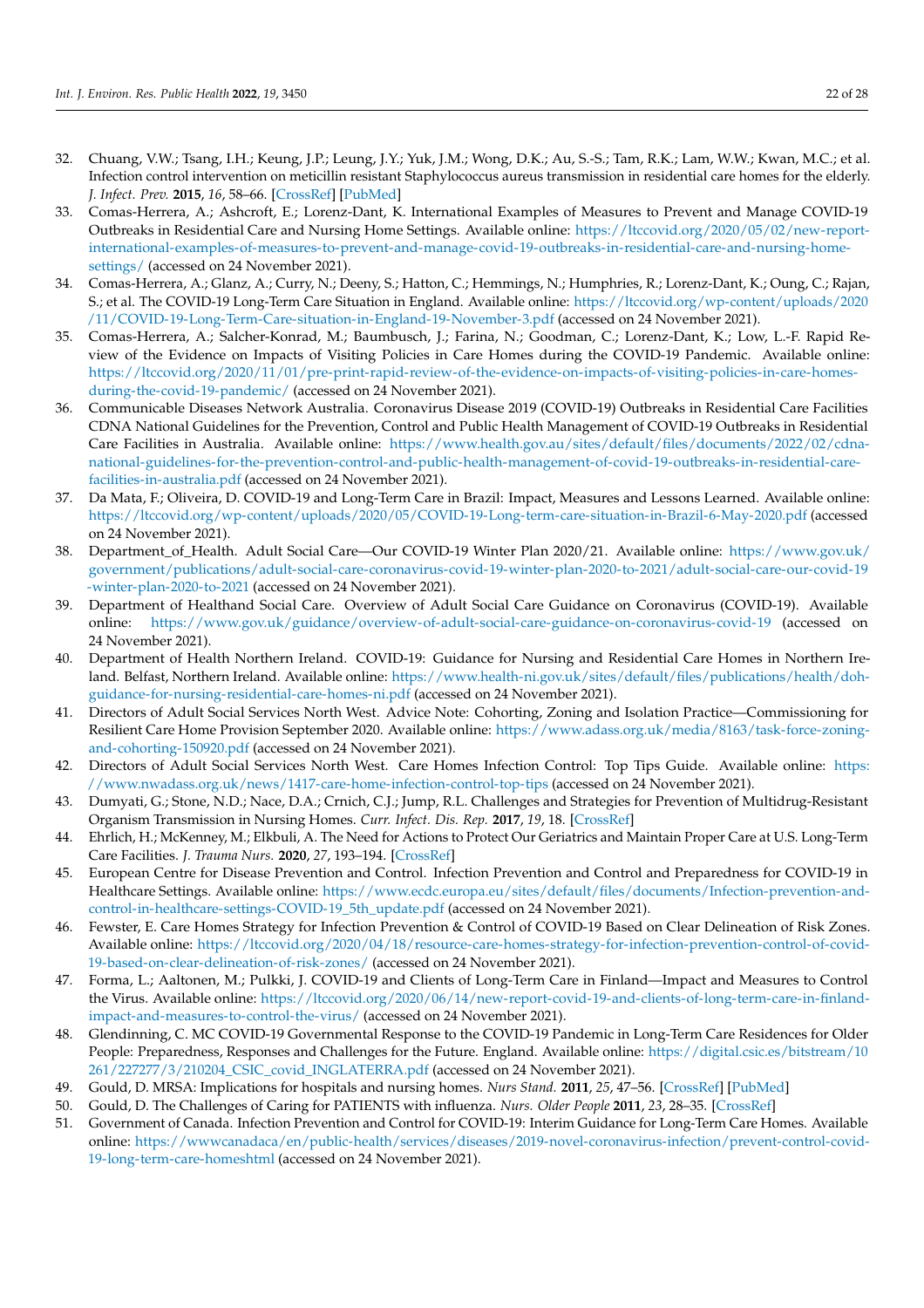- 52. Graham, W.; Wong, C. Responding to COVID-19 in Residential Care: The Singapore Experience. Available online: https:// ltccovid.org/wp-content/uploads/2020/08/The-COVID-19-Long-Term-Care-situation-in-Singapore-27July-2020.pdf (accessed on 24 November 2021).
- 53. Griffin, S. COVID-19: Experts urge strategies to prevent further outbreaks in care homes. *BMJ* **2020**, *369*, m2039. [CrossRef]
- 54. Haenen, A.; Verhoef, L.; Beckers, A.; Gijsbers, E.; Alblas, J.; Huis, A.; Hulscher, M.; de Greeff, S.C. Surveillance of infections in long-term care facilities (LTCFs): The impact of participation during multiple years on health care-associated infection incidence. *Epidemiol. Infect.* **2019**, *147*, e266. [CrossRef]
- 55. Van Houtven, C.H.; Boucher, N.; Dawson, W. Impact of the COVID-19 Outbreak on Long-Term Care in the United States. Available online: https://ltccovid.org/2020/04/24/impact-of-the-covid-19-outbreak-on-long-term-care-in-the-united-states/ (accessed on 24 November 2021).
- 56. Hasmuk, K.; Sallehuddin, H.; Pin Tan, M.; Cheah, W.; Ibrahim, R.; Chai, S. The Long Term Care COVID-19 Situation in Malaysia. Available online: https://ltccovid.org/wp-content/uploads/2020/05/Malaysia-LTC-COVID-situation-report-30 -May.pdf (accessed on 24 November 2021).
- 57. Health Protection Scotland. COVID-19: Information and Guidance for Care Home Settings (Adults and Older People). Available online: https://hpspubsrepoblobcorewindowsnet/hps-website/nss/2980/documents/1\_covid-19-information-and-guidancefor-care-homes.pdf (accessed on 24 November 2021).
- 58. Heudorf, U.; Müller, M.; Schmehl, C.; Gasteyer, S.; Steul, K. COVID-19 in long-term care facilities in Frankfurt am Main, Germany: Incidence, case reports, and lessons learned. *GMS Hyg. Infect. Control* **2020**, 5. [CrossRef]
- 59. Higginson, R. Minimising Infection Spread of Influenza in the Care Setting. *Pract. Nurs.* **2019**, *30* (Suppl. S10), S10–S15. [CrossRef]
- 60. Hurley, E.; Burke, S. MC COVID-19 Governmental Response to the COVID-19 Pandemic in Long-Term Care Residences for Older People: Preparedness, Responses and Challenges for the Future. Ireland. Available online: https://digital.csic.es/bitstream/1026 1/227271/3/210204\_CSIC\_covid\_IRLANDA.pdf (accessed on 24 November 2021).
- Hsu, A.; Lane, N.; Sinha, S.; Dunning, J.; Dhuper, M.; Kahiel, Z.; Sveistrup, H. Understanding the Impact of COVID-19 on Residents of Canada's Long-Term Care Homes—Ongoing Challenges and Policy Responses. Available online: https://ltccovid. org/wp-content/uploads/2020/06/LTCcovid-country-reports\_Canada\_June-4-2020.pdf (accessed on 24 November 2021).
- 62. Jacobs, R.; Ashwell, A.; Docrat, S.; Schneider, M. The Impact of COVID-19 on Long-Term Care Facilities in South Africa with a Specific Focus on Dementia Care. Available online: https://ltccovid.org/wp-content/uploads/2020/07/COVID-19-Long-Term-Care-Situation-in-South-Africa-10-July-2020.pdf (accessed on 24 November 2021).
- 63. Johansson, L. MC COVID-19 Governmental Response to the COVID-19 Pandemic in Long-Term Care Residences for Older People: Preparedness, Responses and Challenges for the Future. Sweden. Available online: https://aldrecentrum.se/wp-content/ uploads/2021/02/Johansson-L.-Sch%C3%B6n-P.-2021.-Governmental-response-to-the-COVID-19-pandemic-in-Long-Term-Care-residences.pdf (accessed on 24 November 2021).
- 64. Jump, R.L.P.; Donskey, C.J. Clostridium difficile in the Long-Term Care Facility: Prevention and Management. *Curr. Geriatr. Rep.* **2015**, *4*, 60–69. [CrossRef] [PubMed]
- 65. Kim, H. The Impact of COVID-19 on Long-Term Care in South Korea and Measures to Address It. Available online: https: //ltccovid.org/wp-content/uploads/2020/04/The-Long-Term-Care-COVID19-situation-in-South-Korea-27-April-2020.pdf (accessed on 24 November 2021).
- 66. Koshkouei, M. How Can Pandemic Spreads Be Contained in Care Homes? Available online: https://www.cebm.net/covid-19 /how-can-pandemic-spreads-be-contained-in-care-homes/ (accessed on 24 November 2021).
- 67. Kruse, F.; van Tol, L.; Vrinzen, C.; van der Woerd, O.; Jeurissen, P. The Impact of COVID-19 on Long-Term Care in the Netherlands: The Second Wave. Available online: https://ltccovid.org/2020/11/25/updated-country-report-the-impact-of-covid-19-on-longterm-care-in-the-netherlands-the-second-wave/ (accessed on 24 November 2021).
- 68. Lorenz-Dant, K. Germany and the COVID-19 Long-Term Care Situation. Available online: https://ltccovid.org/wp-content/ uploads/2020/04/Germany\_LTC\_COVID-19-23-April-2020\_updated.pdf (accessed on 24 November 2021).
- 69. Low, L.; Hinsliff-Smith, K.; Sinha, S.; Stall, N.; Verbeek, H.; Siette, J.; Dow, B.; Backhaus, R.; Devi, R.; Spilsbury, K.; et al. Safe Visiting at Care Homes during COVID-19: A Review of International Guidelines and Emerging Practices during the COVID-19 Pandemic. Available online: https://ltccovid.org/2021/01/19/safe-visiting-at-care-homes-during-covid-19-a-review-ofinternational-guidelines-and-emerging-practices-during-the-covid-19-pandemic/ (accessed on 24 November 2021).
- 70. Luckenbach, C.; Klukas, E.; Schmidt, P.; Gerlinger, T. MC COVID-19 Governmental Response to the COVID-19 Pandemic in Long-Term Care Residences for Older People: Preparedness, Responses and Challenges for the Future. Germany. Available online: https://digital.csic.es/bitstream/10261/227268/3/210204\_CSIC\_covid\_ALEMANIA.pdf (accessed on 24 November 2021).
- 71. Manitoba\_Health. Preventing the Transmission of Infection in Health Care. Available online: https://www.gov.mb.ca/health/ publichealth/cdc/docs/ipc/rpap.pdf (accessed on 24 November 2021).
- 72. Ma'u, E.; Robinson, J.; Cheung, G.; Miller, N.; Cullum, S. COVID-19 and Long-Term Care in Aotearoa New Zealand. Available online: https://ltccovid.org/wp-content/uploads/2020/08/The-LTC-COVID-situation-in-New-Zealand-9-August-2020.pdf (accessed on 24 November 2021).
- 73. McGilton, K.; Escrig-Pinol, A.; Gordon, A.; Chu, C.; Zúñiga, F.; Sanchez, M.; Boscart, V.; Meyer, J.; Corazzini, K.N.; Jacinto, A.F.; et al. Uncovering the Devaluation of Nursing Home Staff During COVID-19: Are We Fuelling the Next Health Care Crisis? *J. Am. Med. Dir. Assoc.* **2020**, *21*, 962–965. [CrossRef] [PubMed]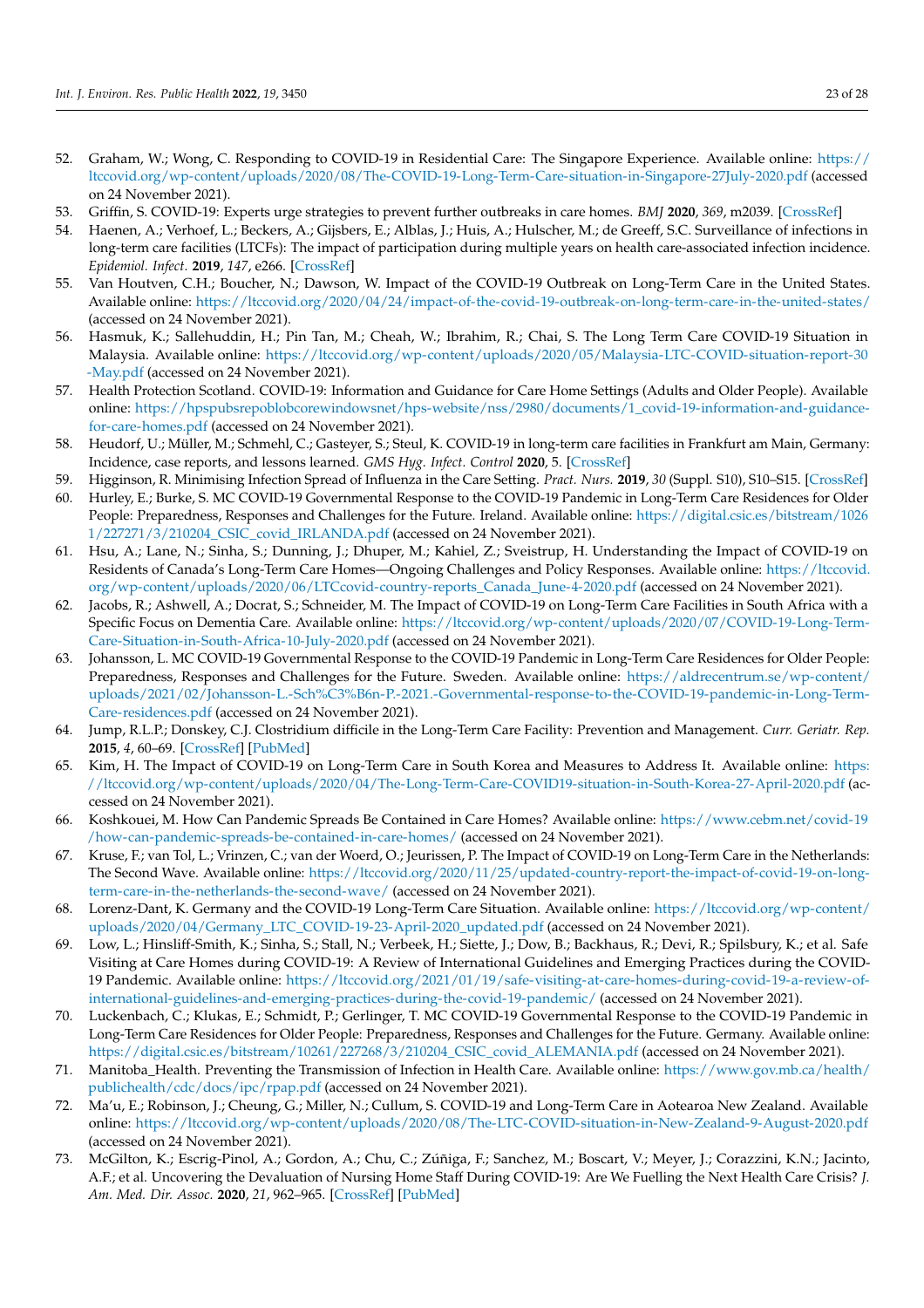- 74. Ministry\_of\_Health\_and\_Long-term\_Care\_of\_Ontario\_(MOHLTC). Control of Respiratory Infection Outbreaks in Long-Term Care Homes. Available online: http://www.health.gov.on.ca/en/pro/programs/publichealth/oph\_standards/docs/reference/ RESP\_Infectn\_ctrl\_guide\_LTC\_2018\_en.pdf (accessed on 24 November 2021).
- 75. Minnesota\_Deparment-of-Health. COVID-19 Toolkit Information for Long-Term Care Facilities. Available online: https://www. health.state.mn.us/diseases/coronavirus/hcp/ltc.html (accessed on 24 November 2021).
- 76. Montoya, A.; Cassone, M.; Mody, L. Infections in Nursing Homes: Epidemiology and Prevention Programs. *Clin. Geriatr. Med.* **2016**, *32*, 585–607. [CrossRef] [PubMed]
- 77. National Collaborating Centre for Method and Tools. Rapid Review: What Risk Factors Are Associated with COVID-19 Outbreaks and Mortality in Long-Term Care Facilities and What Strategies Mitigate Risk? Available online: https://www.nccmt.ca/uploads/ media/media/0001/02/3021cb8ca67e86dfa1d29ea5ef2ea14dc486bfe1.pdf (accessed on 24 November 2021).
- 78. Nazarko, L. How to control the risk of MRSA infection. *Nurs. Resid. Care* **2006**, *8*, 298–302. [CrossRef]
- 79. NHSShetland. Procedure for the Prevention Control and Management of Clostridium difficile Infection in Care Settings in Shetland. Available online: https://www.shb.scot.nhs.uk/board/publichealth/documents/ICM-CDif-May2017.pdf (accessed on 24 November 2021).
- 80. Public\_Health\_Agency\_Canada. Guidance: Infection Prevention and Control Measures for Healthcare Workers in Acute Care and Long-Term Care Settings. Available online: https://www.canada.ca/en/public-health/services/infectious-diseases/ nosocomial-occupational-infections/guidance-infection-prevention-control-measures-healthcare-workers-acute-care-longterm-care-settings.html (accessed on 24 November 2021).
- 81. Rajan, S.; Mckee, M. Learning From the Impacts of COVID-19 on Care Homes: A Pilot Survey. Available online: https://ltccovid. org/wp-content/uploads/2020/06/Learning-From-the-Impacts-of-COVID-19-on-Care-Homes-A-Pilot-Survey\_June12.pdf (accessed on 24 November 2021).
- 82. Rios, P.; Radhakrishnan, A.; Thomas, S.M.; Darvesh, N.; Straus, S.E.; Tricco, A.C. Guidelines for preventing respiratory illness in older adults aged 60 years and above living in long-term care: A rapid review of clinical practice guidelines. *medRxiv* **2020**. [CrossRef]
- 83. Rios, P.; Radhakrishnan, A.; Williams, C.; Ramkissoon, N.; Pham, B.; Cormack, G.; Grossman, M.R.; Muller, M.P.; Straus, S.E.; Tricco, A.C. Preventing the transmission of COVID-19 and other coronaviruses in older adults aged 60 years and above living in long-term care: A rapid review. *Syst. Rev.* **2020**, *9*, 218. [CrossRef]
- 84. Schmidt, A.; Leichsenring, K.; Staflinger, H.; Litwin, C.; Bauer, A. The Impact of COVID-19 on Users and Providers of Long-Term Care Services in Austria. Available online: https://ltccovid.org/2020/04/16/the-impact-of-covid-19-on-users-and-providers-oflong-term-care-services-in-austria/ (accessed on 24 November 2021).
- 85. Scopetti, M.; Santurro, A.; Tartaglia, R.; Frati, P.; Fineschi, V. Expanding frontiers of risk management: Care safety in nursing home during COVID-19 pandemic. *Int. J. Qual. Health Care* **2020**, *33*, mzaa085. [CrossRef]
- 86. Shallcross, L.; Burke, D.; Stat, O.; Donaldson, A.; Hallatt, G.; Hayward, A.; Hopkins, S.; Krutikov, M.; Sharp, K.; Wardman, L. Risk factors associated with SARS-CoV-2 infection and outbreaks in Long Term Care Facilities in England: A national survey. *medRxiv* **2020**. [CrossRef]
- 87. Shi, C.; Hu, B.; Feng, M.; Wong, G. Report from Mainland China: Policies to Support Long-Term Care During the COVID-19 Outbreak. Available online: https://ltccovid.org/2020/04/18/report-from-mainland-china-policies-to-support-long-term-careduring-the-covid-19-outbreak/ (accessed on 24 November 2021).
- 88. Shrader, C.; Assadzandi, S.; Pilkerton, C.; Ashcraft, A. Responding to a COVID-19 Outbreak at a Long-Term Care Facility. *J. Appl. Gerontol.* **2021**, *40*, 14–17. [CrossRef]
- 89. Smith, P.; Bennett, G.; Bradley, S.; Drinka, P.; Lautenbach, E.; Marx, J.; Mody, L.; Nicolle, L.; Stevenson, K. Shea/Apic Guideline: Infection Prevention and Control In The Long-Term Care Facility. *Infect. Control. Hosp. Epidemiol.* **2008**, *29*, 785–814. [CrossRef]
- 90. Spilsbury, K.; Davi, R.; Daffu-O'Reilly, A.; Griffiths, A.; Haunch, K.; Jones, L.; Meyer, J. Less COVID-19. Learning by Experience and Supporting the Care Home Sector during the COVID-19 Pandemic: Key Lessons Learnt, so Far, by Frontline Care Home and NHS Staff. Available online: https://ltccovid.org/2020/10/09/learning-by-experience-and-supporting-the-care-home-sectorduring-the-covid-19-pandemic-key-lessons-learnt-so-far-by-frontline-care-home-and-nhs-staff-less-covid-uk/ (accessed on 24 November 2021).
- 91. Stall, N.M.; Johnstone, J.; McGeer, A.J.; Dhuper, M.; Dunning, J.; Sinha, S.K. Finding the Right Balance: An Evidence-Informed Guidance Document to Support the Re-Opening of Canadian Nursing Homes to Family Caregivers and Visitors during the Coronavirus Disease 2019 Pandemic. *J. Am. Med. Dir. Assoc.* **2020**, *21*, 1365–1370.e7. [CrossRef] [PubMed]
- 92. Stanwell-Smith, R. Advice for the influenza season: Infection control in the care home. *Nurs. Resid. Care* **2008**, *10*, 592–598. [CrossRef]
- 93. Suarez-Gonzalez, A.; Velasco Castañón, E.; Comas-Herrera, A. The Impact of COVID-19 in the Long-Term Care System in Asturias (Spain). Available online: https://ltccovid.org/wp-content/uploads/2020/06/COVID-Long-Term-Care-situation-in-Asturias-14-June-2020.pdf (accessed on 24 November 2021).
- 94. Suarez-Gonzalez, A. Detrimental Effects of Confinement and Isolation on the Cognitive and Psychological Health of People Living with Dementia during COVID-19: Emerging Evidence. Available online: https://ltccovid.org/2020/07/01/detrimentaleffects-of-confinement-and-isolation-on-the-cognitive-and-psychological-health-of-people-living-with-dementia-duringcovid-19-emerging-evidence/ (accessed on 24 November 2021).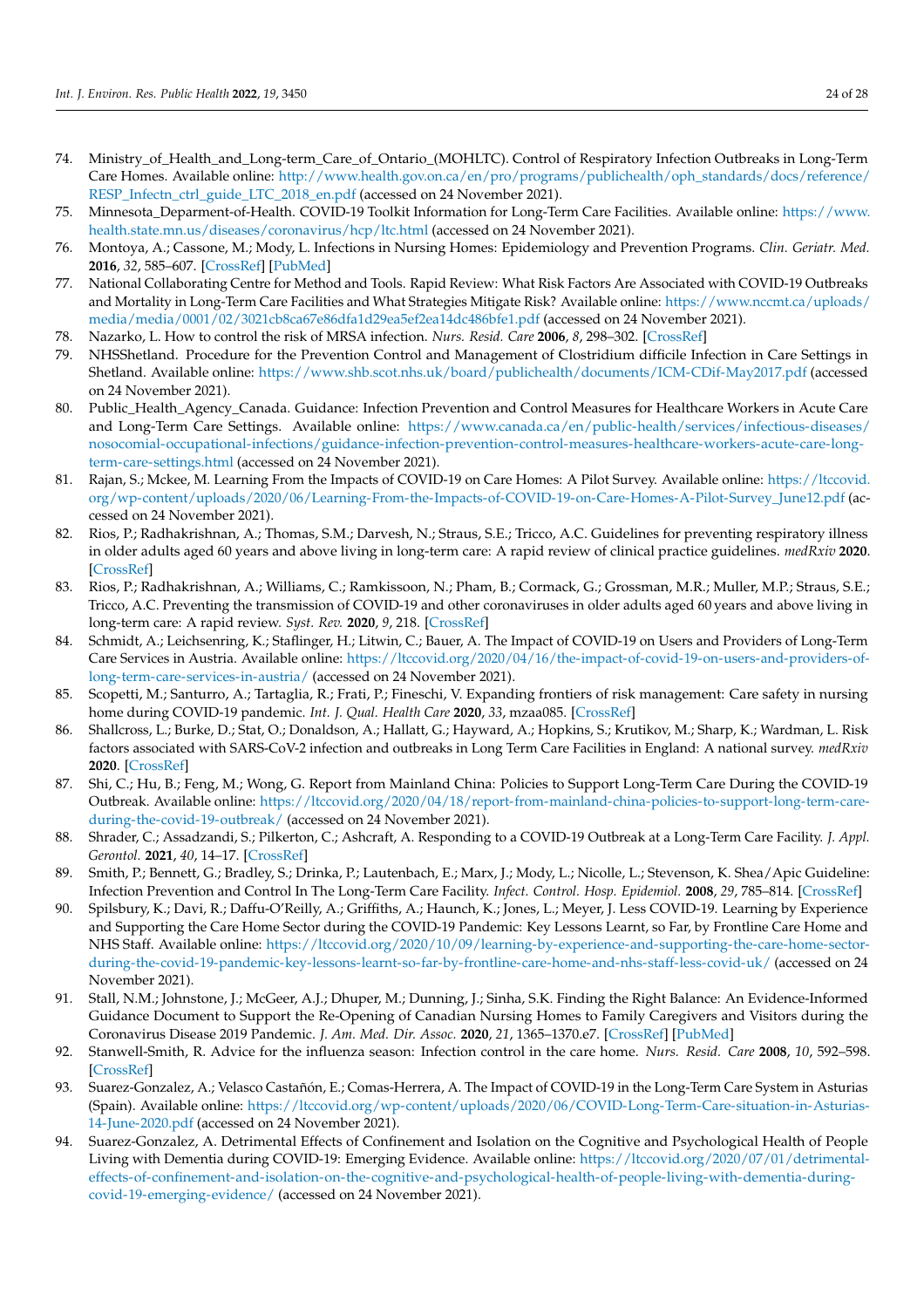- 95. Szebehely, M. The Impact of COVID-19 on Long-Term Care in Sweden. Available online: https://ltccovidorg/wp-content/ uploads/2020/07/The-COVID-19-Long-Term-Care-situation-in-Sweden-22-July-2020-1pdf (accessed on 24 November 2021).
- 96. Urbé, R. MC COVID-19 Governmental Response to the COVID-19 Pandemic in Long-Term C Are Residences for Older People: Preparedness, Responses and Challenges for the Future. Luxembourg. Available online: https://digital.csic.es/bitstream/10261/ 227273/3/210204\_CSIC\_covid\_LUXEMBURGO.pdf (accessed on 24 November 2021).
- 97. Verbeek, H.; Gerritsen, D.; Backhaus, R.; de Boer, B.; Koopmans, R.; Hamers, J. Allowing Visitors Back in the Nursing Home During the COVID-19 Crisis: A Dutch National Study Into First Experiences and Impact on Well-Being. *J. Am. Med. Dir. Assoc.* **2020**, *21*, 900–904. [CrossRef] [PubMed]
- 98. Victoria\_State\_Gov. Respiratory Illness in Residential and Aged Care Facilities. Available online: https://www2health.vic.gov.au/ public-health/infectious-diseases/infection-control-guidelines/respiratory-illness-management-in-aged-care-facilities (accessed on 24 November 2021).
- 99. Wang, Z. Use the Environment to Prevent and Control COVID-19 in Senior-Living Facilities: An Analysis of the Guidelines Used in China. *HERD Health Environ. Res. Des. J.* **2020**, *14*, 130–140. [CrossRef]
- 100. Wang, J.; Yang, W.; Pan, L.; Ji, J.S.; Shen, J.; Zhao, K.; Ying, B.; Wang, X.; Zhang, L.; Wang, L.; et al. Prevention and control of COVID-19 in nursing homes, orphanages, and prisons. *Environ. Pollut.* **2020**, *266 Pt 1*, 115161. [CrossRef]
- 101. Winfield, J.; Wiley, C. Tackling infection in care homes. *Nurs. Times* **2012**, *108*, 16–18.
- 102. Wong, K.; Lum, T.; Wong, G. The COVID-19 Long-Term Care Situation in Hong Kong: Impact and Measures. Available online: https://ltccovid.org/wp-content/uploads/2020/04/Hong-Kong-COVID-19-Long-term-Care-situation-27-April-2020 -1.pdf (accessed on 24 November 2021).
- 103. World Health Organization. Preventing and Managing COVID-19 across Long-Term Care Services. Available online: https: //www.who.int/publications/i/item/WHO-2019-nCoV-Policy\_Brief-Long-term\_Care-2020.1 (accessed on 24 November 2021).
- 104. World Health Organization. COVID-19 Infection Prevention and Control. Communication Toolkit for Long-Term Care Facilities. Available online: https://apps.who.int/iris/handle/10665/333848 (accessed on 24 November 2021).
- 105. World Health Organization. COVID-19 Infection Prevention and Control. Preparedness Checklist for Long-Term Care Facilities. Available online: https://www.who.int/publications/i/item/WPR-DSE-2020-028 (accessed on 24 November 2021).
- 106. World Health Organization. *Guidance on COVID-19 for the Care of Older People and People Living in Long-Term Care Facilities, Other Non-Acute Care Facilities and Home Care*; WHO Regional Office for the Western Pacific: Manila, Philippines, 2020.
- 107. World Health Organization. Infection Prevention and Control guidance for Long-Term Care Facilities in the context of COVID-19. Available online: https://apps.who.int/iris/handle/10665/331508 (accessed on 24 November 2021).
- 108. Ylinen, T.; Ylinen, V.; Kalliomaa-Puha, L.; Ylinen, S. MC COVID-19 Governmental Response to the COVID-19 Pandemic in Long-Term Care Residences for Older People: Preparedness, Responses and Challenges for the Future. Finland. Available online: https://digital.csic.es/bitstream/10261/227266/3/210205\_CSIC\_covid\_FINLANDIA.pdf (accessed on 24 November 2021).
- 109. Zalakaín, J.; Davey, V. The Impact of COVID-19 on Users of Long-Term Care Services in Spain. Available online: https: //ltccovid.org/wp-content/uploads/2020/05/LTCcovid-Spain-country-report-28-May-1.pdf (accessed on 24 November 2021).
- 110. Health Information and Quality Authority. Rapid Review of Public Health Guidance for Residential Care Facilities in the Context of COVID-19. Available online: https://www.hiqa.ie/sites/default/files/2021-03/Rapid-review-of-public-health-guidance-forresidential-care-facilities-in-the-context-of-covid-19.pdf (accessed on 24 November 2021).
- 111. Amour, R.; Robinson, J.; Govia, I. The COVID-19 Long-Term Care Situation in Jamaica. Available online: https://ltccovid. org/wp-content/uploads/2020/05/The-COVID-19-Long-Term-Care-situation-in-Jamaica-25-May-2020-1.pdf (accessed on 24 November 2021).
- 112. Anonymous. Is this an outbreak? Identifying new influenza cases. *Jt. Comm. Perspect. Patient Saf.* **2009**, *9*, 10–11.
- 113. Ashurst, A. How to . . . . maintain a safe care home environment. *Nurs. Resid. Care* **2020**, *22*, 1–2. [CrossRef]
- 114. Bach-Mortensen, A.; Verboom, B.; Esposti, M. Ownership and COVID-19 in care homes for older people: A living systematic review of outbreaks, infections, and mortalities. *medRxiv* **2021**. [CrossRef]
- 115. Badawi, M.; Lloyd-Smith, E.; Leung, V.; Pincock, T.; Gustafson, R.; Romney, M.G.; Lowe, C.F. Management of a Concurrent Influenza A and Parainfluenza 1 Outbreak in a Residential Care Facility. *J. Am. Geriatr. Soc.* **2016**, *64*, e223–e225. [CrossRef]
- 116. Berloto, S.; Notarnicola, E.; Perobelli, E.; Rotolo, A. Italy and the COVID-19 Long-Term Care Situation. Available online: https://ltccovid.org/wp-content/uploads/2020/04/LTC-COVID19-situation-in-Italy-22-April-2020.pdf (accessed on 24 November 2021).
- 117. Black, J. Jordan: Managing COVID-19 and Protecting Care Homes. Available online: https://ltccovid.org/wp-content/uploads/ 2020/07/Jordan\_ltccovid\_updated-country-report-26-July-2020-1.pdf (accessed on 24 November 2021).
- 118. Brainard, J.; Rushton, S.; Winters, T.; Hunter, P. Introduction to and spread of COVID-19 in care homes in Norfolk, UK. *medRxiv* **2020**. [CrossRef]
- 119. Canadian Agency for Drugs and Technologies in Health. Screening, Isolation and Decolonization Strategies for Methicillin-Resistant Staphylococcus Aureus: A Review of the Clinical Evidence. Available online: https://www.cadth.ca/sites/default/ files/pdf/htis/oct-2012/MRSA%20Final.pdf (accessed on 24 November 2021).
- 120. Centers FOR Disease Control and Prevention. Pandemic Influenza. Available online: https://www.cdc.gov/flu/pandemicresources/index.htm (accessed on 24 November 2021).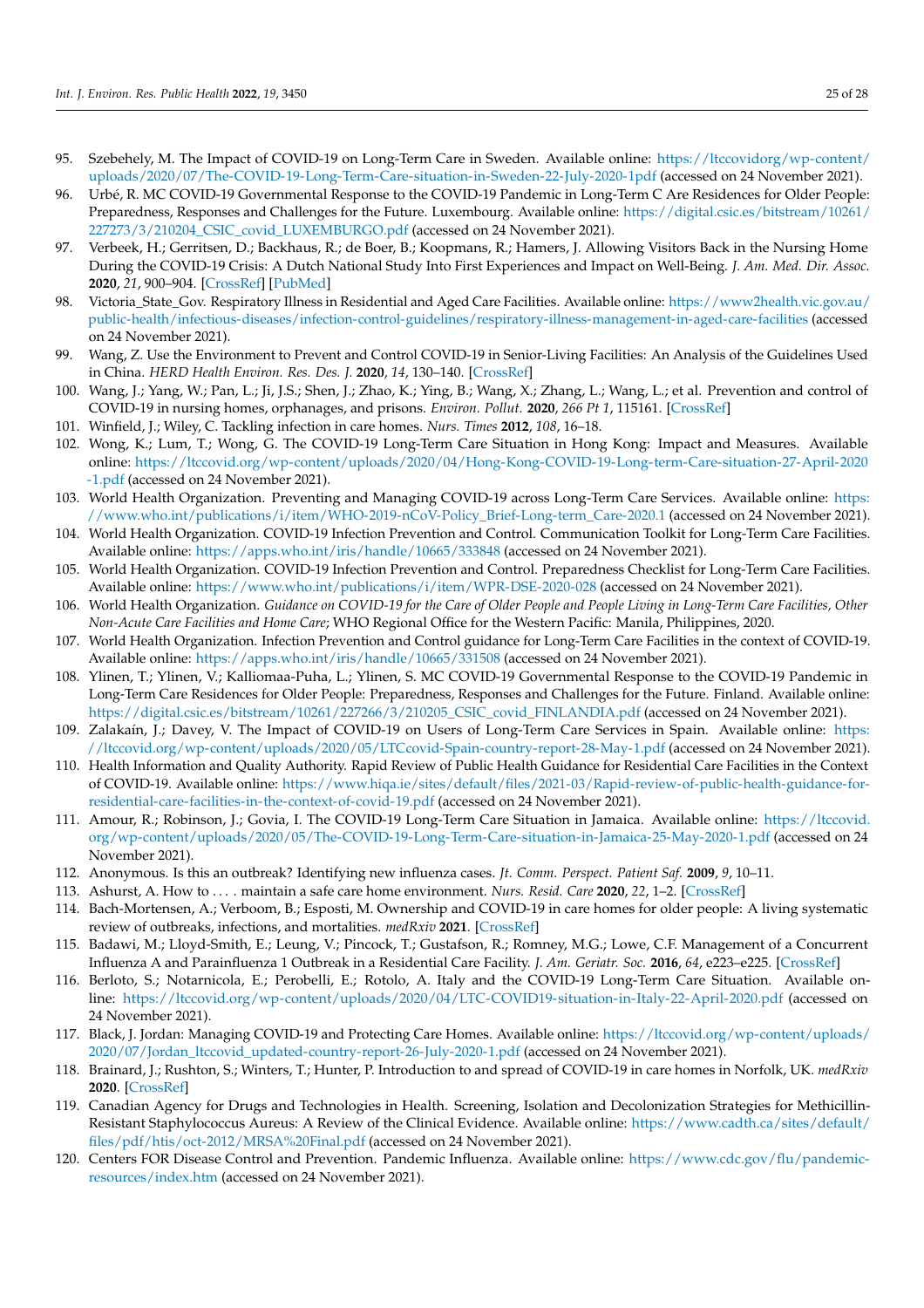- 121. Centers FOR Disease Control and Prevention. Preparing for COVID-19 in Nursing Homes. Available online: https:// wwwcdcgov/coronavirus/2019-ncov/hcp/long-term-carehtml (accessed on 24 November 2021).
- 122. Chen, L. Gerontechnology and artificial intelligence: Better care for older people. *Arch. Gerontol. Geriatr.* **2020**, *91*, 104252. [CrossRef]
- 123. Department of Health. Clostridium Difficile: How to Deal with the Problem? Available online: https://assets.publishing.service. gov.uk/government/uploads/system/uploads/attachment\_data/file/340851/Clostridium\_difficile\_infection\_how\_to\_deal\_ with the problem.pdf (accessed on 24 November 2021).
- 124. Economic and Social Research Council. Impacts of Social Isolation among Disadvantaged and Vulnerable Groups during Public Health Crises. Available online: https://esrc.ukri.org/files/news-events-and-publications/evidence-briefings/impacts-ofsocial-isolation-among-disadvantaged-and-vulnerable-groups-during-public-health-crises/ (accessed on 24 November 2021).
- 125. European Centre for Disease Prevention and Control. Considerations Relating to Social Distancing Measures in Response to the COVID-19 Epidemic. Available online: https://www.ecdc.europa.eu/sites/default/files/documents/covid-19-guide-for-socialdistancing-measures-second-update-rev2021.pdf (accessed on 24 November 2021).
- 126. Fenech, M.; Vella, M.; Calleja, N. The COVID-19 Long-Term Care Situation in the Islands of Malta and Gozo. Available online: https://ltccovid.org/2020/06/09/the-covid-19-long-term-care-situation-in-the-islands-of-malta-and-gozo/ (accessed on 24 November 2021).
- 127. Gale, A. Preventing Social Isolation: A Holistic Approach to Nursing Interventions. *J. Psychosoc. Nurs. Ment. Health Serv.* **2020**, *58*, 11–13. [CrossRef]
- 128. Hamilton, W.; Tonkin-Hill, G.; Smith, E.; Aggarwal, D.; Houldcroft, C.; Warne, B. Genomic epidemiology of COVID-19 in care homes in the East of England. *medRxiv* **2020**. [CrossRef]
- 129. Health Information and Quality Authority. COVID-19: Rapid Review of Protective Measures for Vulnerable People. Available online: https://www.hiqa.ie/sites/default/files/2021-05/Rapid-review-of-protective-measures-for-vulnerable-groups.pdf (accessed on 24 November 2021).
- 130. HPSC. COVID-19 Infection Prevention and Control Guidance for Health and Social Care Workers Who Visit Homes to Deliver Healthcare. Available online: https://www.hpsc.ie/a-z/respiratory/coronavirus/novelcoronavirus/guidance/ homecarevisitsguidance/COVID-19%20IPC%20Guidance%20for%20%20HCW.pdf (accessed on 24 November 2021).
- 131. Jump, R. Clostridium difficile infection in older adults. *Aging Health* **2013**, *9*, 403–414. [CrossRef]
- 132. Kruse, F.; Abma, I.; Jeurissen, P. The Impact of COVID-19 on Long-Term Care in The Netherlands. Available online: https: //ltccovid.org/wp-content/uploads/2020/05/COVID19-Long-Term-Care-situation-in-the-Netherlands-25-May-2020-1.pdf (accessed on 24 November 2021).
- 133. McMichael, T.; Clark, S.; Pogosjans, S.; Kay, M.; Lewis, J.; Baer, A.; Kawakami, V.; Lukoff, M.D.; Ferro, J.; Brostrom-Smith, C.; et al. COVID-19 in a Long-Term Care Facility—King County, Washington, February 27-March 9, 2020. *MMWR Morb. Mortal. Wkly. Rep.* **2020**, *69*, 339–342. [CrossRef]
- 134. Morens, D.; Rash, V. Lessons from a Nursing Home Outbreak of Influenza A. *Infect. Control. Hosp. Epidemiol.* **1995**, *16*, 275–280. [CrossRef]
- 135. Musyimi, C.; Mutunga, E.; Ndetei, D. COVID-19 and Long-Term Care in Kenya. Available online: https://ltccovid.org/wpcontent/uploads/2020/06/COVID-19-and-Long-Term-Care-in-Kenya-30-May.pdf (accessed on 24 November 2021).
- 136. Neuwirth, C.; Gruber, C.; Murphy, T. Investigating Duration and Intensity of COVID-19 Social-Distancing Strategies. *Sci. Rep.* **2020**, *10*, 20042. [CrossRef]
- 137. Ortega, M.; Sosa-Tinoco, E. COVID-19 and Long-Term Care in Mexico: Questions, Challenges, and the Way forward. Available online: https://ltccovid.org/wp-content/uploads/2020/06/LTC-Covid-19-situation-in-Mexico-8-June.pdf (accessed on 24 November 2021).
- 138. Oven, A. COVID-19 and Long-Term Care in Slovenia: Impact, Measures and Lessons Learnt. Available online: https: //ltccovid.org/wp-content/uploads/2020/04/COVID19-and-Long-Term-Care-in-Slovenia-impact-measures-and-lessonslearnt-21-April-2020.pdf (accessed on 24 November 2021).
- 139. Pierce, M.; Keogh, F.; O'Shea, E. The Impact of COVID-19 on People Who Use and Provide Long-Term Care in Ireland and Mitigating Measures. Available online: https://ltccovid.org/wp-content/uploads/2020/05/Ireland-COVID-LTC-report-updated-13 -May-2020.pdf (accessed on 24 November 2021).
- 140. PublicHealthEngland. COVID-19 PPE: Recommendations for Care Home Workers Providing Close Personal Care in Direct Contact with the Resident(s) (for Example, Touching) OR within 2 Metres of Any Resident Who is Coughing. Available online: https: //www.gov.uk/government/publications/covid-19-how-to-work-safely-in-care-homes/covid-19-ppe-recommendationsfor-care-home-workers-providing-close-personal-care-in-direct-contact-with-the-residents-touching-or-within-2-metres (accessed on 24 November 2021).
- 141. PublicHealthEngland. Coronavirus (COVID-19): Admission and Care of people in Care Homes. Available online: https: //www.gov.uk/government/publications/coronavirus-covid-19-admission-and-care-of-people-in-care-homes (accessed on 24 November 2021).
- 142. Rajagopalan, J.; Hurzuk, S.; Arshad, F.; Raja, P.; Alladi, S. The COVID-19 Long-Term Care situation in India. Available online: https://ltccovid.org/2020/05/29/new-country-report-the-covid-19-long-term-care-situation-in-india/ (accessed on 24 November 2021).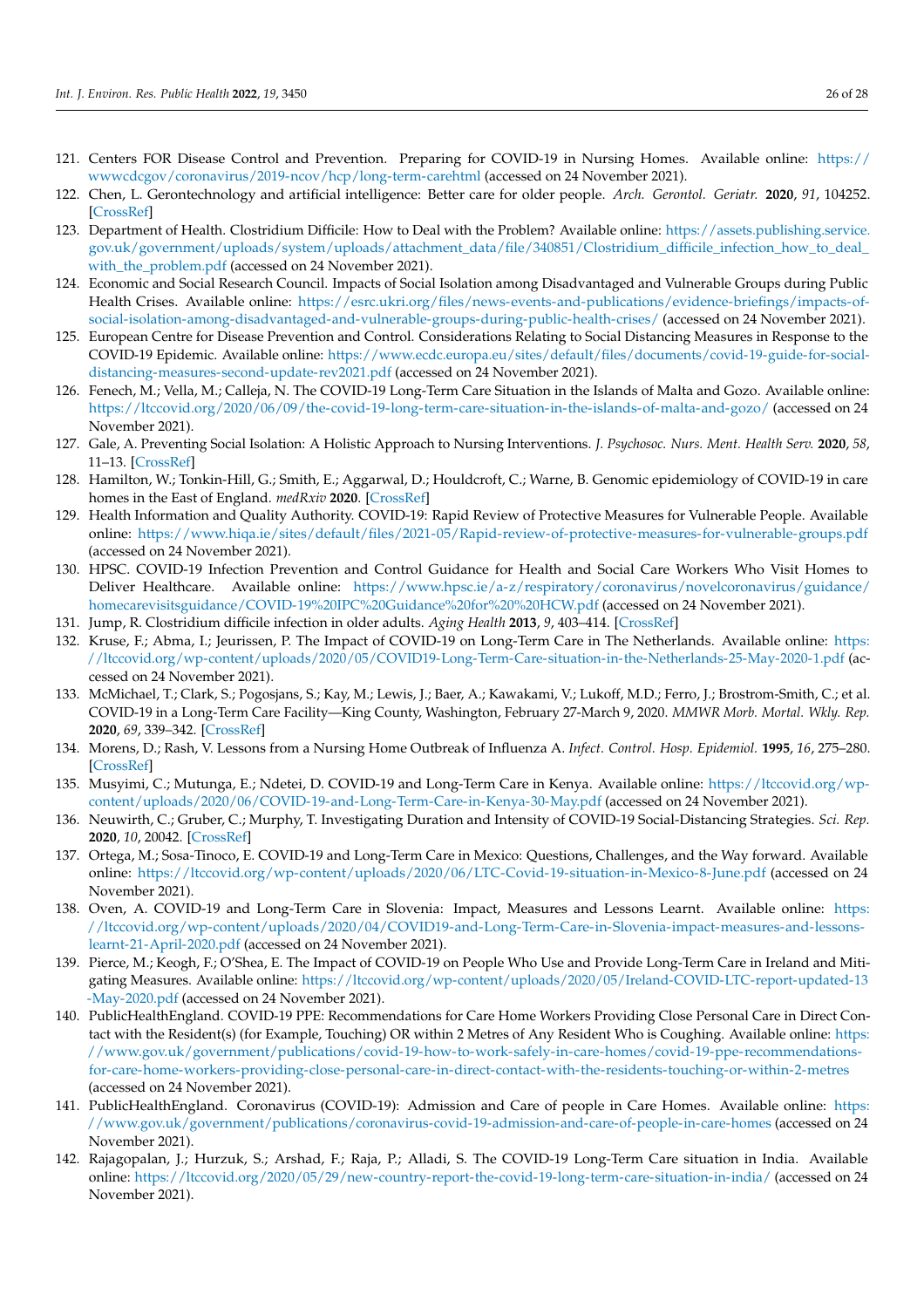- 143. ReliasMedia. Protocols, Equipment Prevent Spread of MRSA: Infection Control Training should be Ongoing. Available online: https://www.reliasmedia.com/articles/114812-protocols-equipment-prevent-spread-of-mrsa (accessed on 24 November 2021).
- 144. Rostgaard, T. The COVID-19 Long-Term Care Situation in Denmark. Available online: https://ltccovid.org/wp-content/uploads/ 2020/05/The-COVID-19-Long-Term-Care-situation-in-Denmark-29-May-2020.pdf (accessed on 24 November 2021).
- 145. Smith, S.; Lawler, K.; Wharton, L. Supporting care homes to cut C difficile reinfections. *Nurs. Times* **2013**, *109*, 14–15.
- 146. Salcher-Konrad, M.; Jhass, A.; Naci, H.; Tan, M.; El-Tawil, Y.; Comas-Herrera, A. COVID-19 Related Mortality and Spread of Disease in Long-Term Care: First Findings from a Living Systematic Review of Emerging Evidence. Available online: https://ltccovid.org/2020/08/02/updated-findings-living-systematic-review-of-emerging-evidence-on-covid-19-relatedmortality-and-spread-of-disease-in-long-term-care-31-july-2020/ (accessed on 24 November 2021).
- 147. Sanders, R. COVID-19, Social Isolation and Loneliness. Available online: https://www.iriss.org.uk/resources/esss-outlines/ covid-19-social-isolation-and-loneliness (accessed on 24 November 2021).
- 148. Sani, T.; Tan, M.; Rustandi, K.; Turana, Y. The COVID-19 Long-Term Care Situation in Indonesia. Available online: https: //ltccovid.org/wp-content/uploads/2020/06/The-COVID-19-Long-Term-Care-situation-in-Indonesia-30-May-1.pdf (accessed on 24 November 2021).
- 149. ScottishParliament. How Has COVID-19 Impacted on Care and Support at Home in Scotland? Available online: https: //www.parliament.scot/S5\_HealthandSportCommittee/Inquiries/Care\_at\_Home\_Survey\_Results\_Nov\_2020.pdf (accessed on 24 November 2021).
- 150. Surawicz, C.; Brandt, L.; Binion, D.; Ananthakrishnan, A.; Curry, S.; Gilligan, P.; McFarland, L.; Mellow, M.; Zuckerbraun, B. Guidelines for Diagnosis, Treatment, and Prevention of Clostridium difficile Infections. *Off. J. Am. Coll. Gastroenterol. ACG* **2013**, *108*, 478–498. [CrossRef]
- 151. Tsadok-Rosenbluth, S.; Leibner, G.; Hovav, B.; Horowitz, G.; Brammli-Greenberg, S. The Impact of COVID-19 on People Using and Providing Long-Term Care in Israel. Available online: https://ltccovid.org/2020/04/30/the-impact-of-covid-19-on-peopleusing-and-providing-long-term-care-in-israel/ (accessed on 24 November 2021).
- 152. Turahui, J.; Wallace, C.; Corben, P.; Osborne, R. Lessons from a respiratory illness outbreak in an aged-care facility. *N. S. W. Public Health Bull.* **2008**, *19*, 153–156. [CrossRef]
- 153. Van Gessel, H. Clostridium difficile infection: An update for infection control practitioners. *Healthc. Infect.* **2009**, *14*, 115–118. [CrossRef]
- 154. World Health Organisation. Transmission of SARS-CoV-2: Implications for infection prevention precautions: Scientific Brief. Available online: https://apps.who.int/iris/handle/10665/333114 (accessed on 24 November 2021).
- 155. Yu, V.L.; Johnson, L.E.; Reyes, K.; Zervos, M.J. Resources for Infection Prevention and Control on the World Wide Web. *Clin. Infect. Dis.* **2009**, *48*, 1585–1595.
- 156. Davidson, P.M.; Szanton, S.L. Nursing homes and COVID-19: We can and should do better. *J. Clin. Nurs.* **2020**, *29*, 2758–2759. [CrossRef]
- 157. Drinka, P. What has SARS taught us about infection control in nursing homes? *J. Am. Med. Dir. Assoc.* **2004**, *5*, 218–219. [CrossRef]
- 158. Ebihara, S.; Aida, J.; Freeman, S.; Osaka, K. Infection and its control in group homes for the elderly in Japan. *J. Hosp. Infect.* **2008**, *68*, 185–186. [CrossRef]
- 159. Gussin, G.; Kleinman, K.; Singh, R.; Saavedra, R.; Heim, L.; Estevez, M.; Catuna, T.; Lee, E.; Osalvo, A.; Evans, K.; et al. Impact of Roommates on MDRO Spread in Nursing Homes. *Infect. Control. Hosp. Epidemiol.* **2020**, *41*, s66–s67. [CrossRef]
- 160. Public\_Health\_Scotland. Discharges from NHSScotland Hospitals to Care Homes between 1 March and 31 May 2020. Available online: https://publichealthscotland.scot/news/2020/october/discharges-from-nhsscotland-hospitals-to-care-homes-between-1-march-and-31-may-2020/ (accessed on 24 November 2021).
- 161. Rebmann, T.; Aureden, K. Preventing methicillin-resistant Staphylococcus aureus transmission in long-term care facilities: An executive summary of the APIC Elimination Guide. *Am. J. Infect. Control* **2011**, *39*, 235–238. [CrossRef]
- 162. Australian\_Government\_Department\_Of\_Health. CASE STUDY: Melaleuca Home for the Aged experienced a COVID-19 outbreak. Available online: https://www.health.gov.au/sites/default/files/documents/2020/07/coronavirus-covid-19 -case-studies-of-successful-outbreak-management-in-aged-care-services-melaleuca-home-for-the-aged.pdf (accessed on 24 November 2021).
- 163. Page, M.; McKenzie, J.; Bossuyt, P.; Boutron, I.; Hoffmann, T.; Mulrow, C. The PRISMA 2020 statement: An updated guideline for reporting systematic reviews. *BMJ* **2021**, *372*, 105906.
- 164. Checklist for Qualitative Research, Cohort Studies, RCTs. Available online: https://casp-uk.net/casp-tools-checklists/ (accessed on 24 November 2021).
- 165. Hong, Q.; Pluye, P.; Fabregues, S.; Bartlett, G.; Boardman, F.; Boardman, F.; Cargo, M.; Dagenais, P.; Gagnon, M.; Griffiths, F.; et al. Mixed Methods Appraisal Tool (MMAT). Available online: http://mixedmethodsappraisaltoolpublic.pbworks.com/w/file/ fetch/127916259/MMAT\_2018\_criteria-manual\_2018-08-01\_ENG.pdf; https://pubmedncbinlmnihgov/28190381/ (accessed on 24 November 2021).
- 166. Joanna-Briggs-Institute. Checklist for Analytical Cross-Sectional Study, Prevalence Studies. Available online: https://jbi.global/ critical-appraisal-tools (accessed on 24 November 2021).
- 167. Jünger, S.; Payne, S.; Brine, J.; Radbruch, L.; Brearley, S. Guidance on Conducting and REporting DElphi Studies (CREDES) in palliative care: Recommendations based on a methodological systematic review. *Palliat. Med.* **2017**, *31*, 684–706. [CrossRef]